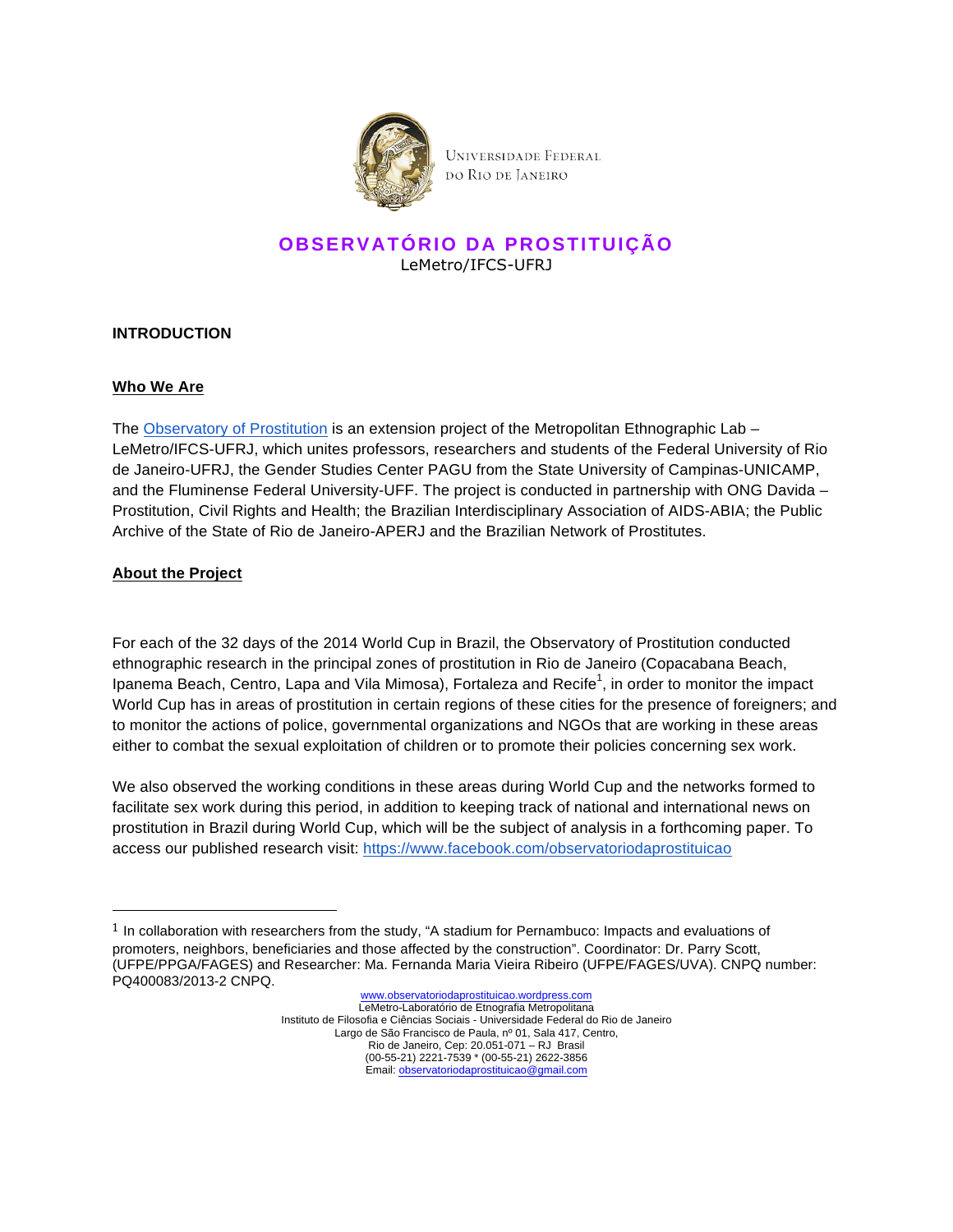

## **OBSERVATÓRIO DA PROSTITUIÇÃO** LeMetro/IFCS-UFRJ

#### **Methodology**

The research of the Observatory of Prostitution is based on almost a decade of prior investigations into sex tourism and prostitution in Rio de Janeiro by academics, journalists, LGBT activists and sex workers.

In 2012, two members of the Observatory concluded an extensive mapping of points of prostitution in the city of Rio de Janeiro, the fruit of eight years of ethnographic and sociological research. This mapping permitted us to identify the principal points of prostitution frequented by Brazilians and foreigners in Rio.

Also in 2012, researchers collaborating with the Observatory visited these points at different moments of the city's seasonal cycle of sex work. In 2013, these researchers intensified their visits, concentrating on the 20 points of commercial sex most frequented by foreign clients, the 20 busiest points in downtown Rio, and also Vila Mimosa, Rio's only established red light district. From November 2013 to May 2014, these venues were visited at least once per month, usually during the first part of the month (immediately after salaries are paid) in order to get an average count of the number and type of sex workers and clients active at these locations. During these visits, researchers interviewed clients, sex workers, venue managers, security personnel, and other types of workers at these locations about their plans and expectations for the World Cup.

During the World Cup, the Observatory divided its researchers into three groups: one team being responsible for Copacabana, with two more dedicated to downtown Rio and Vila Mimosa. During the 32 days of World Cup, these teams maintained a presence in these locations every time Brazil was playing and also on the days there were games in Rio's Maracanã Stadium. The teams also conducted observations during moments we considered strategic, including the quarter-final and semi-final games. Individual researchers also visited these areas almost every day of the World Cup.

The research teams generally concentrated their activities between noon and 3am, the following day. Over the course of the Cup, as we observed a significant drop-off in commercial sexual activity in Vila Mimosa and downtown Rio, we concentrated more researchers at night in Copacabana, while maintaining smaller teams in Vila Mimosa and downtown Rio until the end of the World Cup.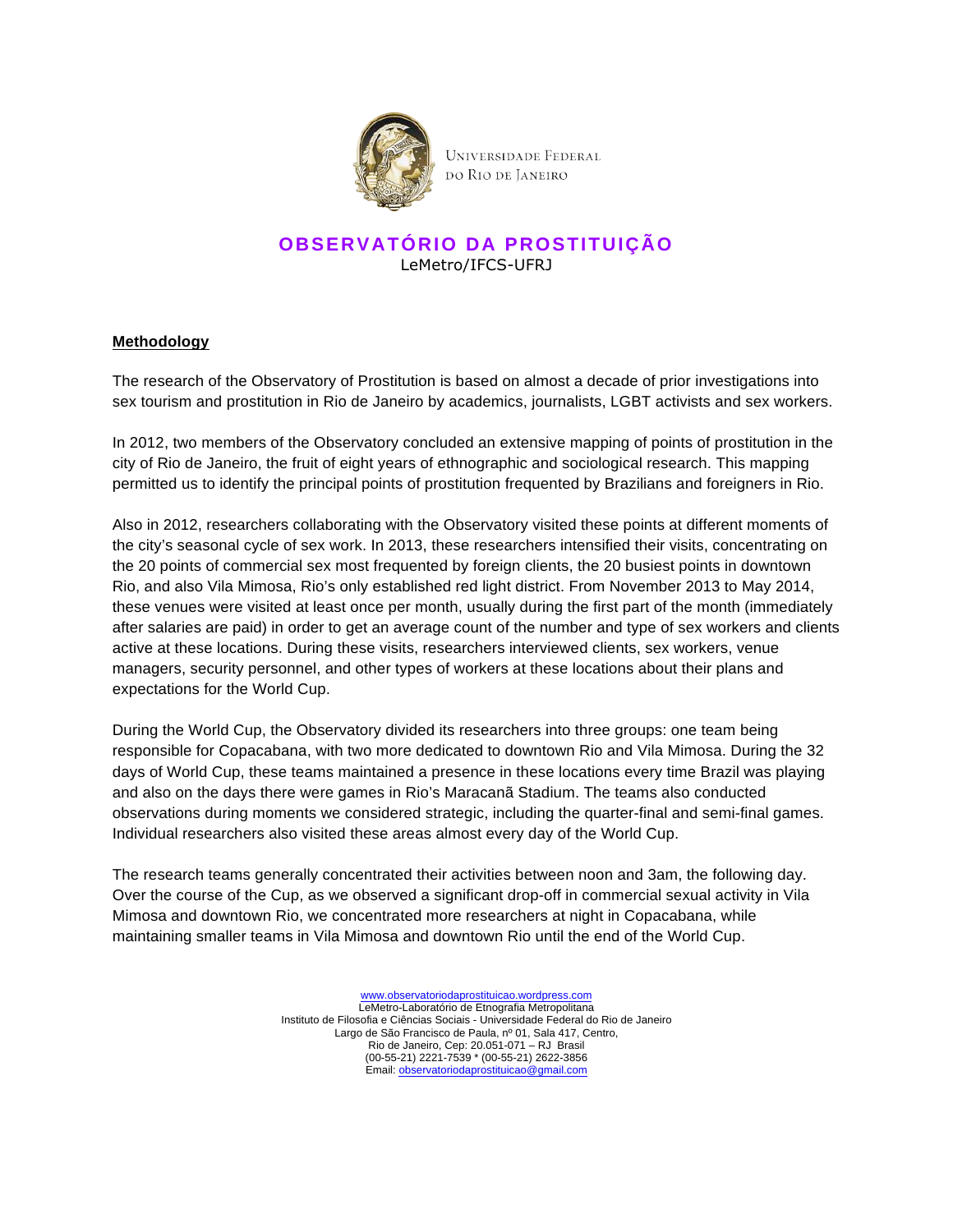

## **OBSERVATÓRIO DA PROSTITUIÇÃO** LeMetro/IFCS-UFRJ

Observatory researchers also circulated in recreational and nocturnal spaces associated with the World Cup, but not necessarily linked to prostitution, such as the neighborhood of Lapa and the bars of Ipanema Beach. We also visited a number of heterosexual and homosexual brothels and saunas during the games. Finally, one of our researchers is also a sex worker who worked at a luxury brothel during the Cup. Other collaborators worked in Vila Mimosa and Copacabana.

We estimate that the members of our research teams logged more than 2,000 hours of ethnographic research and participant-observation in the main commercial sex zones of Rio de Janeiro during the World Cup. During the final days of the games and the weeks immediately following, we conducted 116 formal interviews and surveys with sex workers who were active during the Cup, asking them about their expectations and experiences.

We shared information about the objectives of our research group with every woman we interviewed and clarified their rights (including to privacy) as participants of our research. In partnership with sex worker rights NGO Davida, we produced and distributed a pocket version of Beijo da rua magazine called Beijinho da rua ("Little kiss from the street") to sex workers and their clients, with information about legal rights and health in Portuguese and English.

The Observatory of Prostitution conducted weekly meetings with all collaborators from May to July in order to better coordinate our teams, share data and observations, adjust the parameters of the research, and define strategies of dialog with public entities and the media. The Brazilian Interdisciplinary AIDS Association (ABIA), a partner in the research project and the Observatory, generously offered their space as a headquarters for our research during the World Cup.

The following report presents the preliminary findings of our research.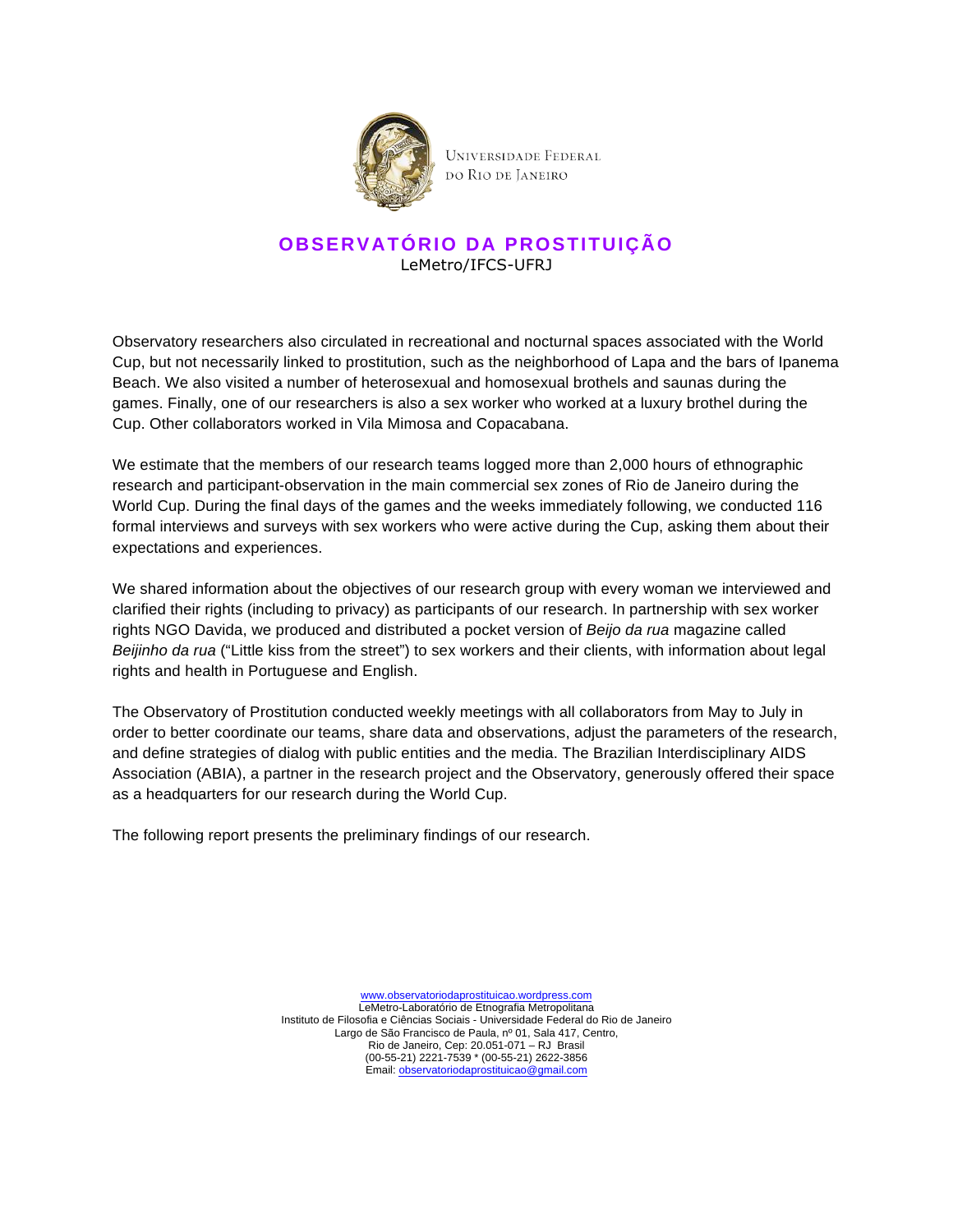

# **OBSERVATÓRIO DA PROSTITUIÇÃO** LeMetro/IFCS-UFRJ



Figure 1: Two teams of girls (many of them daughters of sex workers) play football in the streets near Vila Mimosa - July 9, 2014.



Figure 2: Pamphlets distributed by our research teams to sex workers.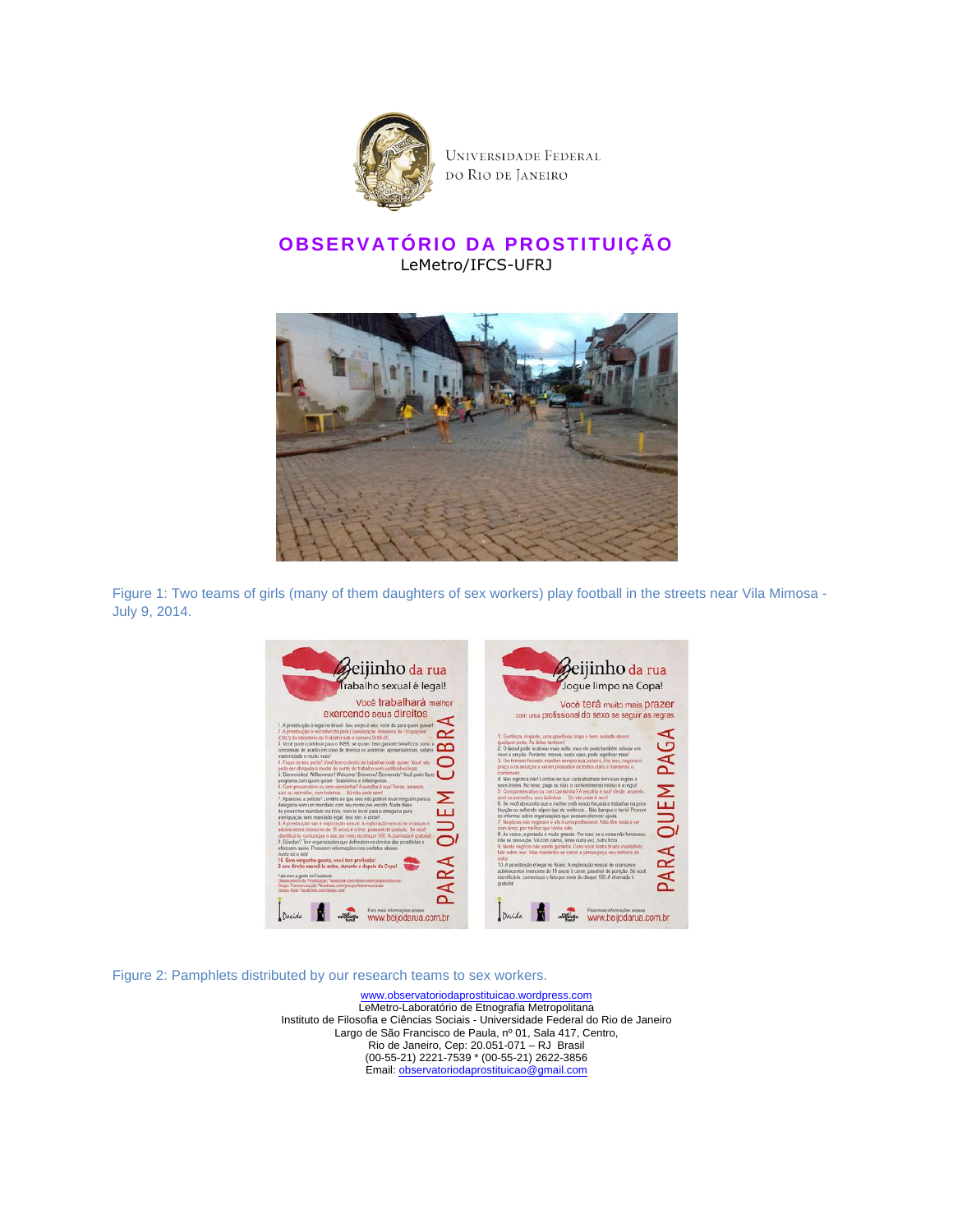

## **OBSERVATÓRIO DA PROSTITUIÇÃO** LeMetro/IFCS-UFRJ

#### **EXECUTIVE SUMMARY**

The vast majority of sex workers we spoke with in Rio de Janeiro considered the World Cup to be bad for business. Despite the presence of significant numbers of Brazilian and foreign tourists in Rio, there was a general decline in sexual commerce during the 32 days of the event. Of the 83 points of prostitution we visited, only six maintained a normal flow of customers during the games. Another 17 experienced an increase in business. Sixty points, including Vila Mimosa, where some 1,000 women work, experienced an estimated decline of 30-50%, in terms of the number of clients frequenting these points, during the 32 days of the games from June 12 to July 13.

We attribute this decline to six factors:

- 1. The closure of commerce in downtown Rio due to a series of government-declared holidays during the World Cup.
- 2. The dependence of prostitution in downtown Rio (home to the largest concentration of prostitutes and sex work venues in the city) and Vila Mimosa (the city's only concentrated red light district) on local clients who work in city center and who did not circulate through downtown Rio during these holidays.
- 3. The absence of foreign clients, who did not replace local clients at these venues. Foreign tourists largely restricted their movements in Rio to the South Zone neighborhoods of Copacabana and Ipanema, to Lapa and to the Maracanã Stadium, avoiding downtown and Vila Mimosa all together.
- 4. The fact that many foreign tourists who visited Rio were from Latin American countries that are as poor or poorer than Brazil. These tourists had little money to spend in Rio.
- 5. The high prices throughout Rio and particularly in the South Zone, which prohibited many tourists from spending their money on non-essentials.
- 6. Many of the single men who visited Rio during the World Cup were much more interested in spending their time and money conversing and drinking with male friends than in purchasing sexual services.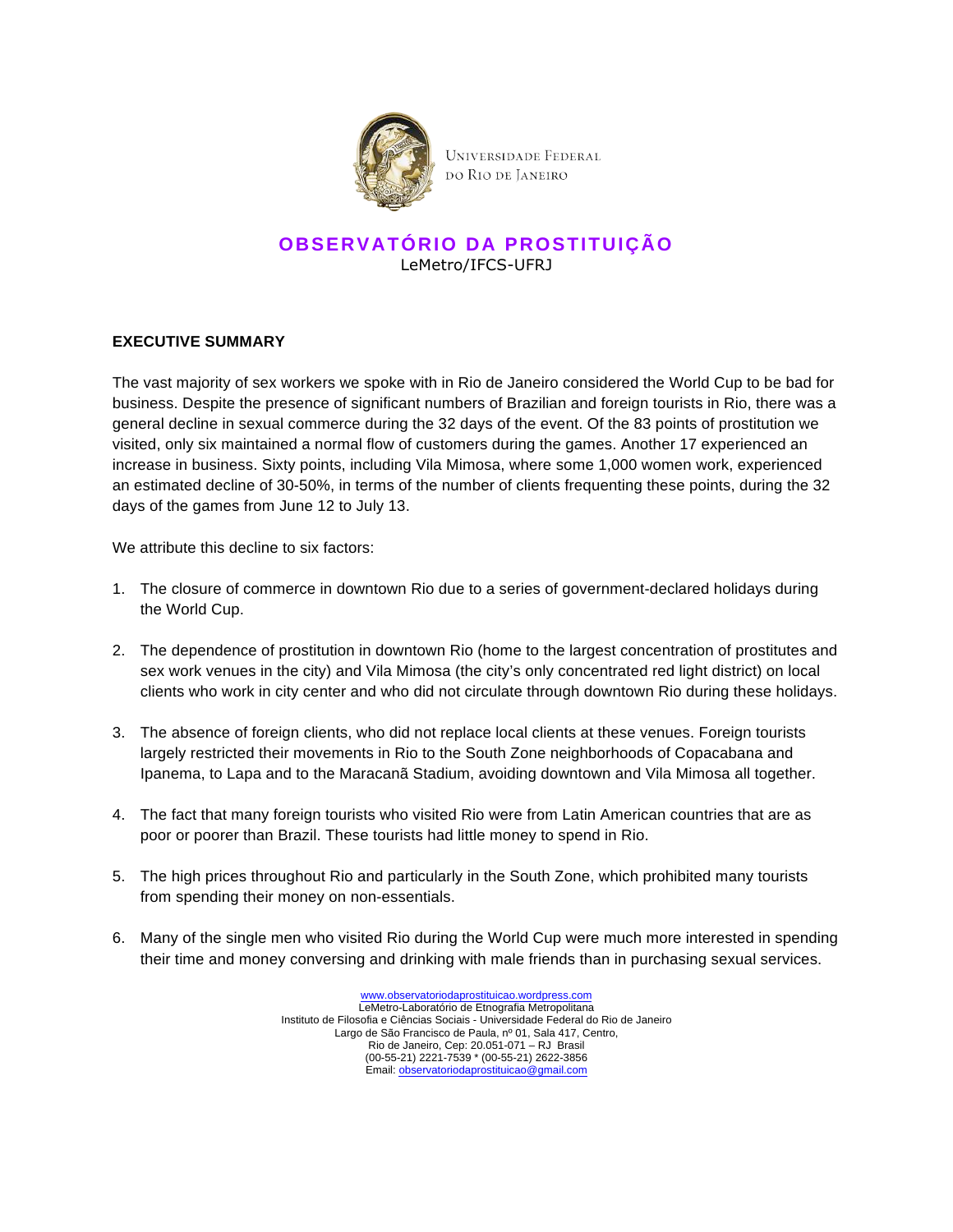

## **OBSERVATÓRIO DA PROSTITUIÇÃO** LeMetro/IFCS-UFRJ

The concentration of tourists in Rio's South Zone and the neighborhood of Lapa caused an internal migration of sex workers within Rio. Many sex workers left downtown Rio and the North Zone (where Vila Mimosa is located) during the World Cup to visit Copacabana's beachfront. A small strip of this neighborhood wound up concentrating a large portion of commercial sexual activities in Rio during the World Cup, giving some people the impression that prostitution increased in the city. If Copacabana saw the number of sex workers almost double, however, Vila Mimosa and downtown Rio, areas that normally account for the majority of sex workers in Rio, saw drastic declines.

In the months leading up to the World Cup, the national and international media, as well as many state and civil society actors, systematically propagated rumors that the 2014 World Cup would drastically increase the sexual exploitation of women, children and adolescents. This view of things, in large part based upon the logic of moral panic, led to an emphasis on governmental actions that focused on repressing "sexual exploitation" (and not the promotion of rights or health), with this concept being defined in an excessively wide and vague manner.

However, the evidence we have gathered to date, after more than 2,000 hours of fieldwork in the principal sex zones of Rio de Janeiro and partial observations in Fortaleza and Recife, indicates that there was no substantial increase in prostitution, nor the sexual exploitation of children and adolescents, that can be attributed to the growth in sexual commerce in these cities due to the massive presence of tourists (sexual or otherwise). In fact, as we have stated above, in the case of Rio de Janeiro, prostitution generally appears to have declined during the World Cup. Observatory collaborators in Fortaleza and Recife report similar conclusions.

Researchers involved in investigations in Rio de Janeiro noted a small number of potential cases of adolescents under the age of 18 offering sexual services (involving females and transfemales who appeared to be 16 or 17 years old), but did not encounter a single case of sexual exploitation of children. The Child Welfare Council of the South Zone (Conselho Tutelar da Zona Sul) of Rio did not register a single case of sexual exploitation of children or adolescents related to the World Cup. A police operation against the supposed "exploitation of vulnerable subjects" that led to the closure of Balcony Restaurant and Hotel Lido on the first day of World Cup did not restrict the circulation of children and adolescents in the adjacent areas where sexual commerce took place. No arrests were made and both establishments were re-opened immediately after the Cup.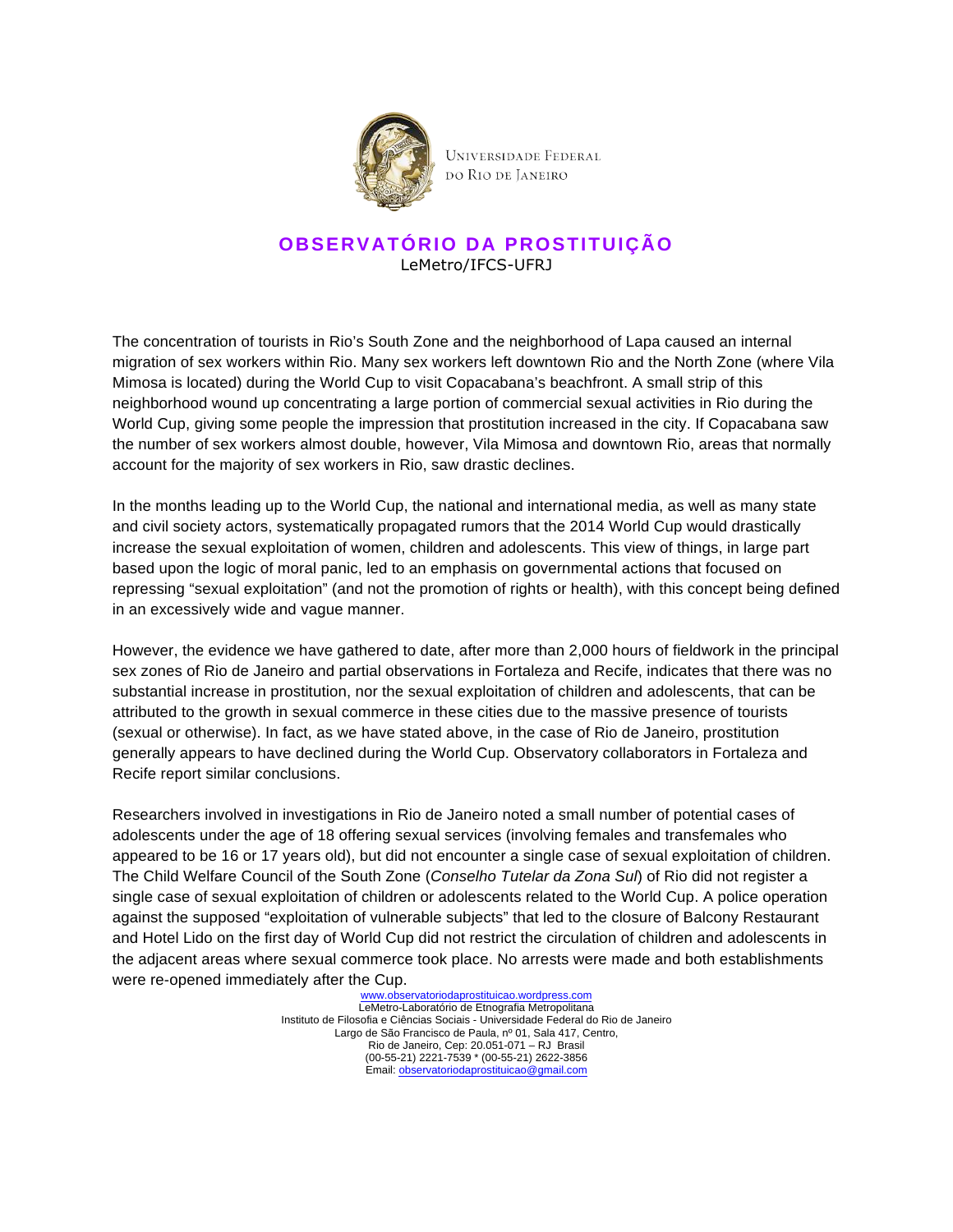

## **OBSERVATÓRIO DA PROSTITUIÇÃO** LeMetro/IFCS-UFRJ

On the other hand, an anti-sexual exploitation operation in the neighboring city of Niterói, which took place a few weeks before the World Cup, resulted in the illegal imprisonment of some hundred sex workers and police violence, including robbery and rape. This operation was almost completely ignored by the government agents and members of civil society involved in the fight against sexual exploitation during the Cup.

Brazil's World Cup host cities were overtaken by numerous and heavily armed police contingents before and during the games. Our research indicates that this ostensive police presence was concentrated in Copacabana and was focused on the protection of tourists, and the control of conflicts between football fans. Downtown Rio was practically stripped of public security forces, except on days there was an anti-World Cup protest and the area was overtaken by Rio's Riot Battalion (Batalhão de Choque).

Finally, but no less important, our research reveals that in the case of Rio de Janeiro, there was little to no investment on the part of government institutions of public health to promote sexual health, especially with respect to the prevention of STDs and HIV/AIDS. This is in strong contrast with public policy measures implemented in the past for mega-events in Rio de Janeiro.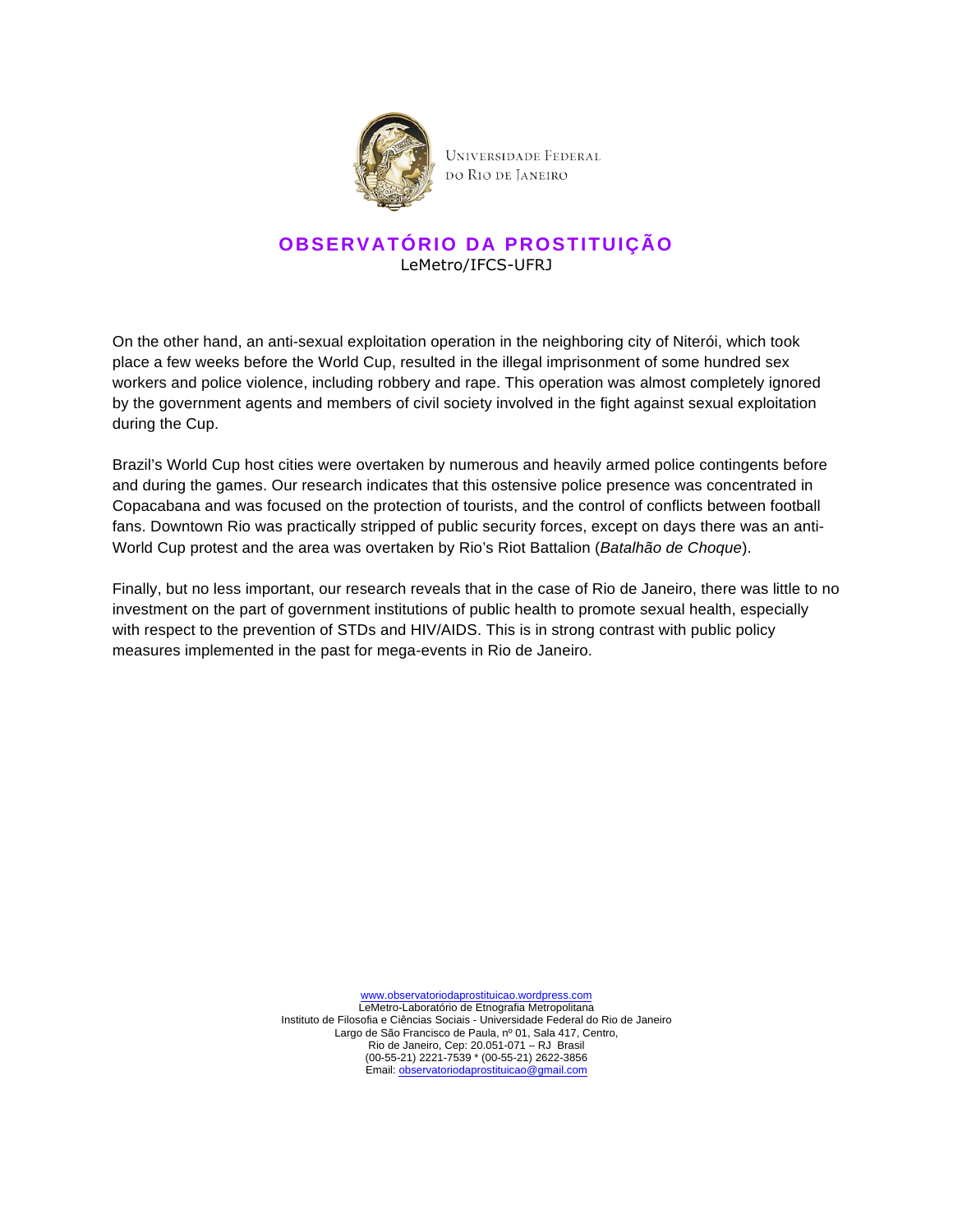

UNIVERSIDADE FEDERAL do Rio de Janeiro

### **OBSERVATÓRIO DA PROSTITUIÇÃO** LeMetro/IFCS-UFRJ



Figure 3: Eight of dozens of houses of prostitution in downtown Rio that closed their doors on game days due to a lack of clients.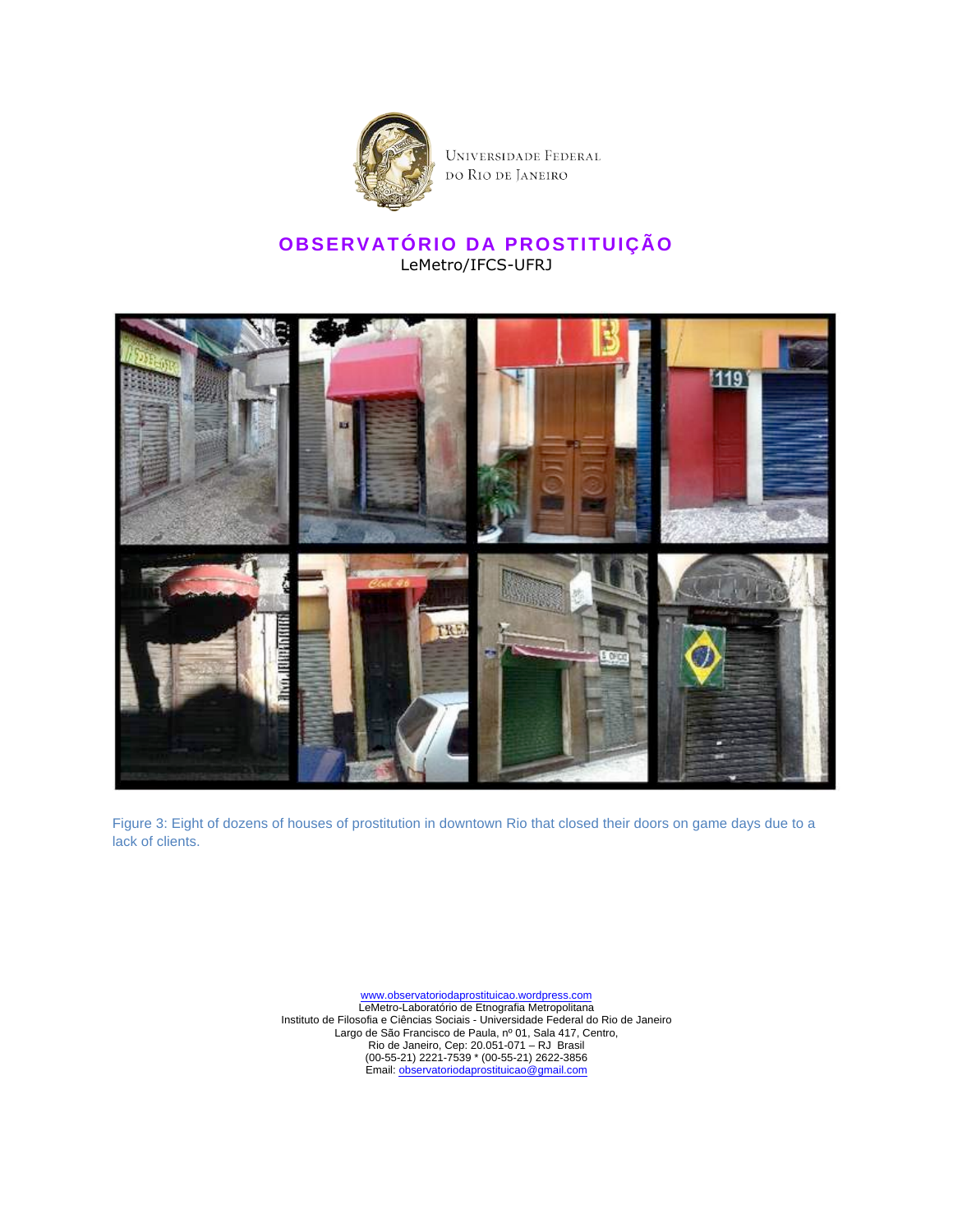

### **OBSERVATÓRIO DA PROSTITUIÇÃO** LeMetro/IFCS-UFRJ

#### **PRELIMINARY RESEARCH FINDINGS**

#### **1. A decline in prostitution in Rio de Janeiro during World Cup.**

"Thank God it's over so business can get back to normal."

- Caroline, 28, masseuse at a massage parlor in a building on Av. Rio Branco

"The World Cup was absolute shit!"

- Deusa, 23, sex worker at a club on Rua Buenos Aires in downtown

"I usually bring home 700 reais a week, every week. During the last two weeks [of June], I made a total of only 500 reais. And check this out: I couldn't pay for my son's [grammar school] tuition."

- Simone, 32, sex worker at a house in the port region of downtown

"The World Cup did nothing for the Vila."

- Ariel, ten year sex work veteran, moving between Vila Mimosa and Copacabana

"The World Cup will be the end of us here."

- Catarina, 35, sex worker and manager of a bar in Vila Mimosa

"Rio didn't get any of the good games. There are a lot of gringos here in Copacabana, but they're almost all Latino gringos: Argentines, Chileans… poor gringos. They want to negotiate programs [tricks] for 100 reais, or even 50. Dearie, I won't even walk from here to the corner for 50 reais!"

Priscila, 35, sex worker Praça do Lido (Lido Plaza), Copacabana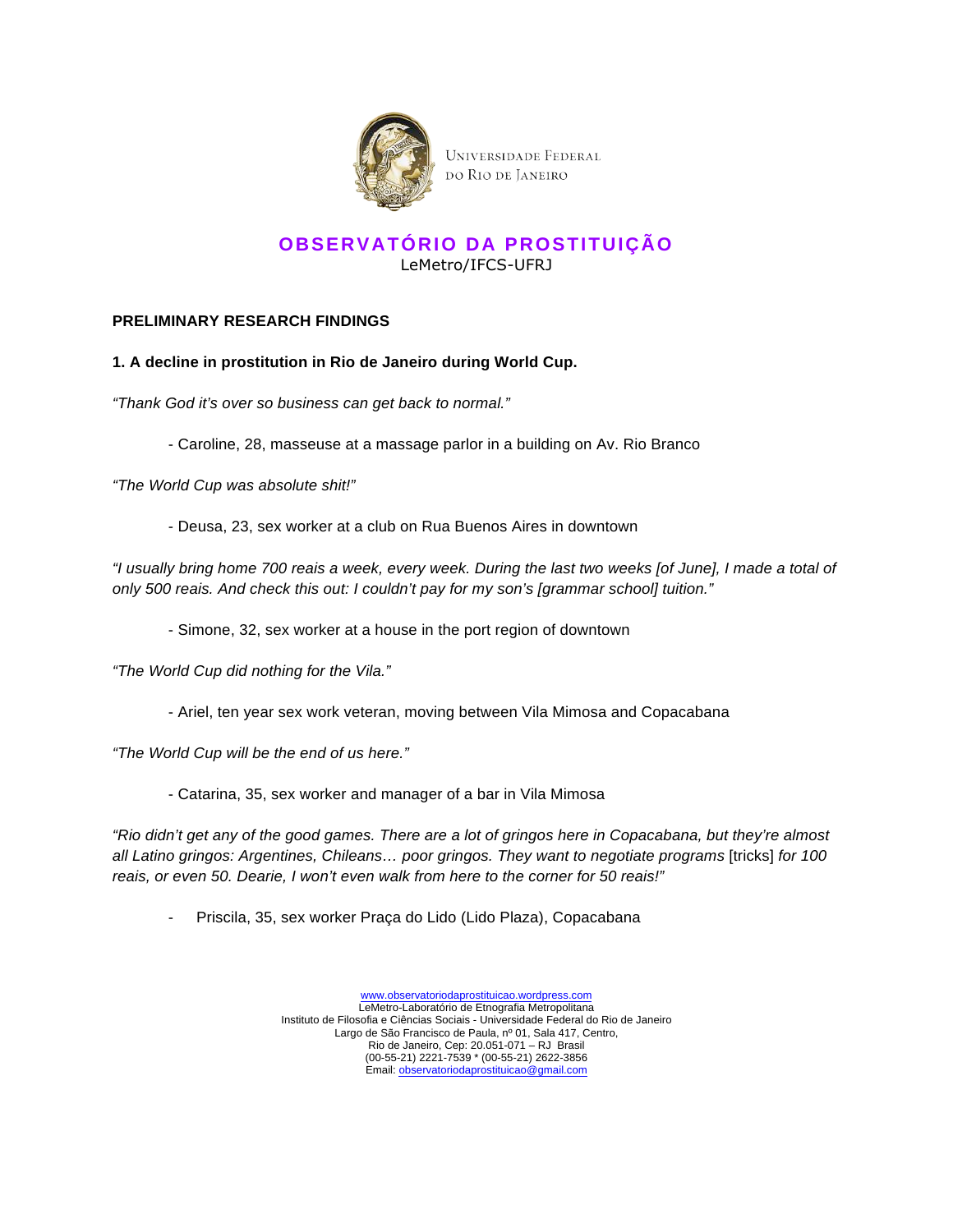

# **OBSERVATÓRIO DA PROSTITUIÇÃO** LeMetro/IFCS-UFRJ

"There are a lot of men on the boardwalk, but they don't want to pay for a program. They want to spend the money they have drinking beer with their friends and talking about football."

- Diana, 19, sex worker Prado Junior, Copacabana

"It would have been better if there were more paus duros [hard-ons] and less pão duro ["hard bread", or cheapskates]."

- Leila, 35, sex worker at a club on Rua Buenos Aires, downtown

The Observatory of Prostitution monitored 83 commercial sex venues in Rio de Janeiro before and during the World Cup. The workforce of these venues represents approximately 75% of the prostitutes that work in Rio's houses, clubs, spa brothels, privês, bars, beaches, massage parlors, and street corners during a normal July (see "Methodology" for more details on establishing a baseline for our numbers).

During the World Cup, we observed that the flow of clients fell in 60 of the venues we frequented, most of which were in downtown, the region of Rio that has the highest concentration of sex workers. Most of these venues closed on their own initiative for at least one day of the week during the Cup due to an insufficient number of clients and/or workers. In Vila Mimosa, Rio's only concentrated red light district (which despite consisting of some 60 houses is counted as only one point on our map of sex venues, thus being counted as one of the 83 venues we researched), we saw the same phenomenon, with a number of houses closing on game days.

Based on our own counts of sex workers and on the record books of programs (programas - "tricks") we viewed at a number of venues we visited, we can affirm that Rio's sex industry shrunk by at least 30% in Rio de Janeiro's downtown and North Zone neighborhoods during the month of the World Cup.

Only six of the 83 locations of prostitution we monitored maintained a more or less stable number of clients. Most of these venues were in the Copacabana neighborhood, although some sauna brothels in downtown Rio also did not register a decline.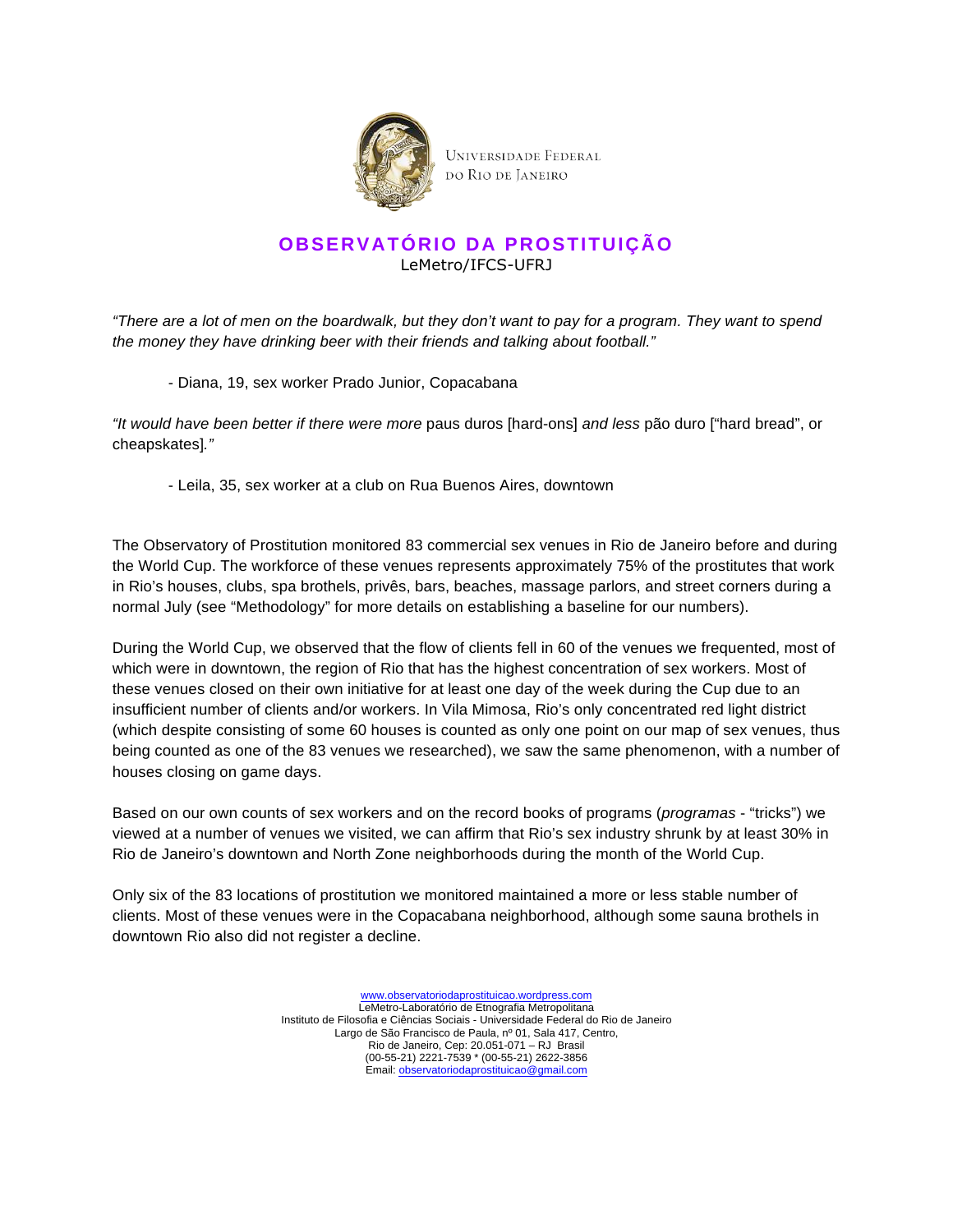

### **OBSERVATÓRIO DA PROSTITUIÇÃO** LeMetro/IFCS-UFRJ

Seventeen locations saw an increase in clients during World Cup. All of these venues are located in Copacabana. In the 23 locations that registered a stable or augmented flow of clients during the games, the number of prostitutes working increased by about 25%. Meanwhile, at the locations where the flow of clients decreased, the number of women working appears to have decreased by at least 30%. While we observed a migration of prostitutes from other locations in the city to Copacabana, the quantity of prostitutes frequenting the neighborhood's venues was significantly less than the quantity that normally work in Rio's downtown and North Zone neighborhoods (including Vila Mimosa).

Taking all of the principal commercial sex zones of Rio into consideration, it appears that there was a 15% decline in the number of women doing sex work during the month of World Cup, despite the temporary increase in prostitution in a small section of Copacabana.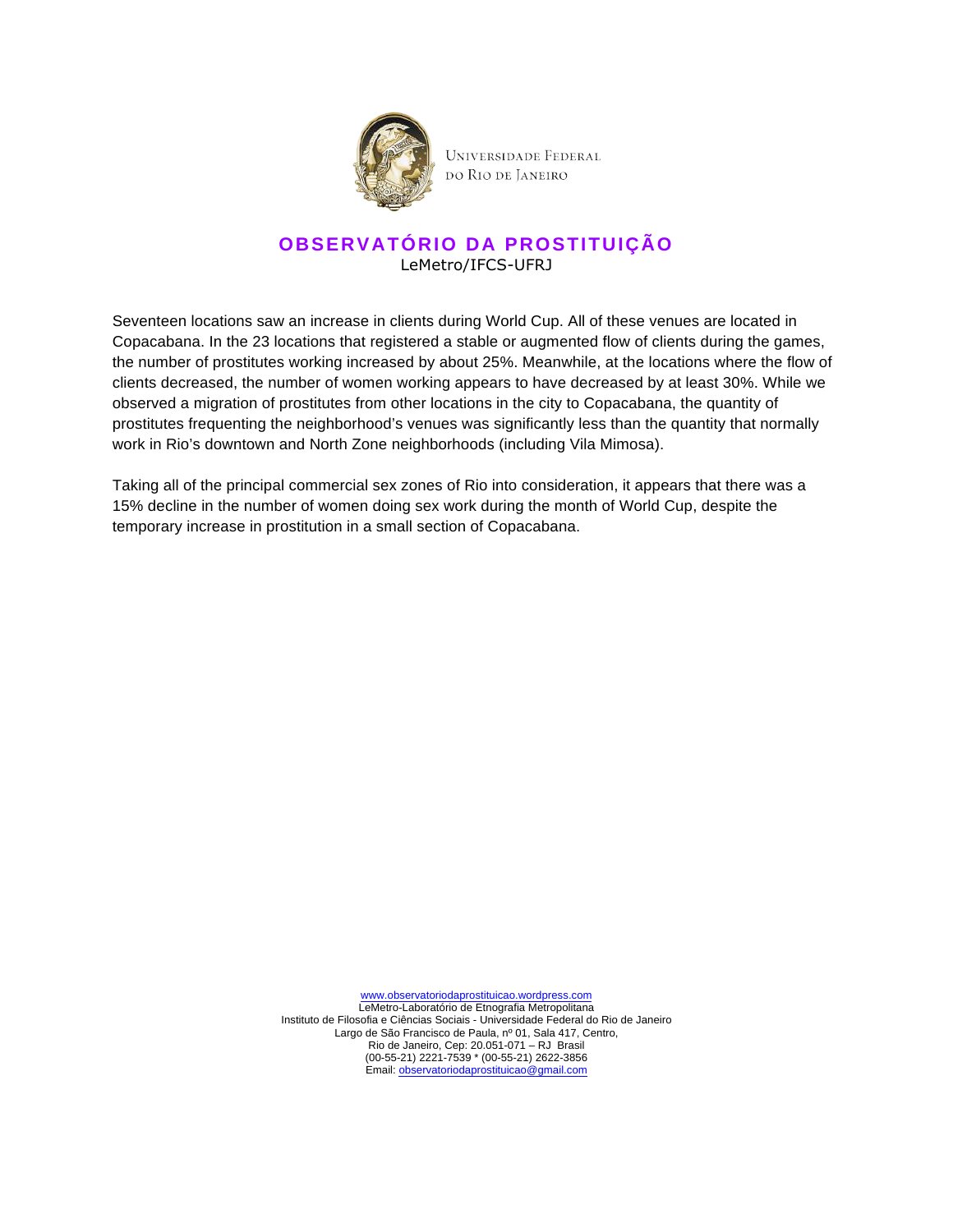

## **OBSERVATÓRIO DA PROSTITUIÇÃO** LeMetro/IFCS-UFRJ



Figure 4: In the deserted streets of downtown Rio during a game day at Maracanã Stadium, a house of prostitution (blue light) maintains its doors open in the hope of attracting tourist clients.

Figure 5: Closed commerce in downtown Rio on the day the Brazilian selection played a game.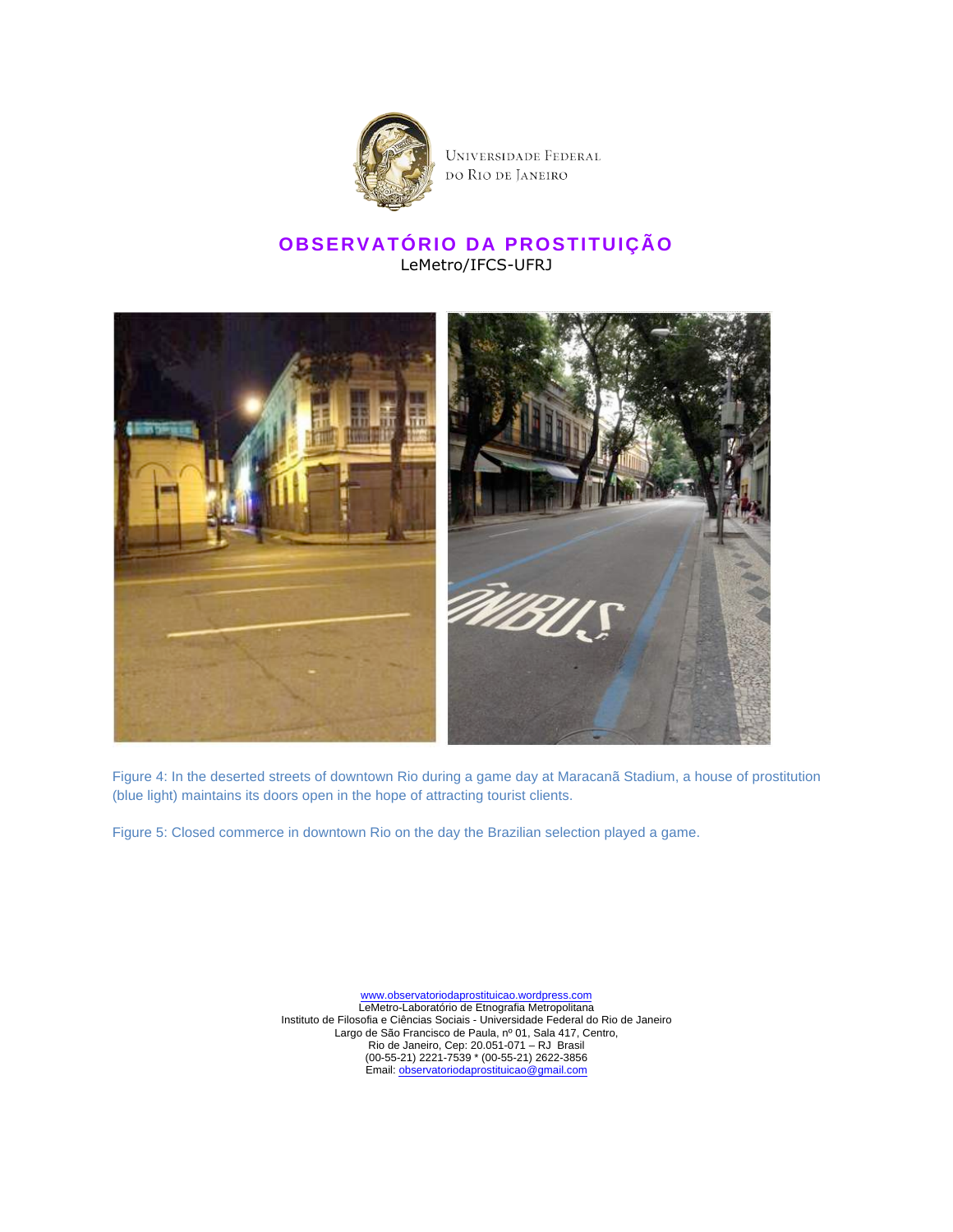

### **OBSERVATÓRIO DA PROSTITUIÇÃO** LeMetro/IFCS-UFRJ

#### **2. Sex workers in Rio expected to make a lot of money during the World Cup, but many were disappointed.**

"I thought I would make an easy 30,000 reais during the Cup. I ended up making 10,000, because there were are a lot of clients, but many more women."

- Nayara, a sex worker at a luxury sauna brothel in the South Zone

"One day I brought 1000 reais home, but there were also days I didn't do a single program. I usually made 200 to 4000 a night in Copacabana, and about 300 downtown….. Things were good, but not great."

- Keyla, sex worker at a house in downtown Rio who migrated to Copacabana during the World Cup

Even in the luxury sauna brothels of Rio's South Zone, where the number of clients increased, the money sex workers made was less than they had expected. In many places, the number of women working went up as the number of clients increased, meaning that the total number of programs (programas - "tricks") per sex worker remained more or less stable. In many cases, clients came to drink and talk, but did not pay for programs.

Even in beachfront Copacabana, near the FIFA Fan Fest - "ground zero" for prostitution during the World Cup - the number of programs per sex worker did not increase and, in fact, decreased for many. What increased was the amount some sex workers charged gringos for programs.

For example, many of the women who migrated to Copacabana from downtown and Vila Mimosa generally make 120 reais an hour (\$60 USD), earning 100-300 reais daily (\$50-150) for 15-20 minute programs with five to twelve men per day.

In Copacabana, the same women charged 200-300 per hour (\$100-150), doing one to five hour-long programs per day. Some women were able to charge more, relating that some Europeans and North Americans paid 500 to 1,000 reais (\$250 to \$500) for a program.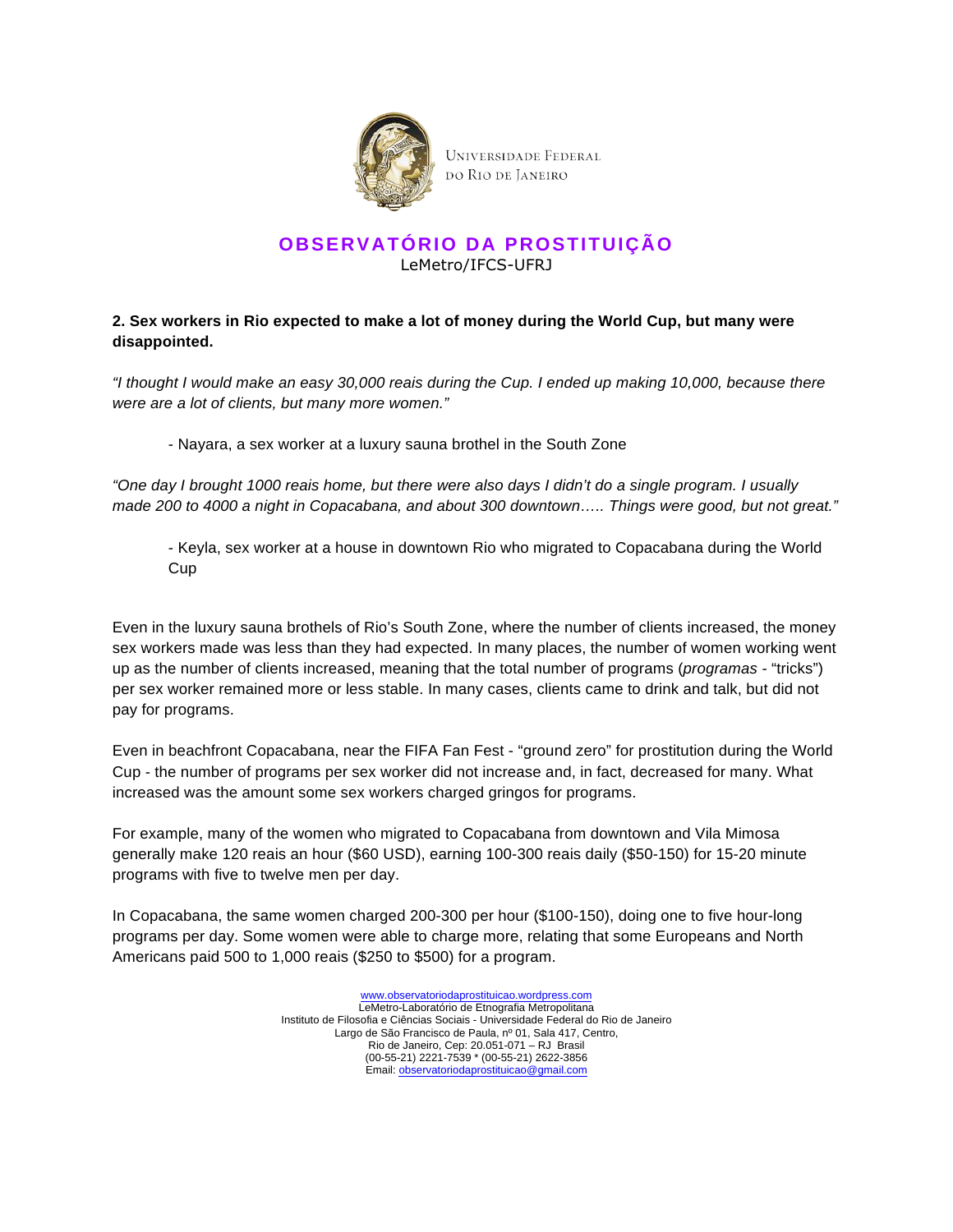

### **OBSERVATÓRIO DA PROSTITUIÇÃO** LeMetro/IFCS-UFRJ

The number of clients in Copacabana was higher at the beginning of the World Cup and decreased over the 32 days of games. At the beginning of the games, there were men from many different countries in Rio's South Zone. However, after the quarter-finals, Argentineans dominated the streets, plazas and bars, and few Argentineans wanted to pay 300 reais per hour for sex. During the days surrounding the final game, when Argentina played Germany on July 13 in Rio's Maracanã Stadium, sex workers in Copacabana - the only region of the city that demonstrated an increase in the number of sex workers and the values they charged over World Cup - saw a considerable drop in earnings.

Vila Mimosa is the location that suffered the most disappointment. The Vila is located less than 2 kilometers from Maracanã Stadium and the expectation of many people, including the municipal authorities, was that the flow of clients would increase geometrically after the crowds left the stadium. Even the association that controls Vila Mimosa, Amocavim, believed that this would occur, investing heavily in renovations for the red light district which, in recent years, has been going to seed. Amocavim cleaned up the streets (technically the responsibility of COMLURB, Rio's municipal urban cleaning department), printed and posted a massive banner on the Vila's main building, and installed a 6-meterhigh fiberglass statue of Zé Pilintra (a modern avatar of Afro-Brazilian religion, known as a trickster and as a protector of prostitutes) in the middle of Vila Mimosa. The high expectations among bar owners and sex workers in the Vila before the World Cup were palpable. Some bar owners purchased hundreds of crates of beer to slake the thirst of the hordes of tourists who would presumably fill up the Vila's street after the games.

However, sexual commerce in Vila Mimosa fell 30-50% during the month of World Cup. Few tourists ventured out to the Vila and a number of the men who did caused headaches for the women working there.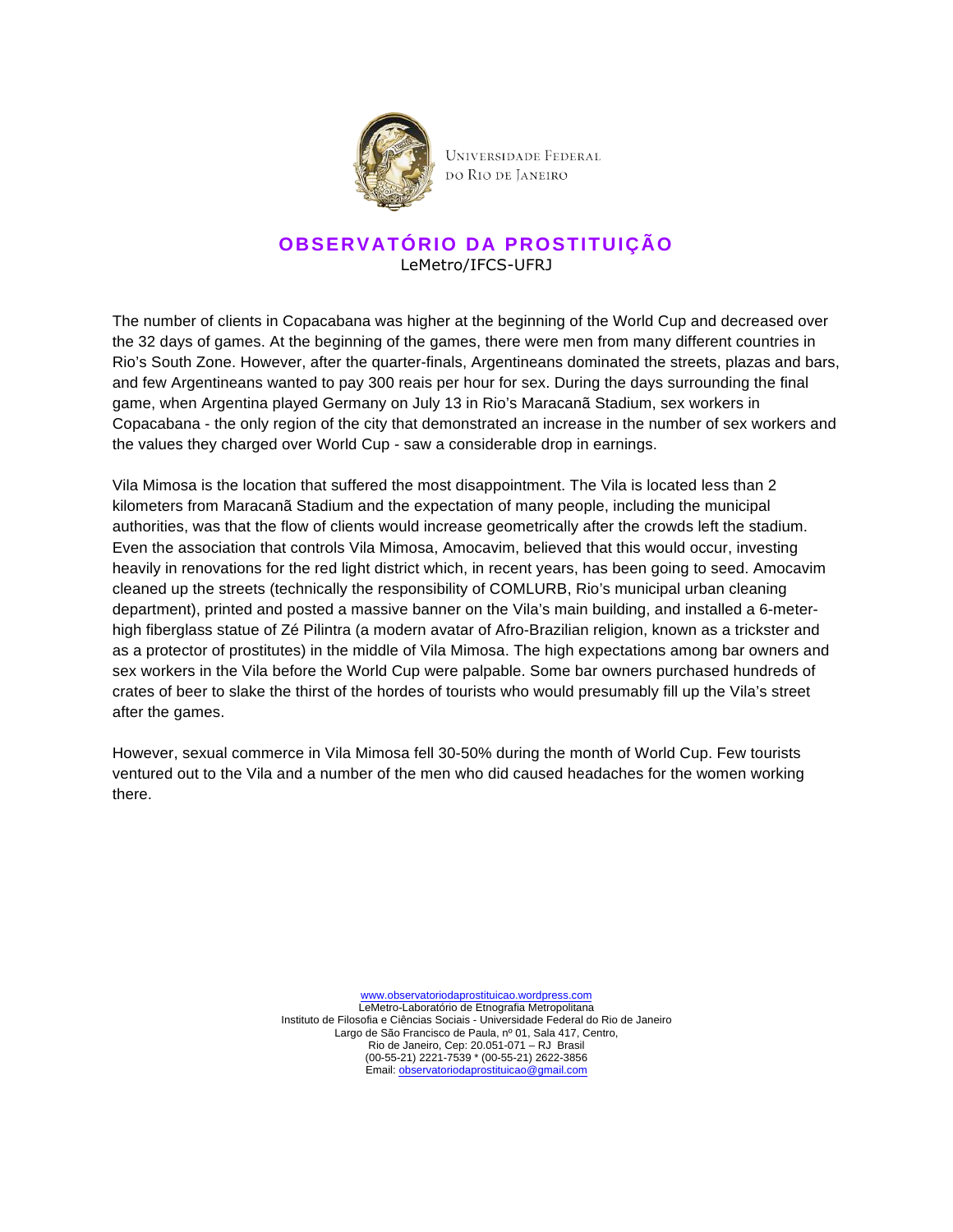

## **OBSERVATÓRIO DA PROSTITUIÇÃO** LeMetro/IFCS-UFRJ

### **3. Sex workers migrated within Rio de Janeiro during the World Cup, but few arrived from outside the city.**

"I should have stayed in Peru. I would have made a lot more than I made here."

#### - Paolla, 29, Peruvian sex worker working in a sauna downtown

"The World Cup was good for me, but to be honest, I think I should have stayed in São Paulo. I would have made the same amount."

- Priscila, 35, a sex worker from São Paulo in Copacabana

As we observed in the Observatory's first World Cup report, issued on June 29 2014, the World Cup radically altered the work calendar in Rio de Janeiro, since game days in Rio and also the days the Brazilian selection played were declared to be holidays. As a result, sex professionals who work in Rio's downtown and North Zone (predominantly in Vila Mimosa and in small downtown venues) saw a significant decline in terms of the number of clients. Women who usually work in these areas migrated to Rio's South Zone in search of clients, above all to Copacabana Beach, where one found the largest concentration of tourists during the World Cup. This migration didn't happen immediately, but after a week or so of the women waiting at their normal places of work for clients who failed to materialize.

Our research identified a few sex workers (about 20-25) arriving in town from other cities within the greater State of Rio de Janeiro, fewer still (around a dozen) arriving from other states in Brazil, and only one immigrant sex worker from another country. Generally, the sex workers who came to Rio from other cities were dissatisfied. Maria, for example, came from the Brazilian state of Goiânia with the objective of making a lot of money during World Cup. It was her first time visiting Rio and she was disappointed with the result of her gamble: "I thought it would be better here, that I would do more programs and for a better price, but I didn't manage to…. It was a delusion."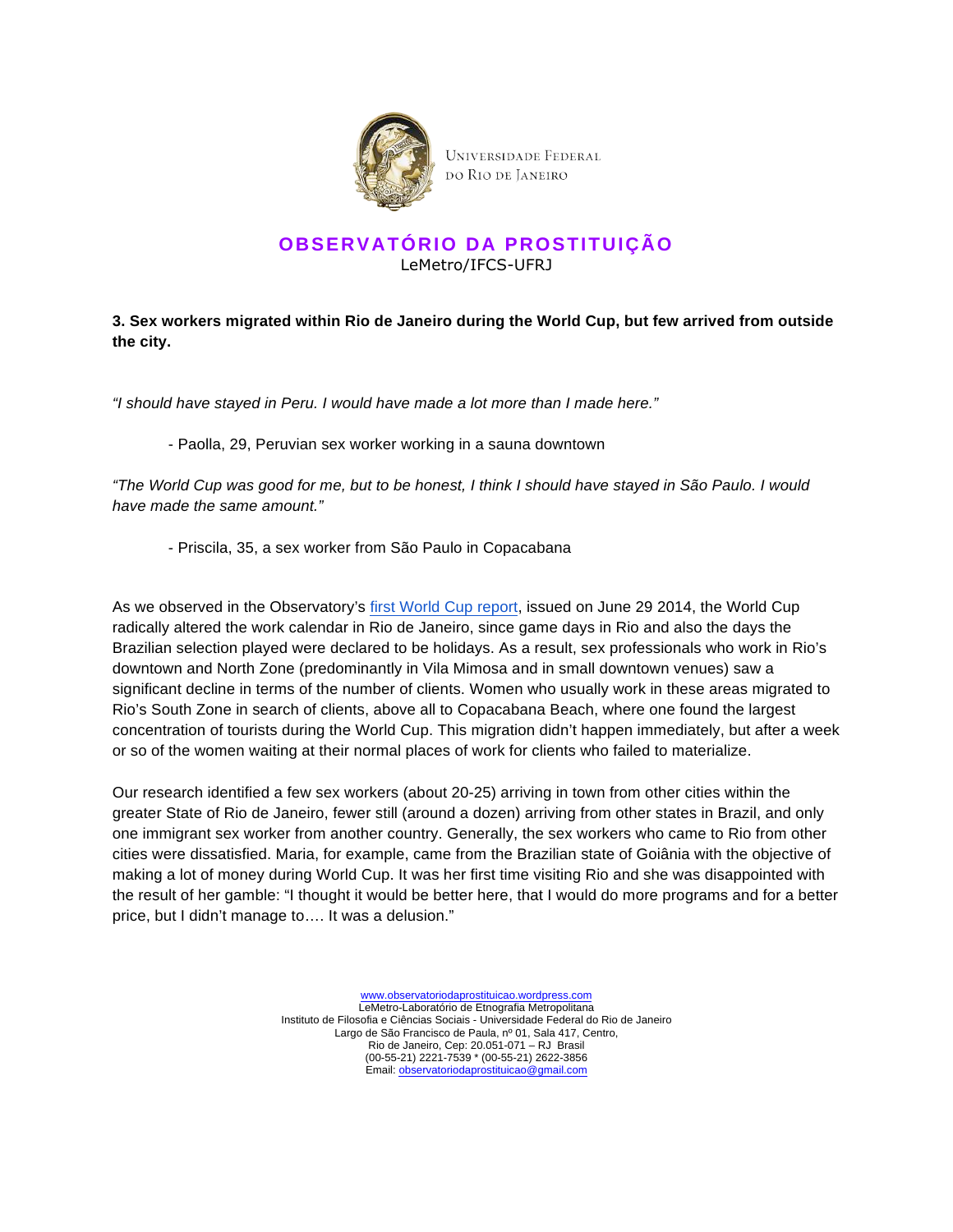

# **OBSERVATÓRIO DA PROSTITUIÇÃO** LeMetro/IFCS-UFRJ

We found only one woman who arrived from outside of Brazil to sell sex at the World Cup: a Peruvian, who migrated on her own volition without the help of third parties. She was also disappointed with her decision, saying that she would have made a lot more money if she'd stayed in Peru:

In my city, Lima, I make more money than in Rio! There I charge \$100 USD per program and I don't have any travel expenses. Here there are a bunch of latinos and a lot of Argentineans! They aren't such good clients…

As we have already observed, the vast majority of "migrants" who circulated in Copacabana were from downtown Rio or Vila Mimosa. The new working conditions in which they were inserted caused a certain amount of discomfort for these women, who were generally used to working with Brazilian clients in closed venues where they could rely on security and anonymity. In Copacabana, they were "exposed" on the streets, had to negotiate with clients in a foreign language, and have sex in places they were not familiar with (for example clients' hotel rooms or apartments), most of them without security.

Ariel, a veteran sex worker who has worked between Vila Mimosa and Copacabana over the last decade, said she stopped working in Copacabana after the famous Help discotheque closed in 2009. The closure pushed many of the neighborhood's sex workers to work on the streets near Prado Junior a few blocks away, but Ariel informed us she did not want to be exposed working in public. Business was so bad for her in Vila Mimosa during the World Cup, however, that Ariel joined some of her colleagues to take taxis to the busiest part of Copacabana: Lido Plaza. After working until midnight or so in Vila Mimosa, she would charge 200 reais per hour in Lido Plaza next to Balcony Restaurant (closed by the police the opening day of World Cup - see Section 4, below):

Between Vila and Copacabana, it's much better in Copacabana. But I had stopped working here because you are so exposed. And I can't sit down and have a beer now that Balcony is closed. Now I have to stand up the whole time in the plaza next to Balcony waiting for men to come up to me and talk, and it's very tiring. I don't have the patience for it. I have to spend the whole night here waiting. [But] in Copacabana, I can charge more - 200 an hour [versus 60 reais per half hour in Vila Mimosa]. And it doesn't even last a whole hour.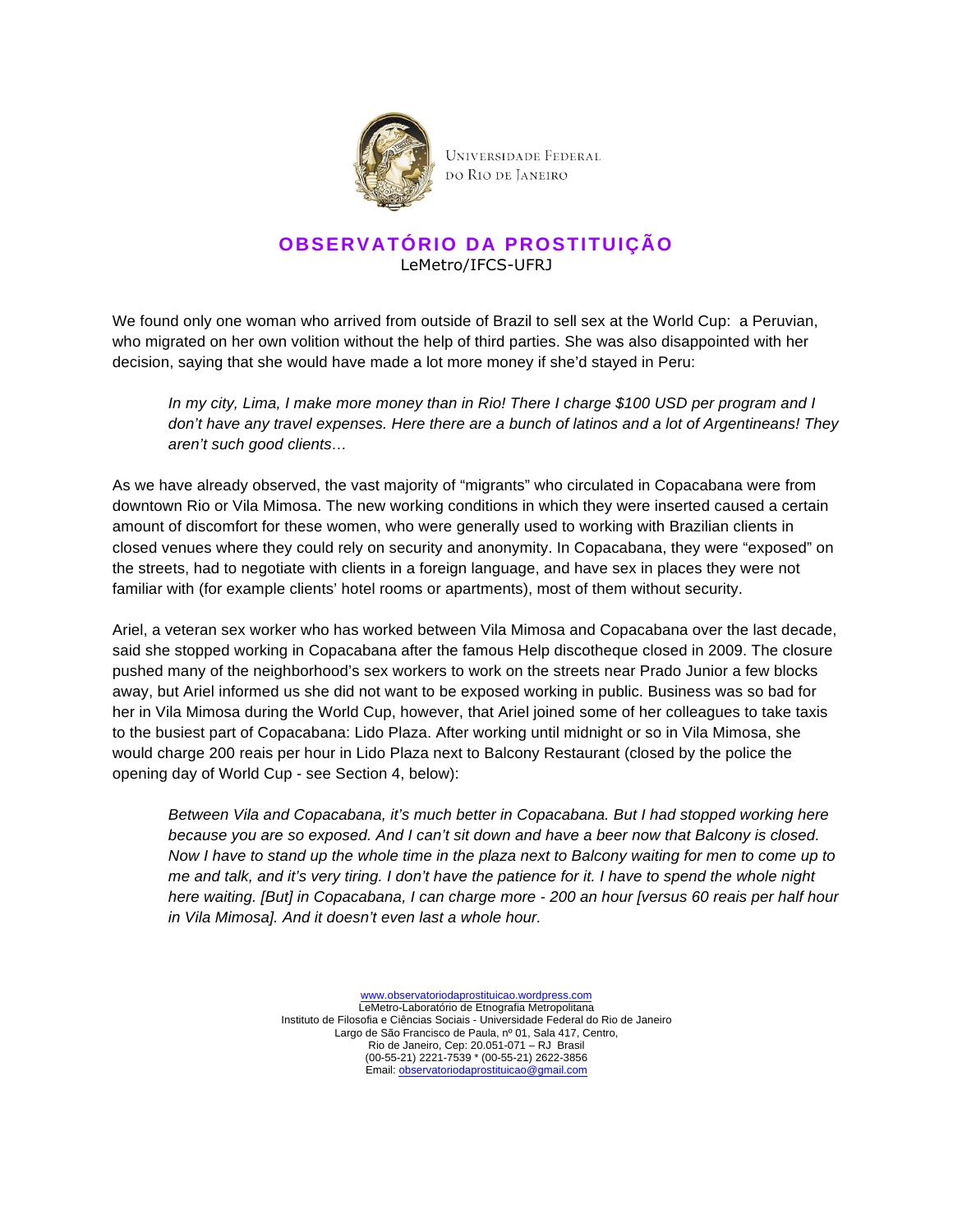

### **OBSERVATÓRIO DA PROSTITUIÇÃO** LeMetro/IFCS-UFRJ

The majority of sex workers who said that they were "doing well" during the World Cup were women who usually work in Copacabana, already accustomed to the rhythm of commercial sex and sex tourism in the neighborhood. Many women who migrated from downtown and Vila Mimosa were not accustomed to the new working conditions on the street in Copacabana, and this limited their earnings. A number of our informants from downtown reported to have only gone two or three times to the South Zone, precisely because they didn't feel comfortable with the working conditions in the neighborhood.

Our observations suggest that the expectations of big profits during the World Cup also brought a new generation of prostitutes to the streets: younger women (in the range of 18-25 years old) -- a small minority compared to the veterans, but always present during the games, particularly in Lido Plaza in Copacabana. These young women said they were impressed by media reports before World Cup that predicted there would be "a lot of sex tourism" during the games. Ironically then, it was precisely the media's exaggeration regarding the expected enormous increase in the number of men seeking prostitutes that helped recruit new women for the streets. Few of these new prostitutes reported having positive experiences with prostitution during World Cup and most claimed they would quit as soon as the games were over.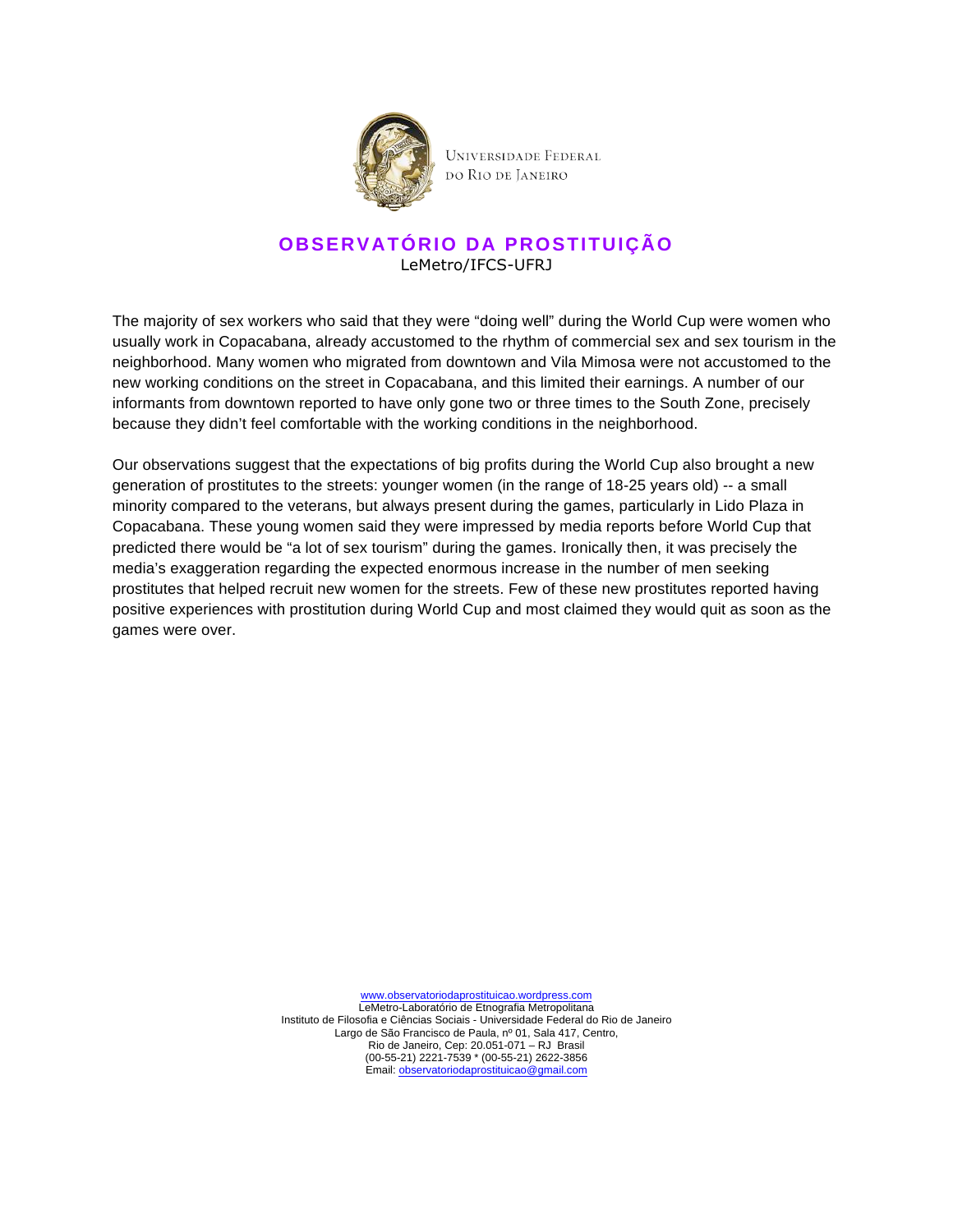

### **OBSERVATÓRIO DA PROSTITUIÇÃO** LeMetro/IFCS-UFRJ

**4. There was a large increase in the police presence on Copacabana Beach and a small increase in the police presence around Vila Mimosa, but many sex workers in downtown Rio complained about the absence of police during the World Cup.** 

"Are you seeing this? [Pointing to the police] This is all just for show for the gringos. As soon as the tourists head home, it's going to be 'tchau, adeus, bye-bye' and the security is going to go back to being shit for us."

- Priscila, 35, talking about the police presence in Praça do Lido (Lido Plaza)

"We're here to protect people like you."

- Military Policeman to a blond, female American researcher with the Observatory of Prostitution in Lido Plaza

In Vila Mimosa, we observed a small increase in the police presence during the World Cup: one or two cars occasionally driving around the area, whereas the normal police presence in Vila is practically nonexistent.

It would be good if the city maintained the police presence after the World Cup. We have a lot of problems in the neighborhood around Vila with crack addicts. But we know that they're just going to leave after the games are over. - Rachel, Vila Mimosa

Ariel, the sex worker in Vila Mimosa mentioned above, was attacked and bitten on the face by an Argentinean client during the World Cup. She didn't go to the police:

"Because of the World Cup, the police don't want to risk something serious happening to a gringo and having to be responsible for it. The gringos are really protected. So why would I call the police [if I were abused by a foreign client]?"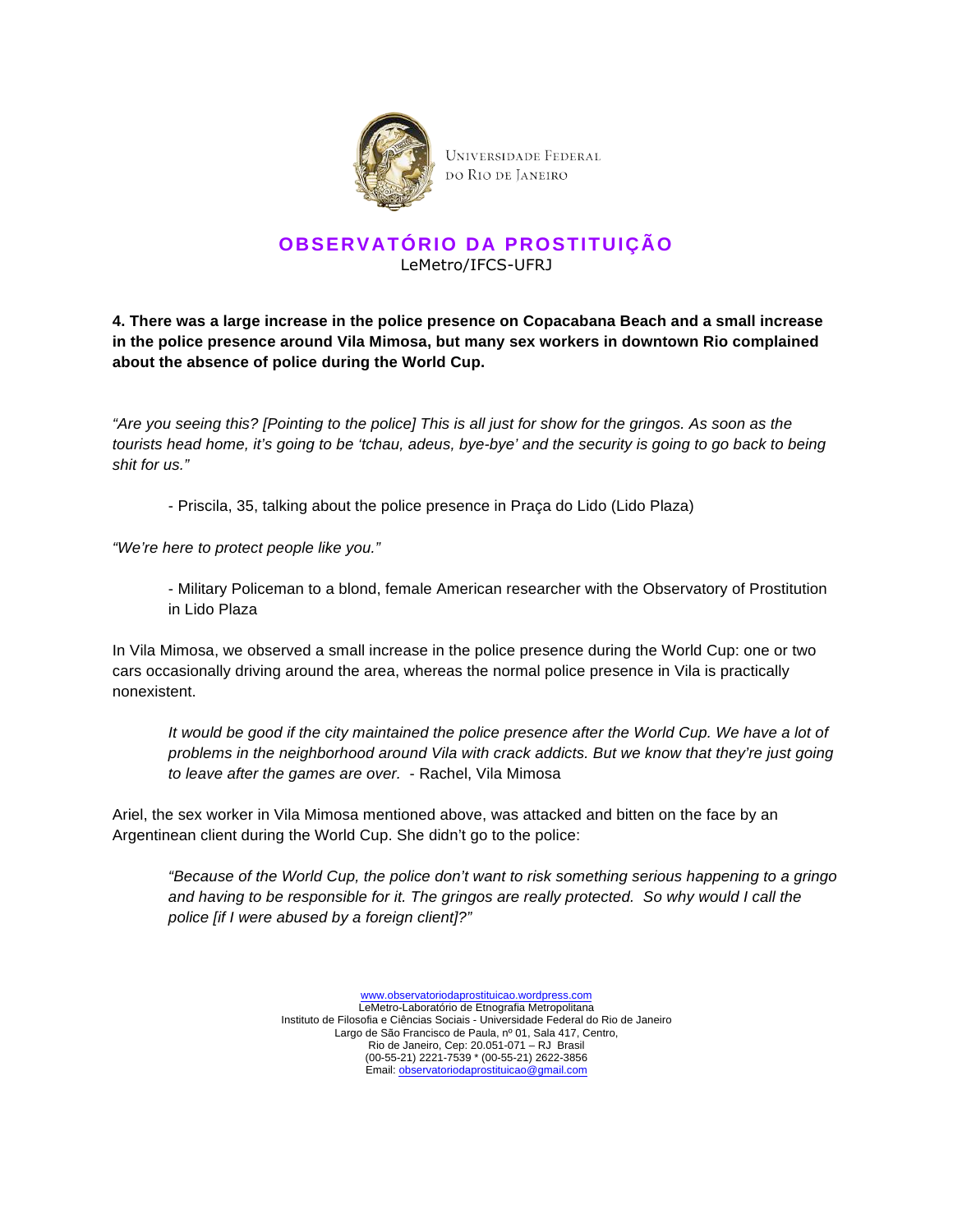

## **OBSERVATÓRIO DA PROSTITUIÇÃO** LeMetro/IFCS-UFRJ

Police were absent in downtown Rio, particularly on the days there were games at Maracanã Stadium, except for when protests were organized. A number of sex workers in this area complained that they were afraid of being assaulted because the neighborhood was so deserted. They also claimed that the lack of police presence downtown was one of the reasons they weren't working on game days. The lack of police presence was also mentioned by several managers of venues downtown as the reason they closed their doors on the days there were games in Maracanã Stadium.

In Copacabana, where the presence of tourists was intense and constant, the police presence was ostentatious and systematic. At nighttime in busiest area of prostitution near FIFA Fan Fest, there were generally more police than prostitutes on the street. These officers were from all divisions of Brazil's public security forces: the Civil, Military and Municipal Guard, in addition to the National Security Force and even the Federal Police. In the words of one of our informants, there were "more police than pigeons - even more police than Argentineans!" This presence increased when the FIFA Fan Fest closed after games and during the final games of World Cup, when Argentinian fans dominated the beachfront and surrounding areas of Copacabana. We observed a number of conflicts between police and Argentinian fans.

#### **"Anti-exploitation" police operations**

!!!!!!!!!!!!!!!!!!!!!!!!!!!!!!!!!!!!!!!!!!!!!!!!!!!!!!!

During the World Cup, the biggest police operation related to prostitution was the closure of Balcony Restaurant and Hotel Lido in Copacabana two hours before the first game kicked off on June 12<sup>2</sup>. The justification for the operation was that these establishments supposedly "exploited vulnerable subjects" (an accusation that is not a crime under Brazilian law). Despite the high visibility of this operation, the women and transgender prostitutes who use Balcony as a place to meet clients did not leave the area. They circulated around the adjacent Lido Plaza, "ground zero" for commercial sex in Rio de Janeiro during the World Cup.

During our observations in the streets of Copacabana, we saw police directing tourists to other sex venues and clubs in the neighborhood – places that compete with Balcony during the normal course of events. It's worth noting that these clubs and venues are were among the few locations that saw business

www.observatoriodaprostituicao.wordpress.com LeMetro-Laboratório de Etnografia Metropolitana Instituto de Filosofia e Ciências Sociais - Universidade Federal do Rio de Janeiro Largo de São Francisco de Paula, nº 01, Sala 417, Centro, Rio de Janeiro, Cep: 20.051-071 – RJ Brasil (00-55-21) 2221-7539 \* (00-55-21) 2622-3856 Email: observatoriodaprostituicao@gmail.com  $2$  Both establishments were re-opened in less than a week after the World Cup concluded.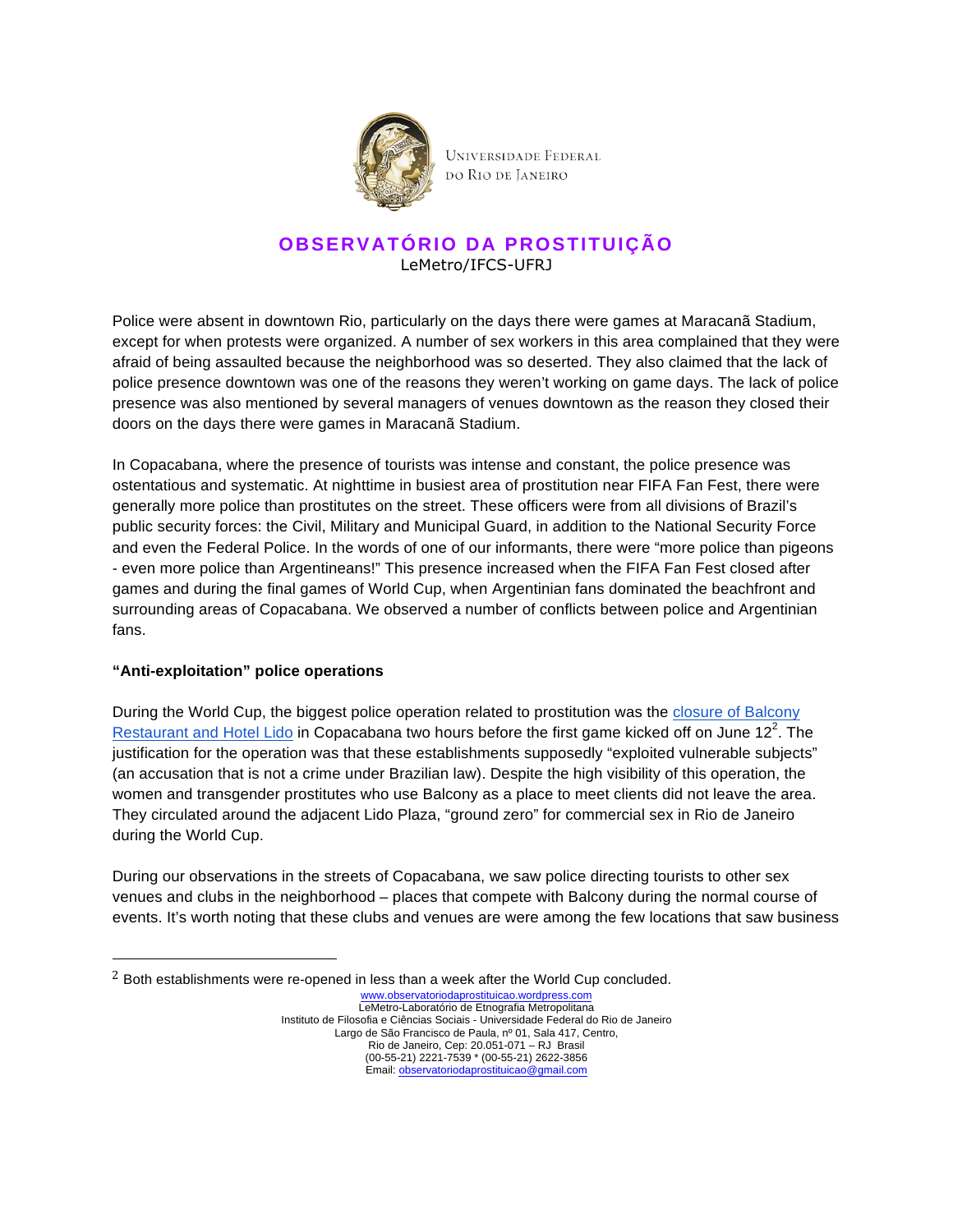

## **OBSERVATÓRIO DA PROSTITUIÇÃO** LeMetro/IFCS-UFRJ

increase during the games. Some sex workers we interviewed also commented on the fact that these establishments were open as usual while Balcony had been closed. These women raised the hypothesis that this may have happened because Balcony had not paid bribes to the police.

We also registered what may have been a "clandestine police intervention" at another bar/club in Copacabana. The house in question is a small establishment near the beach that rents rooms for prostitution, a practice that was particularly repressed during the major police operations against prostitution in Rio's South Zone in 2012. During the games, and because of the temporary closure of Hotel Lido, the club offered prostitutes working in the neighborhood the possibility to rent rooms for 70 reais per hour.

One of the Observatory's researchers witnessed the following situation in front of this venue during the third week of the World Cup. Two military police walked up to the club, which was closed, and observed its front door for about five minutes. They then returned to the beachfront, talking to each other in low tones. When they passed by the researcher, she heard the following piece of the conversation: "Yes. I agree. We could get some good money out of them."

The next night, five members of our research team returned to the club. A number of previously intact mirrors inside had been broken and the entrance door to had been damaged. The manager of the establishment informed the researchers that a sex worker had broken the mirrors by accident, and that the door had been hammered upon by a client who tried to leave the club quickly without paying.

Neither explanation made sense (the mirrors in question were widely separated and the door was damaged on the outside) and the researchers felt that the establishment looked like it had suffered a lightning police blitz (blitz relâmpago). The venue remained open and functioning for the remainder of the World Cup, but the club's workers did not want to talk about the damage and told conflicting stories when they talked about it.

It is important to note that police generally did not intervene in the activities of the prostitutes. Despite the official allegation of the recruitment of minors for sexual exploitation around Balcony, we never saw police asking for the identification of any of the several adolescents and children (mostly street vendors or the sons and daughters of street vendors) who frequented Lido Plaza at night. Sex workers in the area also complained that they didn't feel like they could count on the police for support in case of an emergency.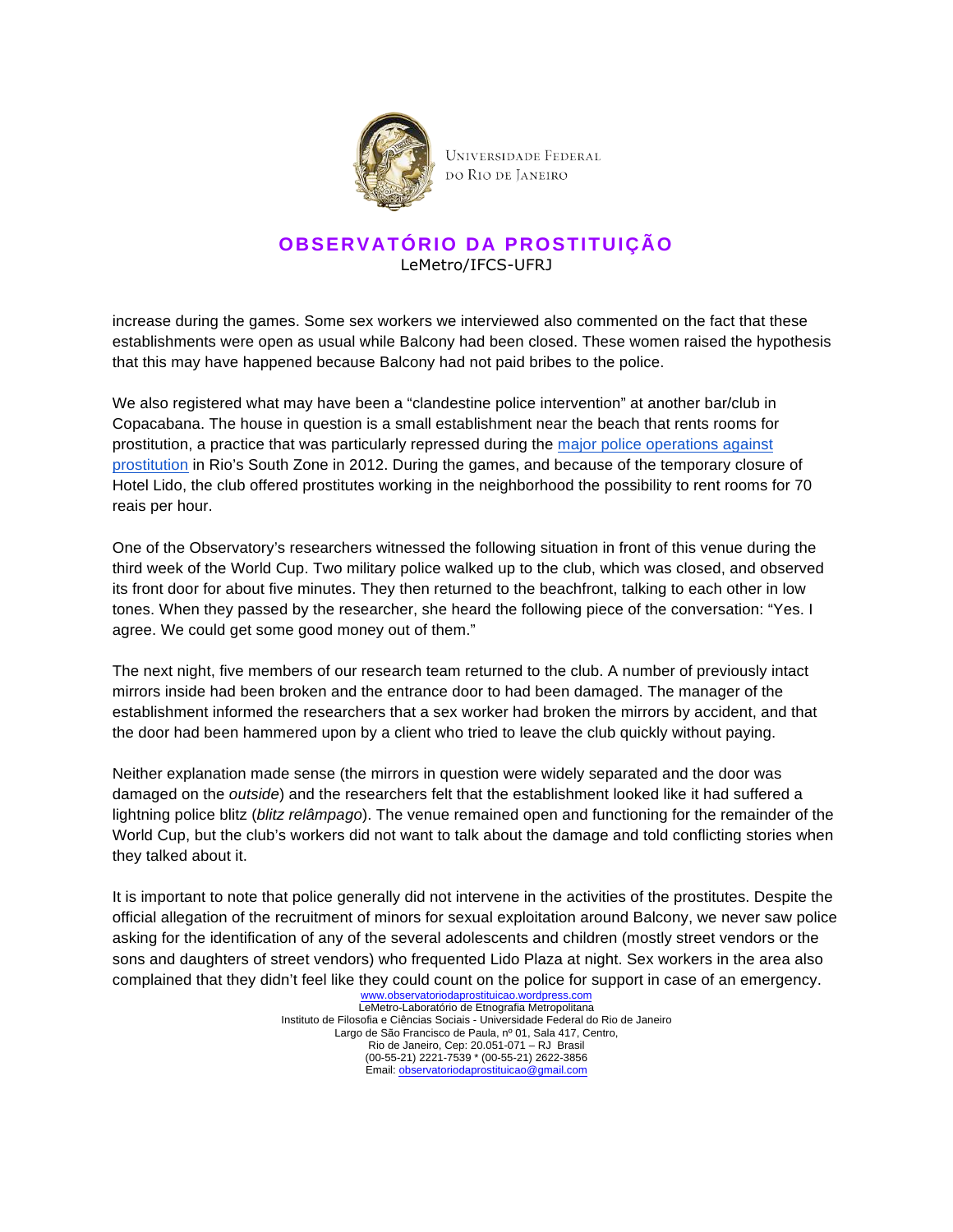

## **OBSERVATÓRIO DA PROSTITUIÇÃO** LeMetro/IFCS-UFRJ

As one of them said, "The police are only here for the foreigners, to have a presence, and to pick up their bribes. They aren't here for us."

According to another sex worker in Lido Plaza, "The police come here and don't do anything. They just look and walk around and pick up their bribes and that's it! Here in the plaza, people are selling drugs right next to them. Sometimes there's even a robbery and they don't do anything." A number of our sex worker informants reported that they had heard sex workers were being assaulted along the beachfront of Copacabana and that the area was "dangerous." They also commented that the organizers of the World Cup were "concerned about making Rio pretty, but not concerned about our safety." As one said, "it's full of police making their rounds and leaving everything all pretty. They're providing security for FIFA, not for us!"

The general sentiment of sex workers we spoke with during the Cup was that "the police are here to protect the gringos." This was confirmed, to a certain extent, by a young Military Police officer in Lido Plaza who, while speaking with a blond American researcher (whom he mistook for a tourist), said "we're here to protect people like you."

There were few open confrontations between sex workers and the police. However, when there were conflicts between clients and prostitutes (a frequent component of the commercial sex scene in Copacabana), police were "always taking the tourists' side," according to the women. This was seen as new behavior in Copacabana, where police frequently support prostitutes when there are fights between them and their clients (and often take the opportunity to extort money from foreign tourists).

A couple weeks before the World Cup, for example, we witnessed a typical conflict of this nature involving three American tourists and a sex worker in front of Balcony Restaurant. The tourists accused the woman of having robbed one of their iPads after she had done a program with them the day before. The men stopped the woman and called a police officer over, insisting he arrest her. The police officer refused and tried to calm the situation down. The researcher witnessing the confrontation, who helped serve as a translator while it was happening, talked to the police officer after it was over and received the following explanation: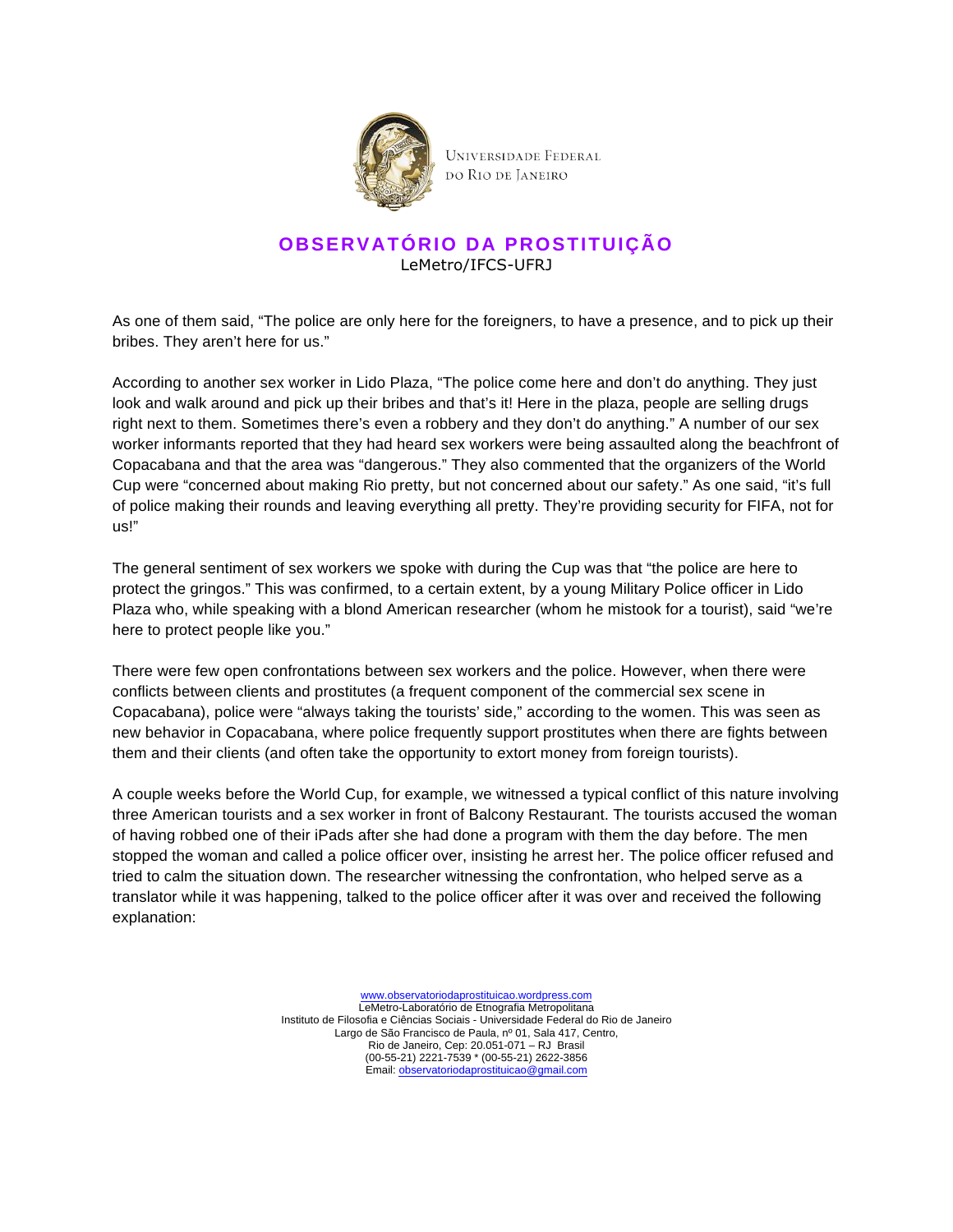

## **OBSERVATÓRIO DA PROSTITUIÇÃO** LeMetro/IFCS-UFRJ

They [the tourists] were really drunk and lost their iPad. They see this woman 24 hours later and think that she could be the culprit. They didn't file a police report, they didn't speak with the Tourism Police -- nothing. And they wanted me to take this girl in solely on the basis of their accusations. For the love of Jesus...

By contrast, three weeks later in Vila Mimosa, an informant related a grave case of violence when we asked her if she'd had any problems with clients during the World Cup. She had seen a Swiss client hit a sex worker in Vila Mimosa who insisted he should pay her the price of a program, since he had been sitting with her for hours and feeling her up before he decided he didn't want sex. After the man hit her, a number of the woman's colleagues came to her defense and the situation quickly devolved into a fight. The Swiss man then called the police, who took all of the prostitutes involved – even those who'd witnessed the fight but had not gotten involved (including our informant) -- down to the precinct house. The women were released only when tourist ran out of the precinct house when he was asked to sign an official statement.

However, the only case of open aggression and prejudice by a police officer against a sex worker that we managed to register during the World Cup was related by a young transgender woman, who complained that she was the subject of constant harassment by a Military Police officer working in Lido Plaza. Ironically, according to this young woman, the officer in question openly identifies himself as a homosexual.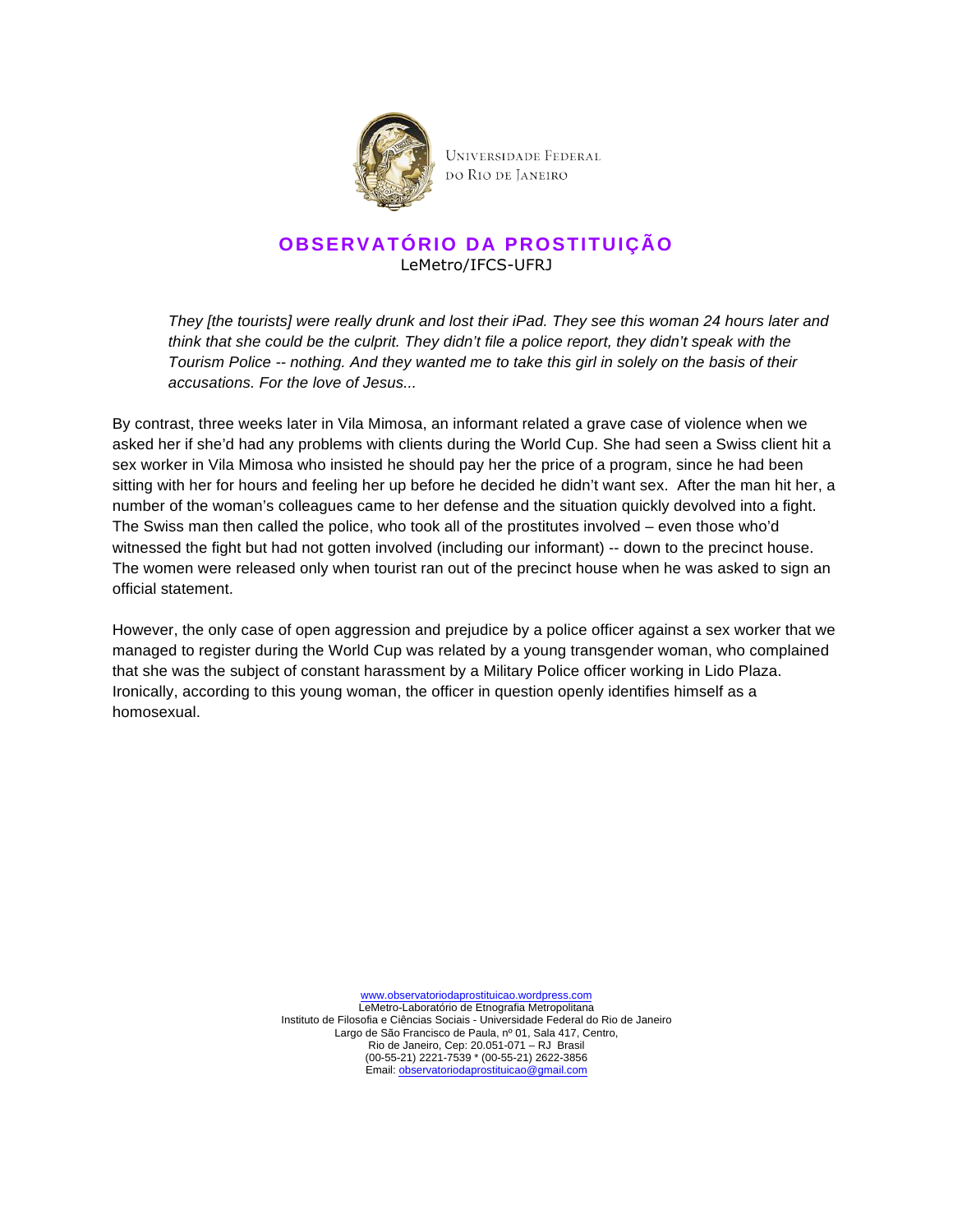

## **OBSERVATÓRIO DA PROSTITUIÇÃO** LeMetro/IFCS-UFRJ

#### **5. Cases of violence against sex workers at the hands of foreign tourists: few but significant**

"There are only Argentineans here and they are incredibly racist. They said I should charge less because I'm 'negrita.'"

- Natasha, 20, Lido Plaza in Copacabana

"A girl from here [a sex venue downtown] went to Copacabana and got fucked over. An Italian took her to a chique motel, and when it was time to pay the bill for the room, he disappeared. They had consumed who knows how many bottles of wine and stuff like that.... She had to pay for everything by herself and the bill was more expensive than what she had charged for the program."

- Janinha, 32, sex worker at a club downtown

In general, sex workers in Rio evaluated foreign clients in Copacabana – particularly Europeans, Australians and North Americans – as programas finas ("classy programs"). In other words, clients who pay well, take care of themselves, and treat prostitutes with respect. During the World Cup, however, we recorded cases of violence against sex workers in the hands of these foreign tourists. While few, they are significant because they point to structural characteristics in the sex industry and the ways in which the Brazilian government has chosen to deal with mega-events.

A sex worker in Vila Mimosa reported that she was bitten on the face by an Argentinean. Others described constant arguments with foreign clients over the price of the program. The majority of these cases appear to be the result of poor communications between sex workers and clients while they negotiated services. In Vila Mimosa, the price per program is often communicated separately from the price for renting the room. A client can thus think that they are paying only 50 reais (the standard price of a program), only to find out that they owe 60 (ten more for room rent).

Since few sex workers in Vila Mimosa speak a second language and since few foreigners frequent the Vila, these misunderstandings can happen quite easily and they have the potential to escalate into violence.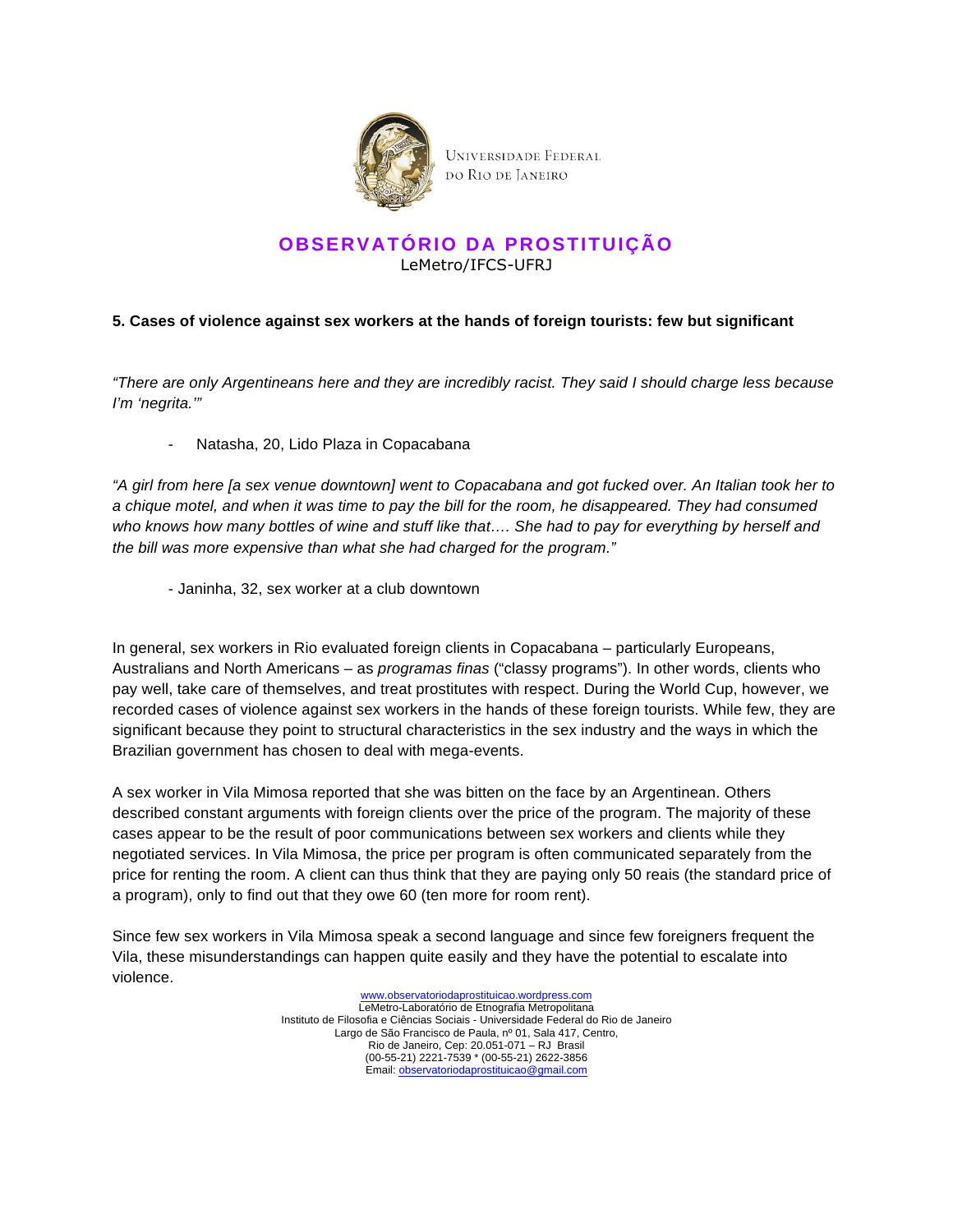

# **OBSERVATÓRIO DA PROSTITUIÇÃO** LeMetro/IFCS-UFRJ

Ariel gave us an example of how lack of communication in a common language can provoke conflicts between sex workers and clients:

The men call the police for everything. They think that they're being robbed because they don't understand that the house also charges for use of the room. They think we're asking for more money after agreeing on a deal. Sometimes, the price of the room is only 10 reais, but it causes confusion because they don't understand.

Situations like this testify to the relevance of projects like one promoted by Aprosmig, the Association of Prostitutes of Minas Gerais, in the World Cup host city Belo Horizonte. Aprosmig offered English classes to sex workers from poor zones of the city. While these classes didn't guarantee fluidity, they improved women's abilities to say and understand certain words, especially those directly related to sex work, and this, in turn, lowers the chance of misunderstandings and confrontations.

The most significant of stories we registered of client violence involved episodes of foreign clients robbing sex workers. This happened particularly to sex workers who had migrated from downtown Rio to Copacabana, who were used to working in closed environments where the house handles charging the clients and where the women can call security in case of a conflict. A number of these "migrant" women related that they had their purses stolen by clients and rumors that "prostitutes are being assaulted in Copacabana" ran freely in downtown sex venues. Another sex worker reported that she was forced to pay the hotel bill after a client ran out in the middle of a program.

That said, the interactions between tourists and sex workers was by and large cordial in Rio during the World Cup. Excluding constant complaints of "penny-pinching," the situations described above can be understood as exceptions to a general rule of cordiality. The vast majority of our informants reported having had "a mellow World Cup," albeit not as lucrative an experience as they had expected. Even the Argentineans and Chileans -- the "Latino gringos" -- were generally perceived as gentlemen in bed. Talita, 29, working in Lido Plaza, expressed the perception of many of her colleagues when she reported that "My clients treat me better than my own family does".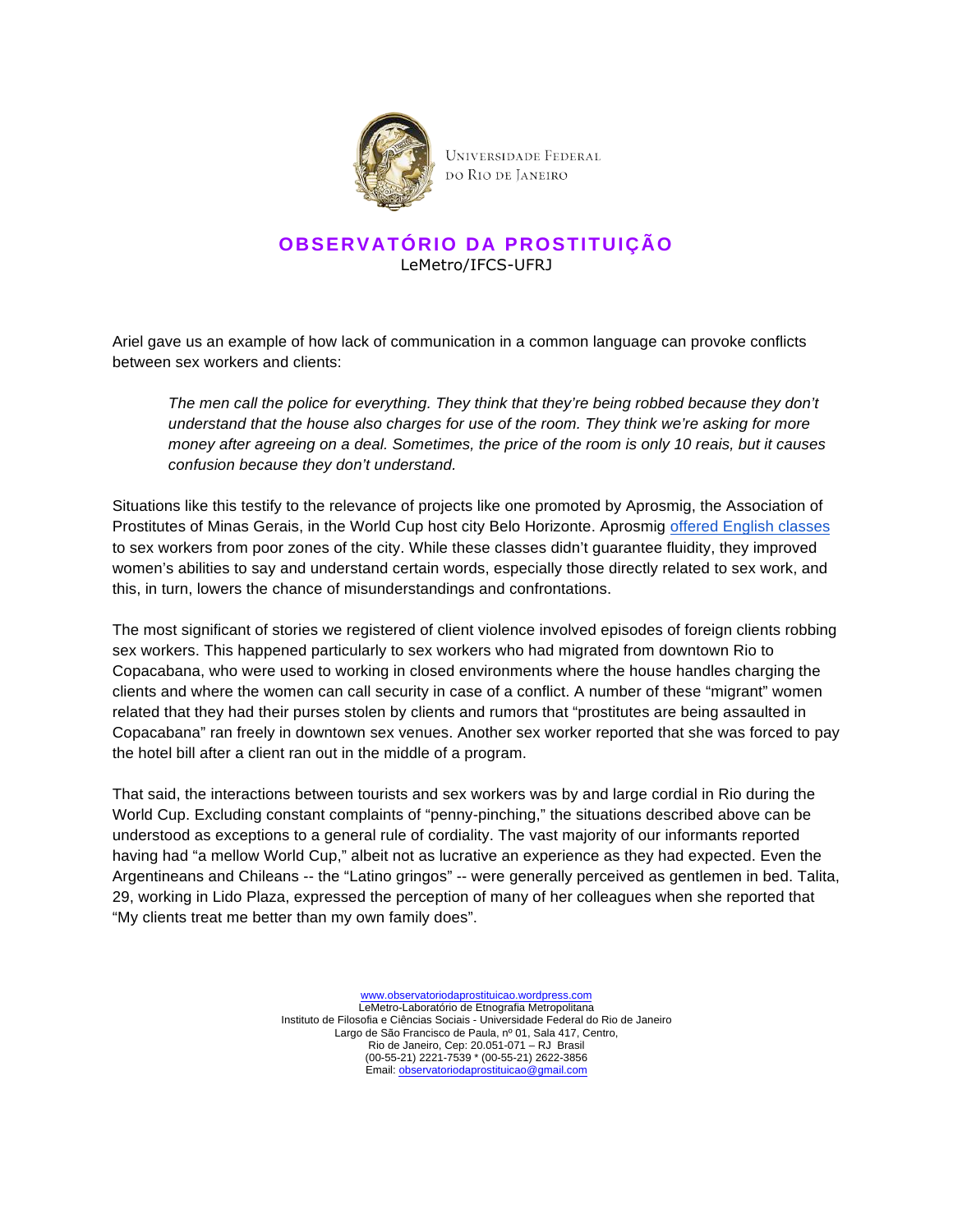

### **OBSERVATÓRIO DA PROSTITUIÇÃO** LeMetro/IFCS-UFRJ

The same can't be said of the relations between foreign men and Brazilian women in general that we observed during the World Cup, however. Take, for example, what we observed at a middle-class bar in Ipanema. Women in their twenties comprised the majority of the establishment's 12 visible workers and they were working shifts from the early afternoon to 3am, every day, each earning a total of about 1,600 reais over the entire World Cup (more or less what a sex worker in Lido Plaza would make in two to four nights during the games).

The bar filled up every day during the Cup with clients who were almost entirely masculine, foreign, and English-speaking. On two occasions when we visited the venue -- which occasionally serves as a meetup destination for gringos and sex workers, although it did not seem to serve this purpose during World Cup -- we witnessed several scenes of violence, both physical and symbolic in nature. On the first occasion, we saw a young American, irritated by the slow service, throw a bucket of beer bottles at the feet of the bartenders. During another visit, we saw a waitress break up a fight by throwing herself on top of a drunk client (who was about twice her size) and using a choke hold.

The bar seemed to be constantly at risk of explosion due to the drunk and aggressive tourists who frequented it. In this establishment, we could identify almost all of the kinds of "machismo" popularly associated with mega-sports events in the feminist imagination, but there were no prostitutes present (at least as far as we could tell). This heavy climate of incipient violence was a contrast to what we observed in Vila Mimosa, a neighborhood perceived as "hard core," where the public comportment of the male clients was generally (with some exceptions, as we've detailed above) calm.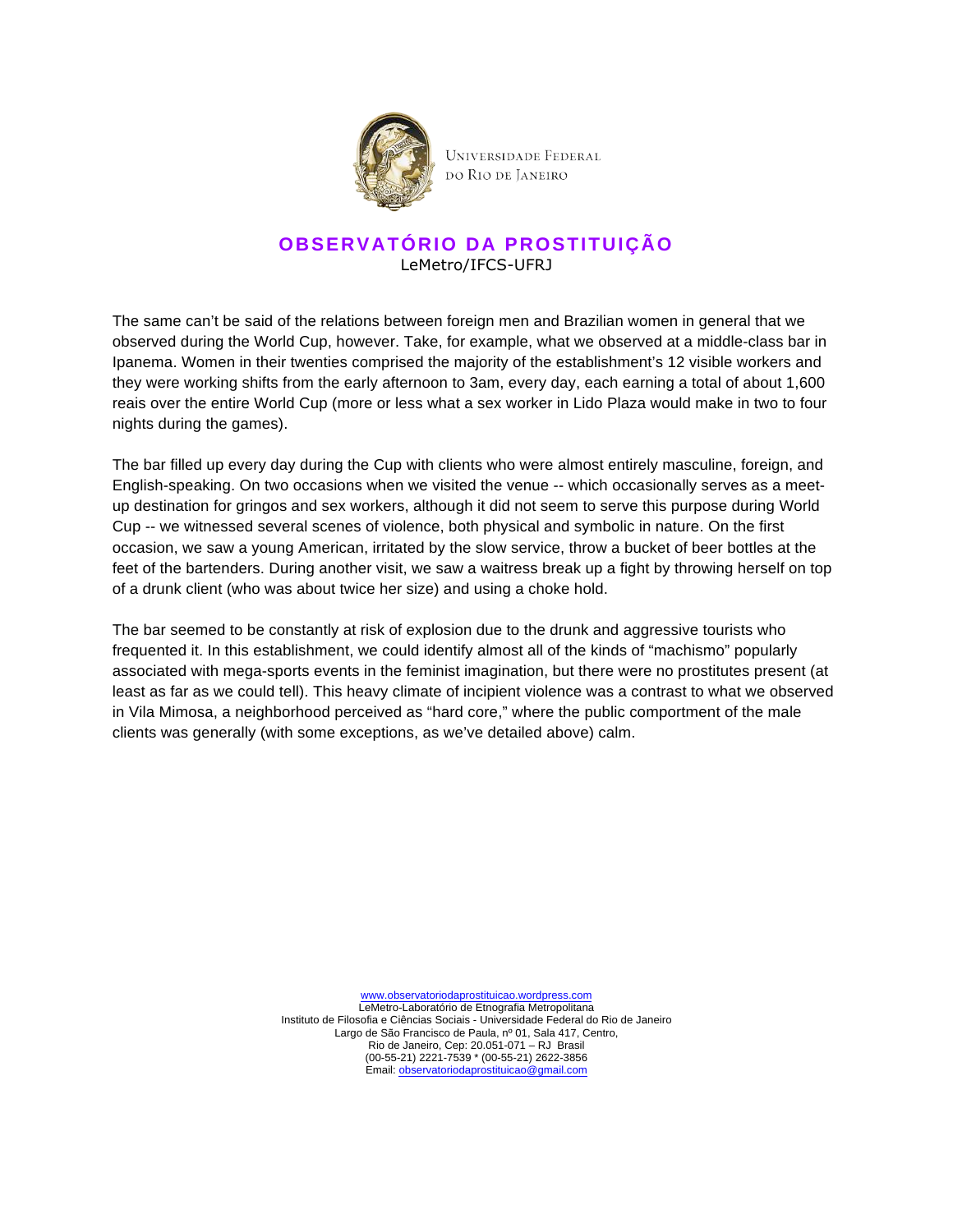

## **OBSERVATÓRIO DA PROSTITUIÇÃO** LeMetro/IFCS-UFRJ



Figure 6: A foreign tourist ordering shots at a bar in Ipanema.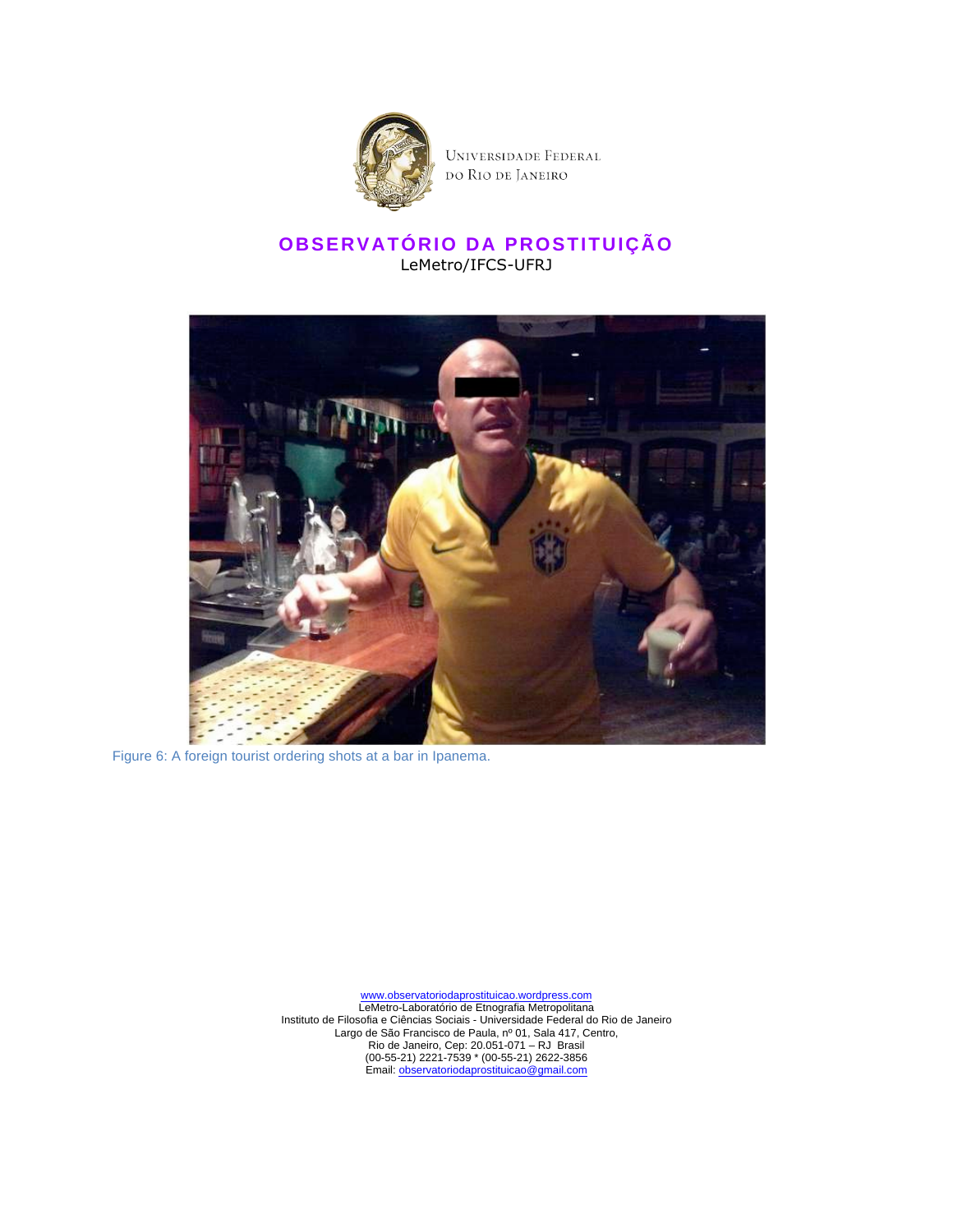

### **OBSERVATÓRIO DA PROSTITUIÇÃO** LeMetro/IFCS-UFRJ

#### **6. "Gringos pão duros": Foreign tourists who didn't want to pay the stipulated price for a program**

The problem that was most constantly reported by sex workers was not physical violence, but clients' inability or unwillingness to pay the stipulated price for a program. This was especially the case in Copacabana. We heard many stories of clients who agreed to 300 real (approximately \$150 USD) programs, but when it was time to hand over the money, only wanted to pay 50; clients who used counterfeit money; and clients who refused to pay for the hotel room, thinking it was included in the program price. All of these problems were aggravated by the fact that a good part of the sex workers in Copacabana during the World Cup were not used to working in a public area, without security, and without someone to handle receiving payments from clients.

But the biggest complaint by prostitutes was irritation with clients who insisted on "pinching pennies." Women reported that many foreign clients did not want to pay more than 100 reais per program (while the standard price for a program in Copacabana varies between 200 and 300 reais per hour). Complaints about "cheapskate gringos" were constant and focused, particularly, on Argentineans, Chileans and Uruguayans, the "Latino gringos." As Priscila (35, a sex worker from São Paulo who came to Lido Plaza to work during the games) put it:

Eduardo Paes [the mayor of Rio] didn't fight enough for Rio for the World Cup, which is why we're hosting all the less important games, like Argentina, Chile… These people are poorer than Brazilians!

A number of dark-skinned sex workers described being the targets of racist verbal aggressions, particularly when it was time to negotiate the price of the program. Natasha (cited at the beginning of this section) reported having been called a *macaquita* ("little monkey") a number of times by an Argentinean in Copacabana Beach: "Macaquitas can't charge 300 reais! You have to charge 100!" During the last nights of games, along the beachfront in Copacabana, our researchers witnessed a number of similar aggressive interactions.

Consensus among sex workers in Copacabana about the Argentineans who traveled to Rio for the World Cup final on July 13 (where Argentina lost 0-1 to Germany) was well-illustrated by Priscila: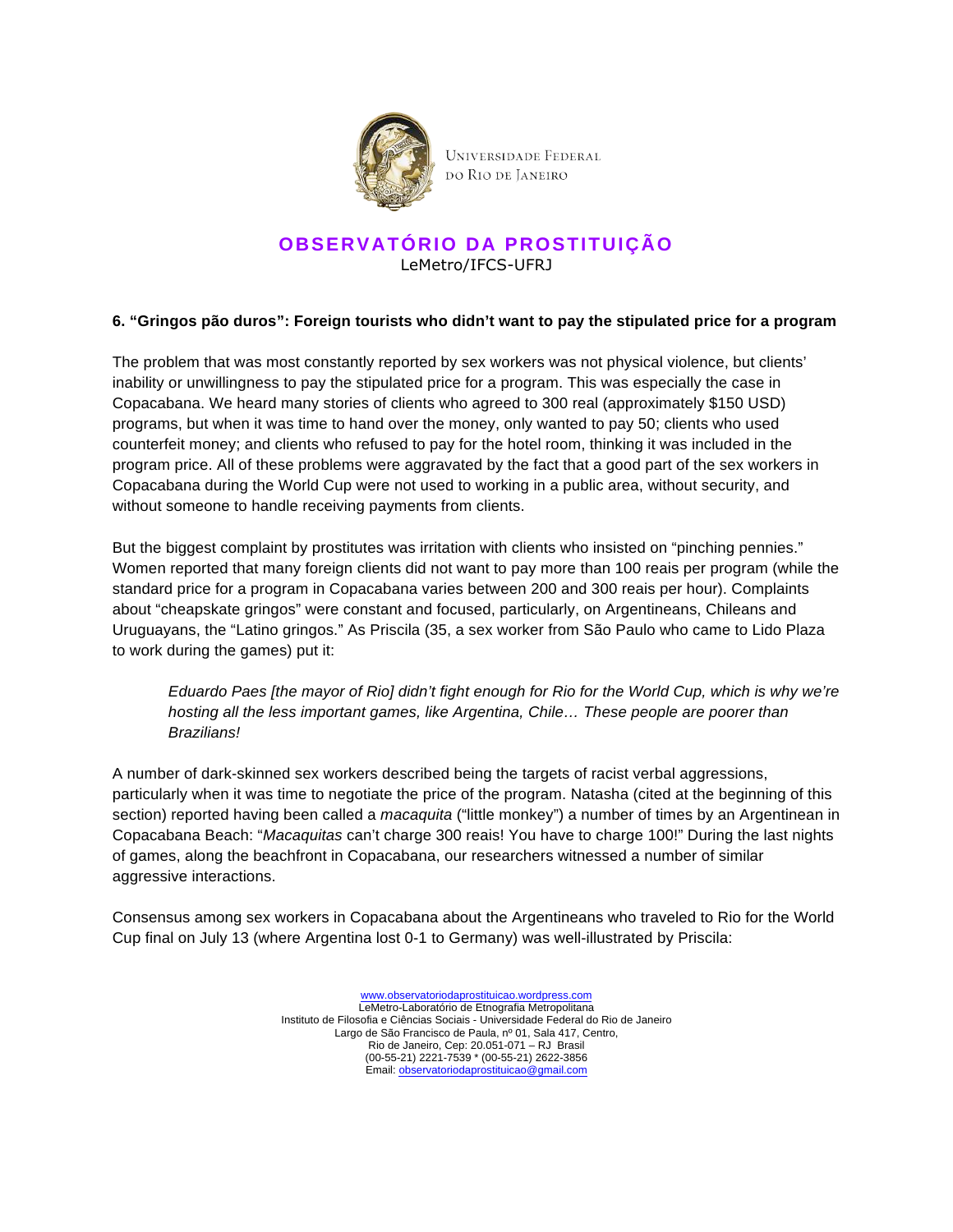

## **OBSERVATÓRIO DA PROSTITUIÇÃO** LeMetro/IFCS-UFRJ

The Argentineans are really bad. They have no money, they're dirty, and they always want a discount. They complain about the price! If you don't have money, don't come to Copacabana!

Speaking with clients, however, we heard another side of the story. "Latino gringo" men complained that all prices were too expensive in Rio, much higher than their expectations. Above all, the "price for sex" was two or three times more than they were used to paying in their countries of origin.

Even the gringos finos ("good gringos," in other words, those from countries considered to be economically privileged) thought the price for a program was much more expensive than they had expected. Curiously, however, the "price shock" did not push tourists to the cheaper sex venues of Vila Mimosa and downtown (where a 15-minute program can cost 30 reais, or \$15 USD). The vast majority of gringos we spoke with had not heard of these places and the ones who had heard of them thought they were "dirty and dangerous." In general, foreign tourists of all types stayed in the South Zone with few venturing further north other than Lapa to watch the games at Maracanã Stadium.



Figure 7: Lido Plaza in Copacabana, full of sex workers, homeless people, and street vendors, in front of Balcony Restaurant, which was closed by the police on the first day of the World Cup.

Figure 8: Some tourists frequented Lido Plaza in order to observe a different sort of prostitution than they could see in their nations of origin. As an American said, "It's crazy here, you see prostitutes right next to families!" In this image, a group of foreign tourists have brought lawn chairs to Lido Plaza to drink beers and observe the scene.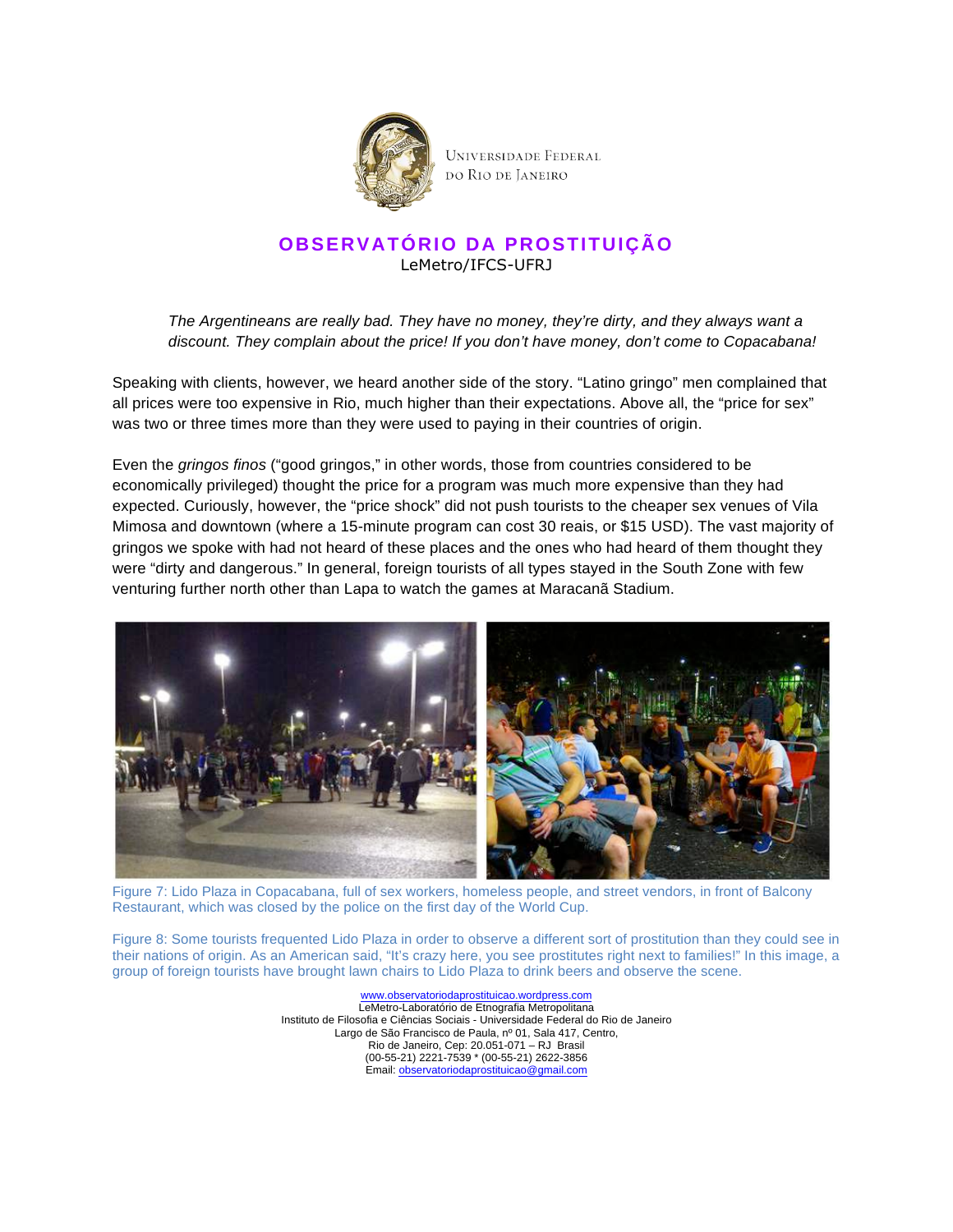

### **OBSERVATÓRIO DA PROSTITUIÇÃO** LeMetro/IFCS-UFRJ

### **7. The most serious case of sexual violence -- before, during or after World Cup -- happened in the neighboring city of Niterói.**

"They stole 500 reais from me and 900 from her, and forced girls to perform oral sex on them. All of this. The two cases of beer that were in my fridge disappeared and they joked around saying they were going to make a barbeque with it. They did programs but didn't pay, and after that, started the raid. Scumbags… we aren't robbing anyone, just selling what is ours to sell. As far as I know, prostitution is not a crime. The crime is what they did to us."

- Nilvana, a prostitute working at the Caixa building in Niterói during the May 23 police raid

"They didn't show us warrants or anything. They told us all to take our clothes off so they could examine us, made each of us squat three times [to see if we had drugs inside]. They messed up everything up, took everything… One police officer put her hand inside of all of us using the same glove…. And a detail: the money that was there disappeared. They asked for 1,000 reais to leave us alone, so we could wait locked downstairs [until the end of the raid]."

- Carola, a prostitute working at the Caixa building in Niterói during the May 23 police raid

"I feel humiliated every time I go somewhere with the hope I'm going to walk out with someone's help, and people respond that they've never worked with prostitutes, as if I am worse than any other citizen and discouraging my activism. But I'm always thinking, 'Even with all these challenges, I'm not going to give up.'"

- Isabel, a sex worker raped by police on May 23, who was kidnapped and threatened after testifying against the police

"There was no legal motivation [for the police invasion], but maybe they had a moral motivation in their heads."

- Clara Prazeres, state public defender, at the public hearing regarding the police invasion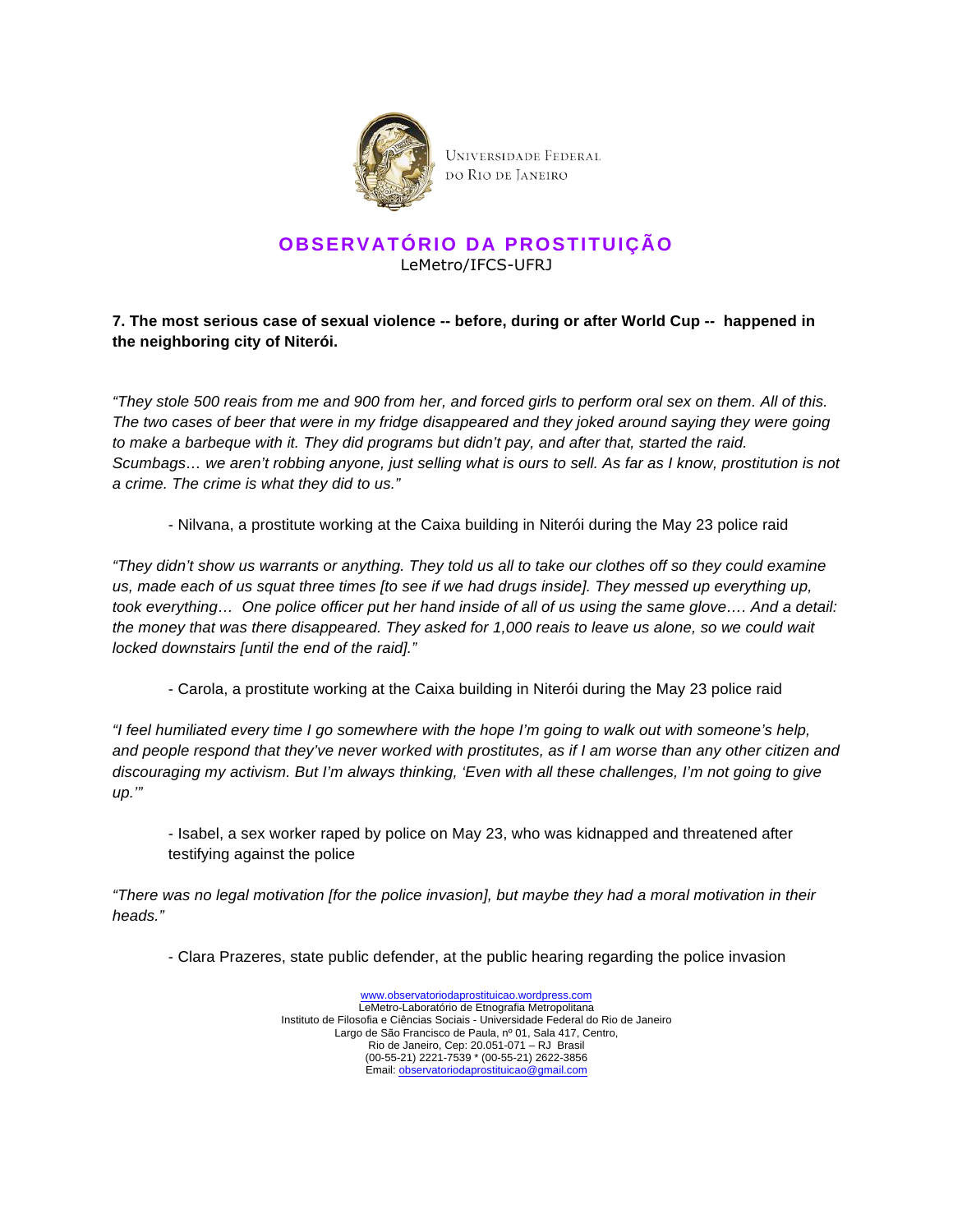

## **OBSERVATÓRIO DA PROSTITUIÇÃO** LeMetro/IFCS-UFRJ

On May 23, 2014, over 100 police from thirteen precincts invaded the Caixa Econômica Federal, a building in downtown Niterói where approximately 400 women worked as prostitutes. Police extorted, robbed, and raped sex workers during the raid, and over 100 women were detained for questioning. All of the apartments (more than 90) where the women worked in were closed off and marked with crime scene tape, despite the fact that there was no judicial authorization for the police to so this. Attempts to register complaints at the Precinct for Women (DEAM - Delegacia das Mulheres) on the day of the raids were denied, as was the right of the women to have lawyers present at the time they gave statements at the precinct house.

On July 4, at a public hearing convened by the Human Rights Commission of the State of Rio de Janeiro (Comissão de Direitos Humanos da Assembleia Legislativa do Estado do Rio de Janeiro) the theft, extortion, and rapes were denounced and the illegality of the police actions was highlighted by the state public defenders office and the Brazilian Order of Lawyers (OAB).

After the public hearing, "Isabel," one of the prostitutes that had most publicly spoken out against the police violence, began to notice that she was being followed and photographed by men who appeared to be police officers. On June 21, she was kidnapped by four men in a plaza near the building where she lived and worked. The men showed her a photo of her son leaving school and told her to stop talking or her and her son's life would be at risk. They threatened Isabel with a knife, cut her neck and arm, and let her out on the street after about 20 or 30 minutes.

Isabel returned to the precinct house to register the violence she had suffered. The police didn't take her case seriously, however, registering it as a minor misdemeanor. They did not open an investigation.

A few days later, Isabel left Niterói with only the clothes she was wearing and without a place to stay. She was provided shelter by a group of human rights activists and is currently surviving solely off the financial support of individual donations while she endures a long journey through state and federal government services in search of support and safety. She is resolved to continue her activism and speak out against what happened, and continues to fight for justice, for herself and her colleagues.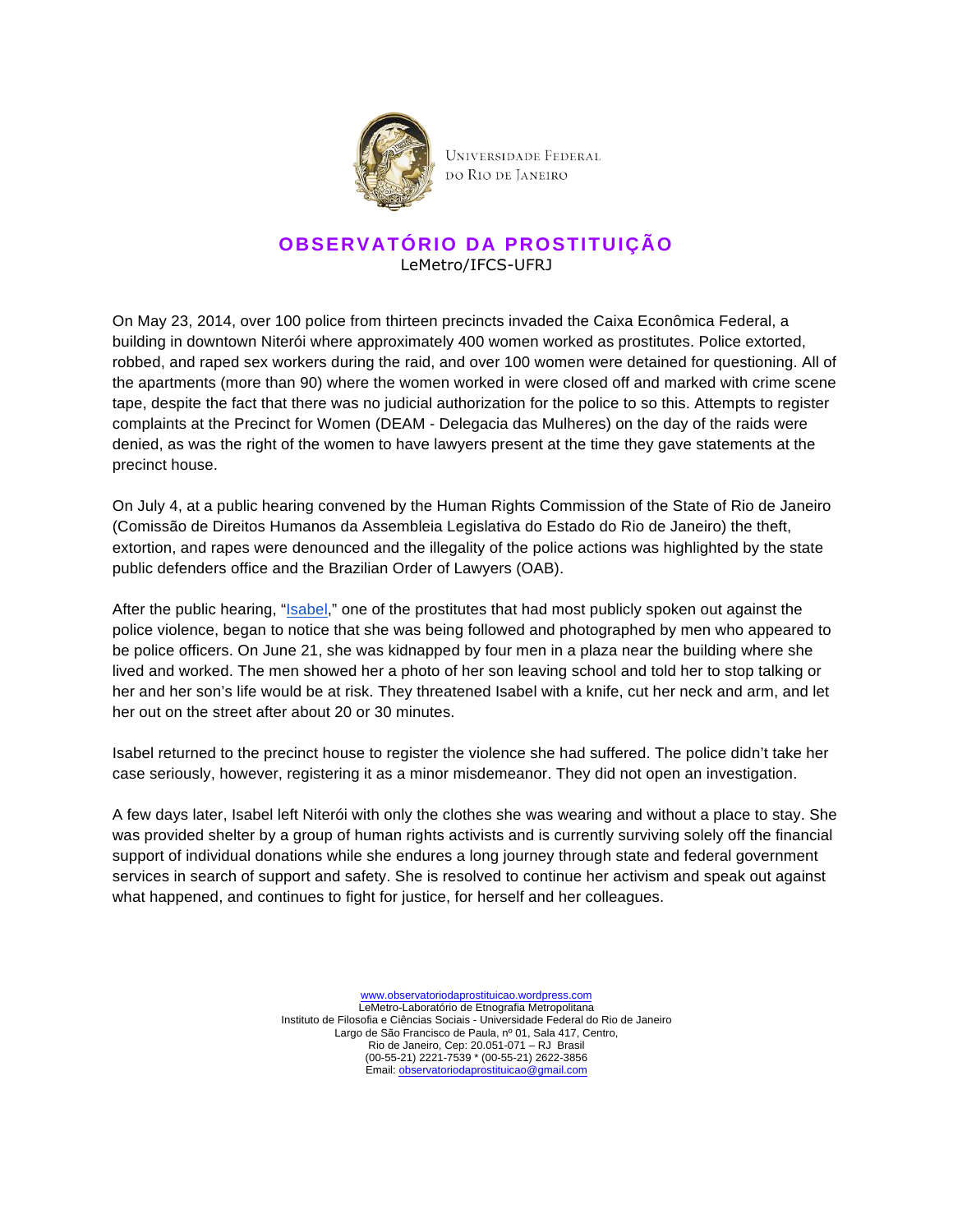

## **OBSERVATÓRIO DA PROSTITUIÇÃO** LeMetro/IFCS-UFRJ

As we have accompanied this case very closely since May 23, we have observed that there is not a single network of institutional support for sex workers who suffer and speak out against violence -- above all, violence committed by the police. The options offered by the state apparatus have been insufficient or inaccessible and require that Isabel be silenced and classified as a victim of prostitution, but not a victim of the police violence she has suffered.

The case of Niterói was not directly caused by the World Cup, but it is linked to two factors that the Cup catalyzed: on one hand, real estate speculation in Rio and Niterói and, on the other hand, the intensification and militarization of police operations across the country and particularly in Rio. The value of real estate has risen considerably in the last five years around the sites of urban renovation projects carried out by the City Halls of the respective cities hosting the mega-event. Sex workers, along with traditional local merchants and the irregular commerce that populate the downtown zones, are under ever greater pressures to leave these spaces, which are gradually being sanitized and gentrified.

These tendencies apply to the Caixa Econômica Federal building in Niterói, as the city had no legitimate way to evict the almost 400 women who rented apartments in the building. The growing militarization of Brazil's public security forces encourages police to perceive citizens as enemies to be defeated and not as people bearing rights. This has long been a problem in Brazil, but it disproportionately affects prostitutes, since prostitution, while in and of itself not a crime, is surrounded by criminalized activities and, generally speaking, sex workers are considered second class citizens by the police.

NGOs partnered with the Observatory of Prostitution (including Davida and ABIA, along with international organizations like Frontline Defenders and Amnesty International, which has released an Urgent Action campaign) have publicly positioned themselves against the illegal invasion of the building and have called for an impartial investigation into the actions of police on May 23, as well as into the kidnapping of Isabel and the threats she is suffering. We consider it inadmissible that, over three months after the invasion, these situations continue unresolved.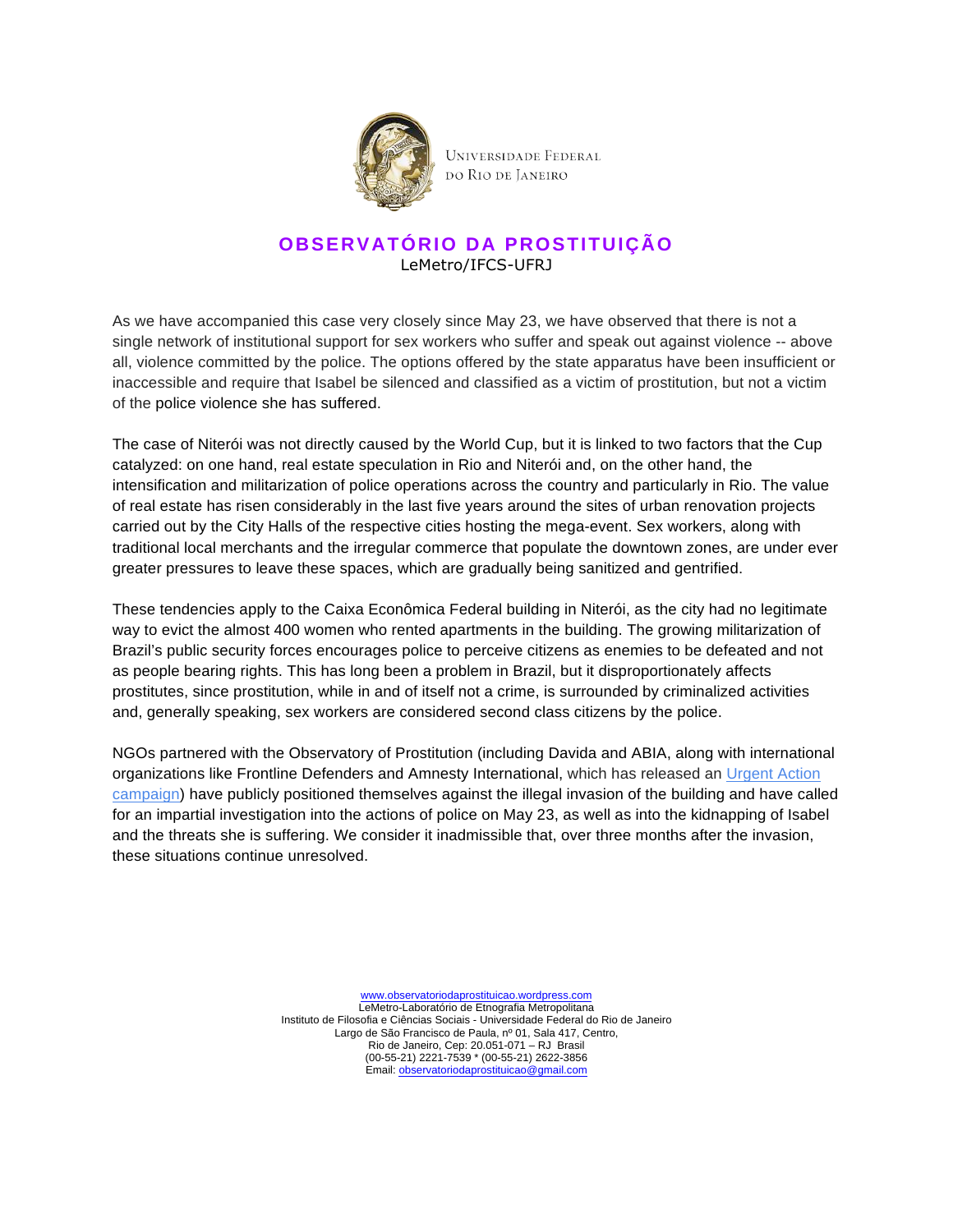

# **OBSERVATÓRIO DA PROSTITUIÇÃO** LeMetro/IFCS-UFRJ

While we seek justice for Isabel and the women in the May 23 police raids, we organized a campaign to raise emergency funds for Isabel and her family:

https://www.indiegogo.com/projects/support-sex-worker-activist-isabel-fight-violence (in English)

http://www10.vakinha.com.br/VaquinhaE.aspx?e=274749 (in Portuguese)



Figure 9: Doors broken by police the day of the May 23 raids. Prostitutes said that, in some cases, police asked them to close their doors, so that they could break them down.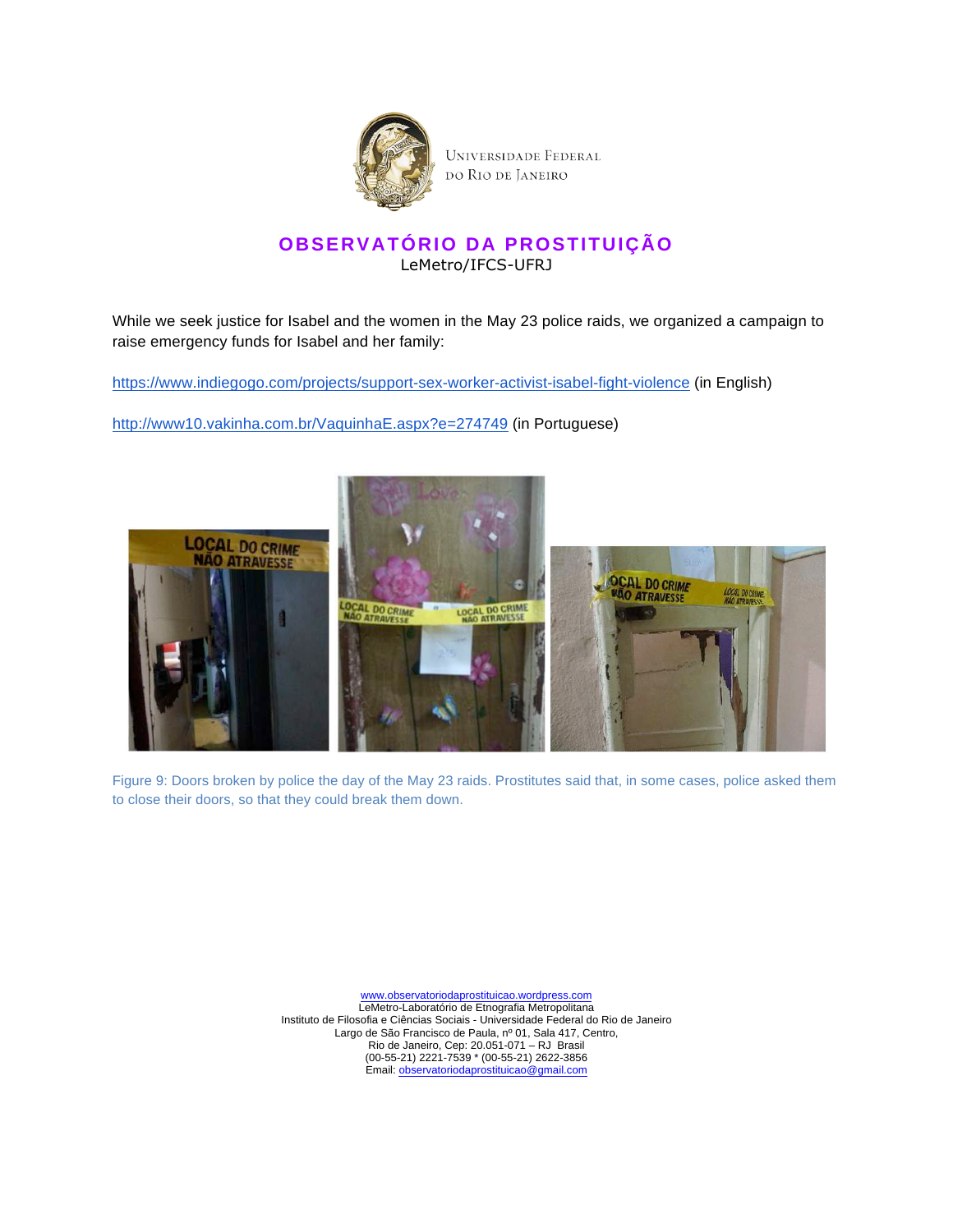

### **OBSERVATÓRIO DA PROSTITUIÇÃO** LeMetro/IFCS-UFRJ

#### **8. Sexual exploitation of children and adolescents: Where?**

"For the love of God, why does everyone think I'm a minor?"

- Gisele, 18 years old, in Lido Plaza, passing her identification document to an Observatory researcher in order to prove her age

In the zones of Rio de Janeiro dedicated to prostitution during the World Cup, we saw few people who appeared to be adolescents. In those places where prostitution happened in closed spaces with management – Vila Mimosa, the houses and clubs downtown, the brothels and clubs in the South Zone, the luxury saunas – we did not see anyone who appeared to be under 18 years old. In all of these venues, women were required to present their identity cards before being allowed in. Managers of some of the downtown houses went so far as to keep photocopies of the ID cards of all the women working there.

It's worth noting that the price per program in these venues is standardized and the house wouldn't make any more money off of a sex-working minor. A number of prostitutes, managers, bartenders, and house security personnel at sex venues downtown and in Vila Mimosa emphasized this in their conversations with us:

I don't know why the media lies so much about this subject. Look, nobody hires minors knowingly. Why would you? They only put your house at risk! If the police come in and there's a minor, at a minimum, the manager or owner is going to have to pay a big bribe to stay open. But more likely, they'll arrest everyone: prostitutes, clients… everyone. The risk isn't worth it compared to the little money the house could make. And we have a lot more women working than we need today. Nobody needs to be out recruiting children.

The problem is that you have girls – these 16 and 17 year olds - who want to work and get a false ID so they can trick the house. I look carefully at all the IDs of the girls who work here and xerox them and everything, but not everyone is as meticulous as I am. So every once in a while, the police come into a brothel and find a minor.

-- Brothel owner in downtown Rio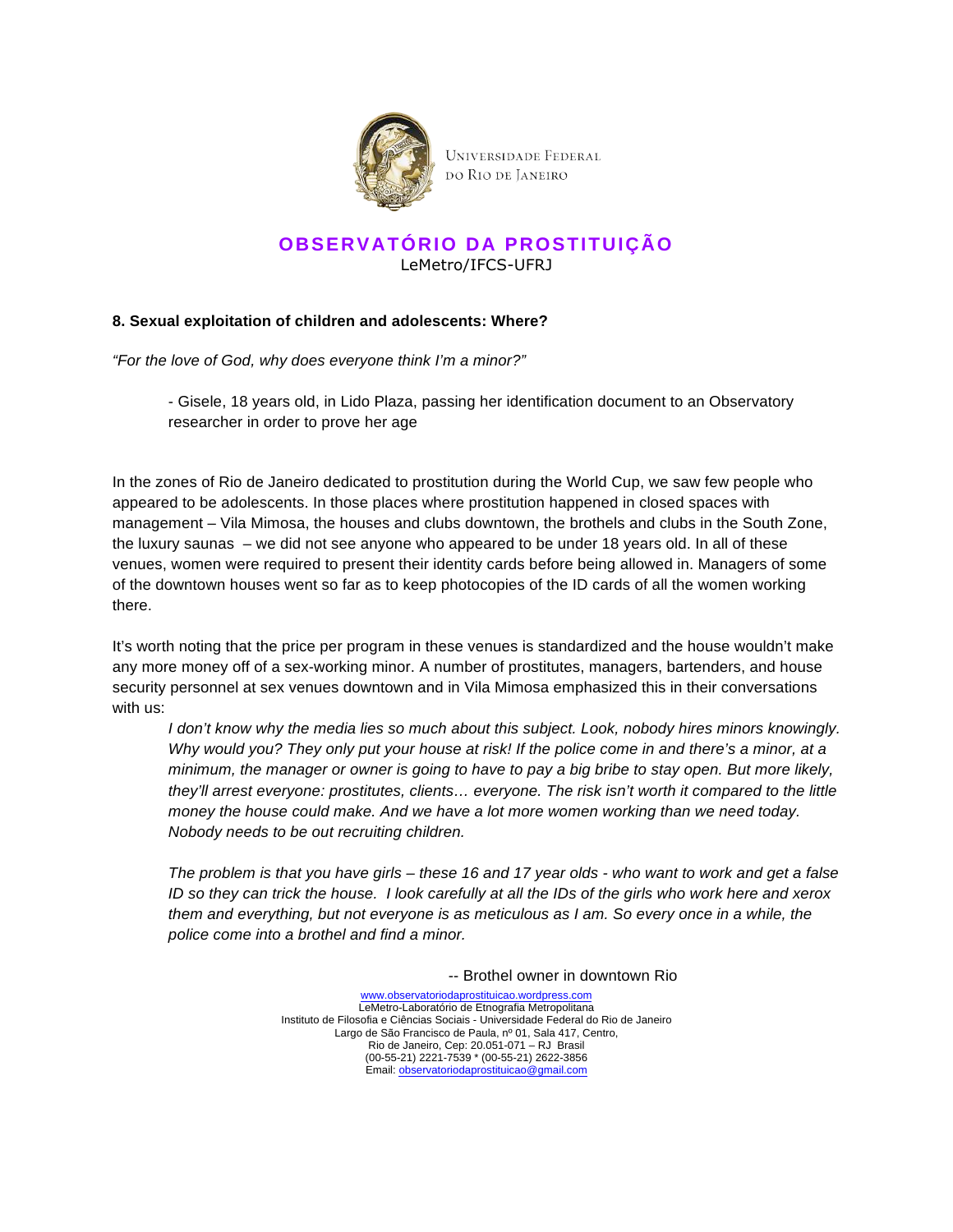

## **OBSERVATÓRIO DA PROSTITUIÇÃO** LeMetro/IFCS-UFRJ

In Copacabana, Balcony Restaurant used to exercise a similar I.D. control, especially during busy moments like Carnival and New Year's. In the past, some beachfront restaurants would erect barriers on the sidewalk and young people could only enter the restaurant if they showed I.D. Mabs, another bar on the beachfront frequented by prostitutes and clients during the World Cup, adopted the same system.

However, the closure of Balcony the first day of the Cup eliminated the possibility of controlling the presence of minors. The prostitutes expulsed from the closed restaurant occupied the adjacent Lido Plaza and continued their commercial sex activities there, sharing space with residents of the neighborhood, street vendors, homeless people and the children and adolescents that were in the plaza with these people. In other words, an almost completely unregulated prostitution zone emerged. Even so we did not identify a significant number of women who appeared to be minors offering sexual services in Lido Plaza during the World Cup.

Among the 100-200 women in Lido Plaza during late nights, when it was busiest, at most five or six appeared to be 15-17 years old. And it's worth noting that many of these girls already frequented Lido Plaza before World Cup, when researchers with the Observatory first noted their presence. Nothing suggests that this location, where sex commerce intensified during the Cup, saw an increase in the number of underage sex workers.

Obviously, it is important to stress that our counts are based on visual observations and not a systematic survey. This is without a doubt a limitation. Aside from this, the young women we observed in Lido Plaza were all portraying themselves as above 18 years of age. But even after many conversations with prostitutes who appeared to be younger, we could not confirm the presence of any prostitutes under the age of 18 in Lido Plaza. In a number of cases, after a bit of conversation, the women in question showed their ID cards to our researchers.

Among the population of transgender sex workers in the plaza, however, we believe that some were underage. Observatory researchers as well as prostitutes in the plaza noticed a distinct group of five or six underage transgender sex workers active in Lido Plaza during the World Cup. Despite the heterogeneous age range of people who frequented Lido Plaza, we only observed police asking for ID a single time over the 32 days of the games.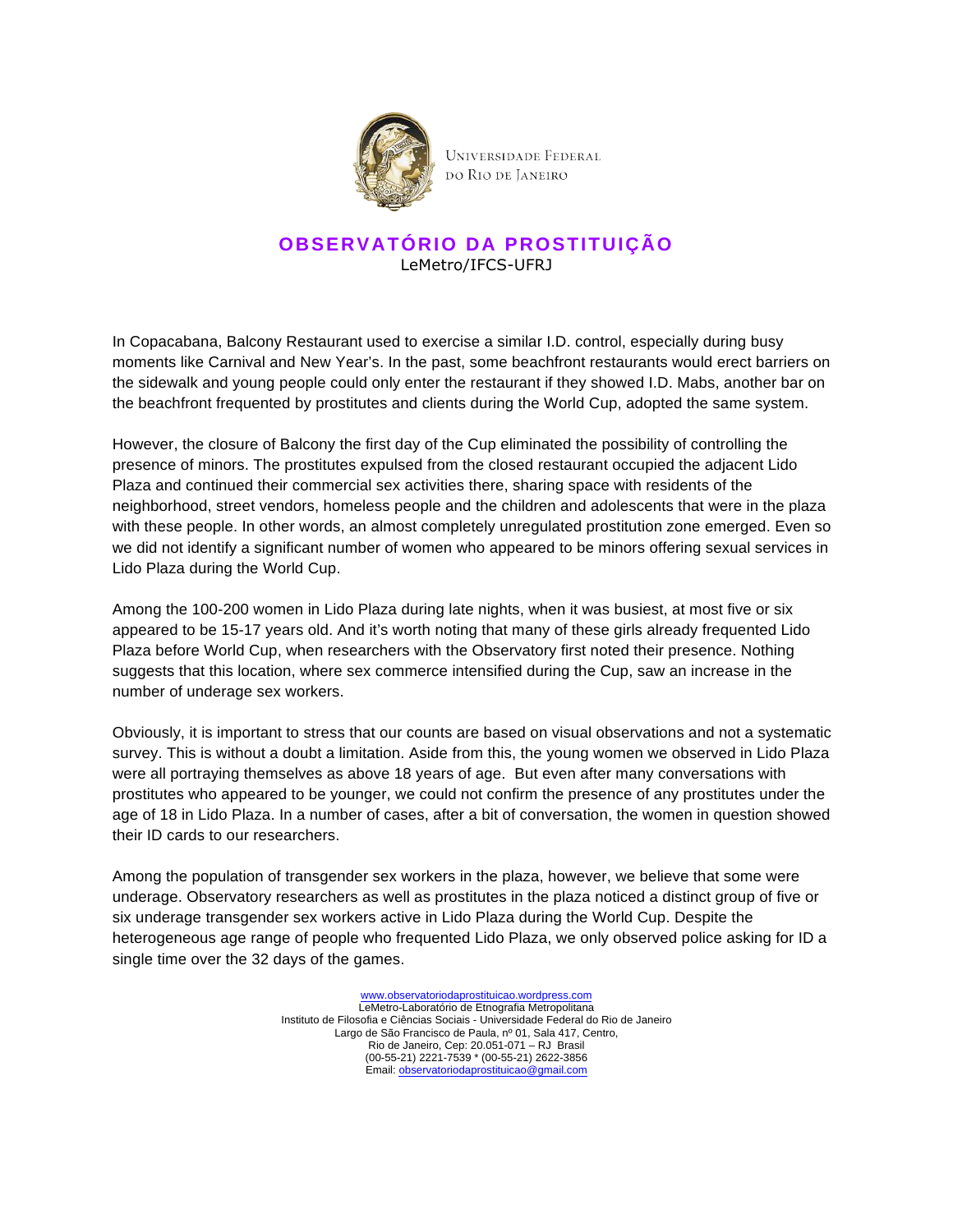

# **OBSERVATÓRIO DA PROSTITUIÇÃO** LeMetro/IFCS-UFRJ

The two most significant facts we discovered with respect to the subject of prostitution of children and adolescents during the World Cup are:

1. As mentioned before, Balcony Restaurant and Hotel Lido were closed, under accusations that they were "exploiting vulnerable subjects." However, we can confirm that Rio police did not arrest anyone at either establishment for the sexual exploitation of children and adolescents, and that both Balcony and Hotel Lido were reopened shortly after the Cup.

2. Furthermore, the Child Welfare Council of the South Zone of Rio de Janeiro (Conselho Tutelar da Zona Sul do Rio de Janeiro) maintained an outpost in Copacabana, about 200 meters from Lido Plaza during the games. The workers at this outpost were trained to combat child sexual exploitation and -- based on the posters, banners and flyers distributed by them -- this was the primary focus of their presence in the area. However, they informed us they did not register a single complaint of sexual exploitation of minors in Copacabana. They registered two cases in all of Rio's South Zone, neither of which was related to the games.

That said, it is important to note that we witnessed a number of potential cases of exploitation of children and adolescents, as well as the increased risk and vulnerability of minors as a result of World Cup. Most of these cases were situations involving child labor *lato sensu*, in other words, involving minors working in activities unrelated to commercial sex.

In Vila Mimosa, for example, a small legion of boys was employed in the delivery and transport of cargo loads, in street commerce, and even in the management of some bars and food stands. In downtown, minors -- generally boys -- were a constant presence in street commerce and also in collecting paper and aluminum cans for recycling. Finally, all over Rio, but particularly in Copacabana, children and adolescents were involved in selling food, drinks and trinkets to tourists. The Copacabana outpost of the Child Welfare Council registered at least one case of a boy being arrested for selling counterfeit goods at the FIFA Fan Fest. The outpost also registered numerous cases of lost children and drunk adolescents.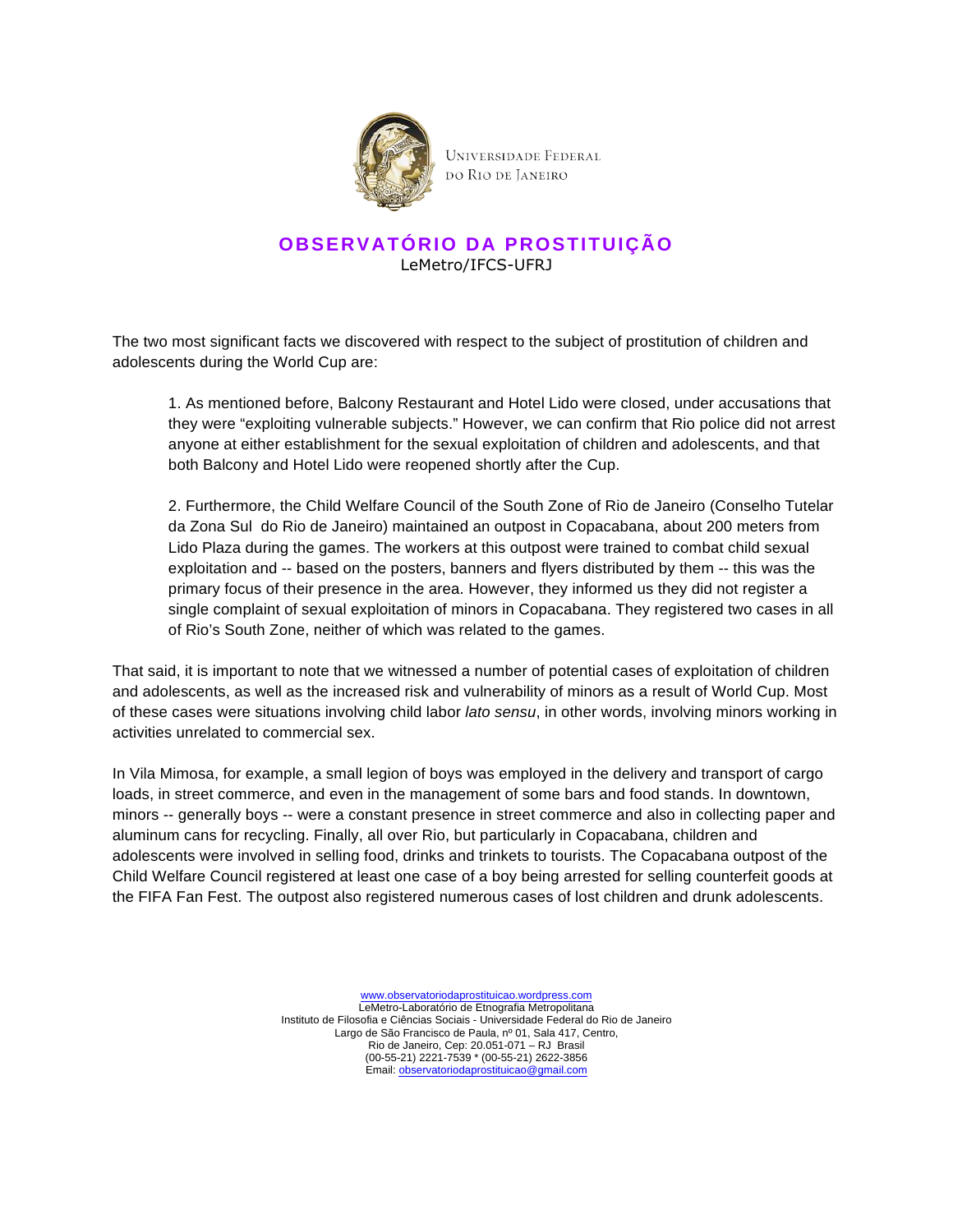

UNIVERSIDADE FEDERAL do Rio de Janeiro

## **OBSERVATÓRIO DA PROSTITUIÇÃO** LeMetro/IFCS-UFRJ



Figure 10: Prostitutes working next to a homeless family near the closed Balcony Restaurant, in Lido Plaza, Copacabana, July 4 2014.

Figure 11: Midnight in Lido Plaza: a young girl works as a living statue.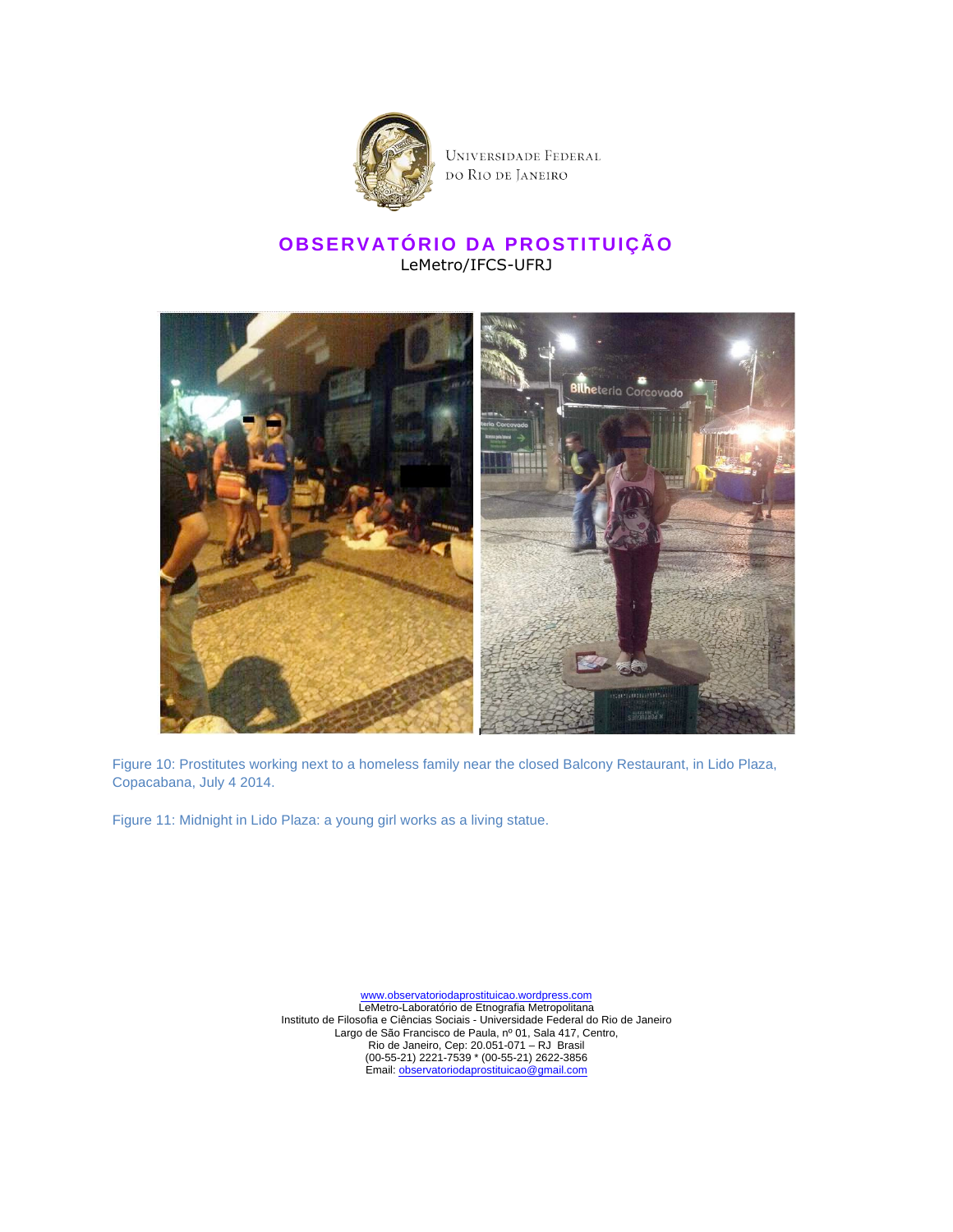

### **OBSERVATÓRIO DA PROSTITUIÇÃO** LeMetro/IFCS-UFRJ

#### **9. There was a mixture of sexual, affective, social, and economic interests in the nocturnal spaces in Rio de Janeiro where foreigners interacted with Brazilian women. This complicates a clear definition of "sexual exploitation."**

During the World Cup, we witnessed a number of interactions between adult foreigners and young Brazilian women who appeared to be about 16-17 years old. These interactions were particularly common and visible in the bohemian neighborhood of Lapa, where thousands of young people from around the world gathered every night during the games. We also observed two girls who appeared to be about 16 or 17 years old, flirting with two Colombian tourists near FIFA Fan Fest in Copacabana. This situation demonstrates the limits of this type of observation of sexual-affective transactions and thus deserves a more detailed description.

Four researchers with the Observatory were sitting at a bar on Prado Junior Street in Copacabana, a region associated with prostitution since the 1950's. The two young women in question arrived with two Colombian men and sat at the next table over. The researchers ended up talking with the two young women and helping them with problems they were having with their cell phones. The two peremptorily declared they were not sex workers. They said they were from Rio's suburbs and had come to FIFA Fan Fest to have fun. They had met the two young Colombians (who appeared to be about 25 years old) on Copacabana Beach. The girls did not state their age, despite a number of attempts by the researchers to find this out (we generally considered this sort of reticence an indication that the person is underage). Both of the Colombians were using Tinder, an app created specifically to find romantic partners, on their smartphone. One of their cell phones had more than 20 conversations open with Brazilian women, all of them appearing to be 25 years or younger.

After an hour of kisses and public displays of affection with the Colombians, interspersed with conversation with two of the researchers, the girls got up from the table and got ready to leave. At that moment, one of the girls called her partner over and started talking to him. With an expression of extreme sincerity while she spoke (eyes open wide, smiling, open arms and hands gesticulating, head looking up and tilted to the right), she asked him something. We could not hear the content of what she said, but shortly after, the Colombian took out his wallet, counted his money and cautiously nodded his head affirmatively. The girl laughed happily and, throwing her arms around the man, kissed him passionately. After two or three more minutes of kissing, the couple left, arm in arm, in the direction of a taxi stand.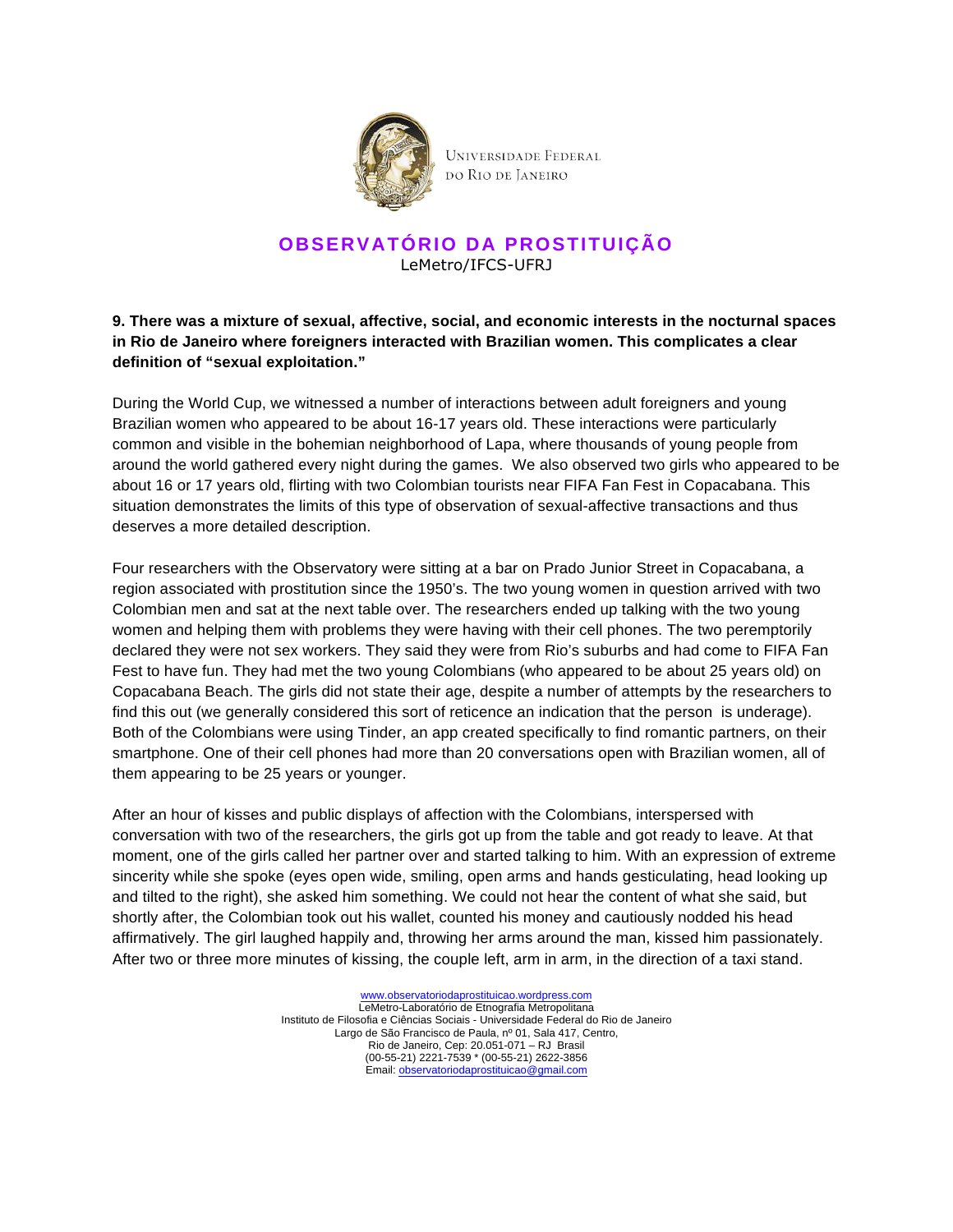

## **OBSERVATÓRIO DA PROSTITUIÇÃO** LeMetro/IFCS-UFRJ

Sincere dating (legal for minors above 14 in Brazil) or prostitution (understood to be sexual exploitation for people between the ages of 14 and 18)? The long experience of some of the Observatory researchers with Rio's nightlife suggests that this was neither entirely one thing nor the other. The girl was probably looking for romantic adventures in Copacabana and sought out a gringo partner in order to have some fun, pay for her night, and --who knows -- maybe give her a little extra cash. If the final conversation was anything like numerous ones we've heard in other moments outside of the World Cup, the girl was saying she wanted to go to the tourist's hotel, but she'd need a certain amount of money to "pay my taxi home afterwards, because my mom worries about me and I can't stay out all night." The quantity requested was probably less than 100 reais and the girl probably took a bus or train home. Neither member of the couple would classify the interaction as "prostitution," and the girl gave every signal she was "sincerely" interested in the Colombian as a sexual/affective partner. At the most, this relationship or contract should be called transactional sex.

This intersection of sexual, affective, social, and economic interests is standard in spaces of Rio de Janeiro nightlife where foreign tourists interact with Brazilian women. A particular interaction is generally understood by Brazilians as "child sexual exploitation" or "an adolescent's normal and healthy exploration of her sexuality," depending on markers of race, gender, class and nationality of the parties involved in the flirtation. Putting it bluntly, the whiter and more upper class the girl appears, the less likely it will be that people will classify her as a prostitute.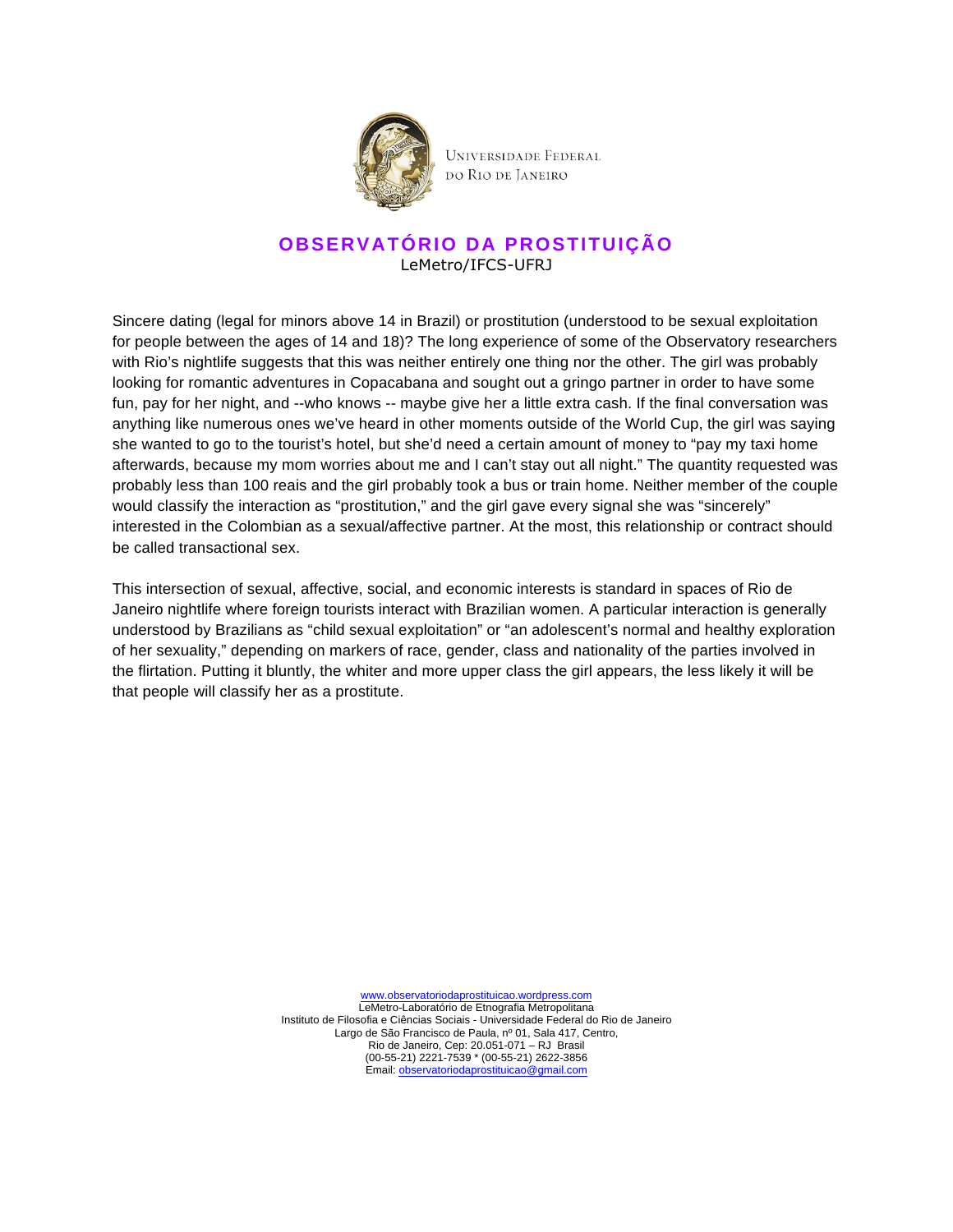

# **OBSERVATÓRIO DA PROSTITUIÇÃO** LeMetro/IFCS-UFRJ



Figure 12: This photo illustrates the difficulties inherent in trying to guess the age and situation of women without any other information. The young woman at this table, talking with a foreign tourist, was 20 years old and affirmed she was not a sex worker, but was called an "adolescent prostitute" by a number of Brazilians surrounding the table.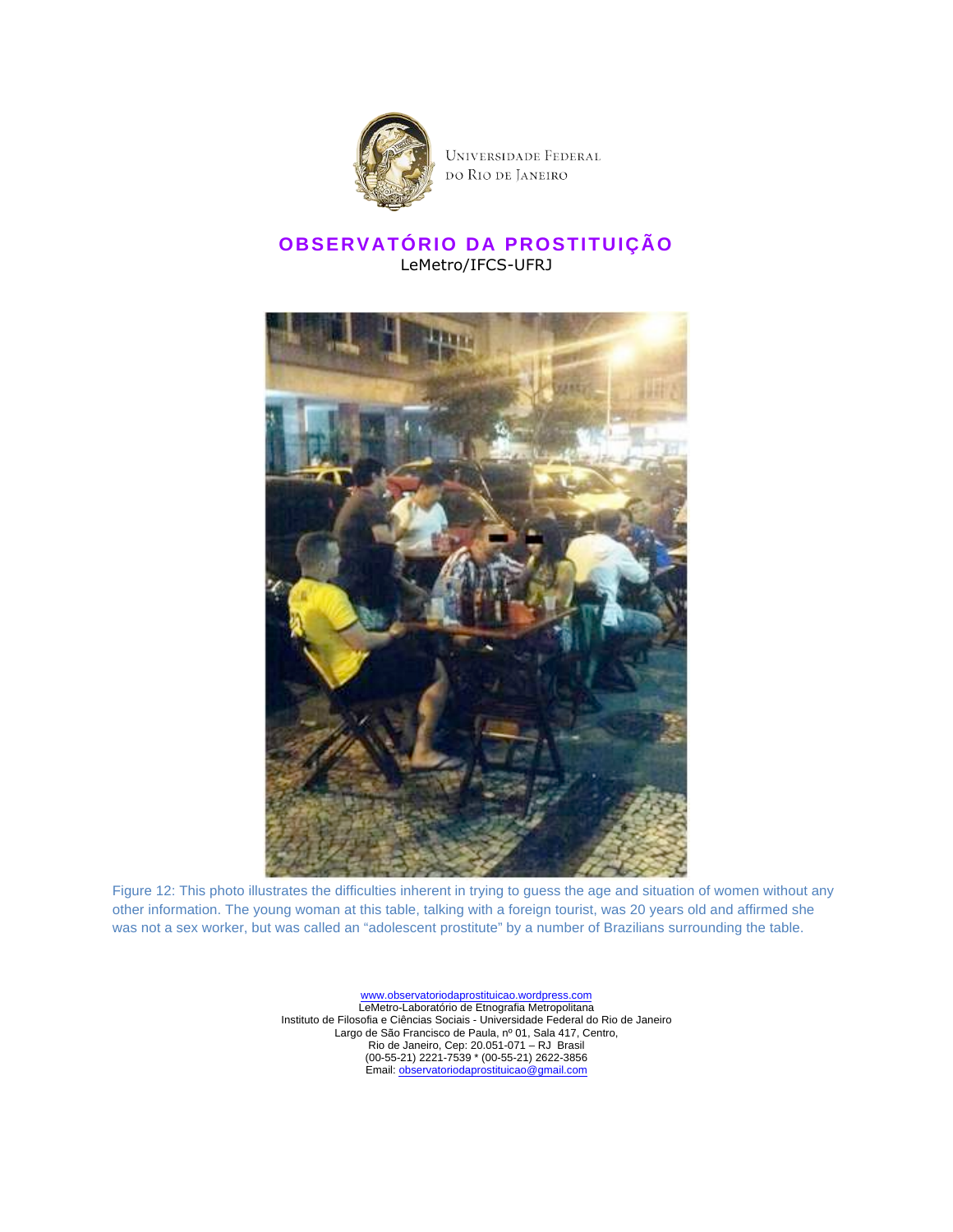

### **OBSERVATÓRIO DA PROSTITUIÇÃO** LeMetro/IFCS-UFRJ

#### **10. The panic over sexual exploitation superseded policies for the prevention of STDs and HIV/AIDS in contexts of prostitution.**

A number of Brazilian NGOs received considerable funding to combat sexual exploitation of children and adolescents and trafficking in persons during the World Cup. However, their presence in the main commercial sex zones of Rio during the games was scarce, if not practically non-existent. Outside of these zones, all we observed was the distribution of pamphlets against sexual exploitation by the NGO Promundo near Maracanã Stadium on a game day.

Downtown, where Rio normally has the largest concentration of sex workers, these organizations were completely absent. But one block from Vila Mimosa, the Secretary of Social Assistance and Human Rights (Secretaria de Assistência Social e Direitos Humanos - SEASDH), in partnership with the international NGO STOP THE TRAFFIK, UN.GIFT and with the collaboration of Amocavim, the governing organization of Vila Mimosa, installed a "Gift Box." The installation looked like a present from the outside, but inside it offered up various stories of people who were tricked and trafficked for the purposes of sexual exploitation. A team of volunteers circulated Vila Mimosa, inviting people to enter the Gift Box, but on days our research team was present, we observed that the box was empty most of the time, largely ignored by the people who frequented the Vila.

In Copacabana on July 6, the activist collective "Bastardxs" staged a topless protest against sex tourism and FIFA's presumed passivity regarding the issue. Also in Copacabana, as we mentioned above, the Child Welfare Council of the South Zone of Rio de Janeiro installed a trailer, covered in posters for Disque 100 (Brazil's national human rights abuse hotline), to handle accusations of violence against children and adolescents during the World Cup, although it's worth noting the trailer only stayed open until 8pm, while the high point of sexual commerce in Copacabana was always after 10pm during the games.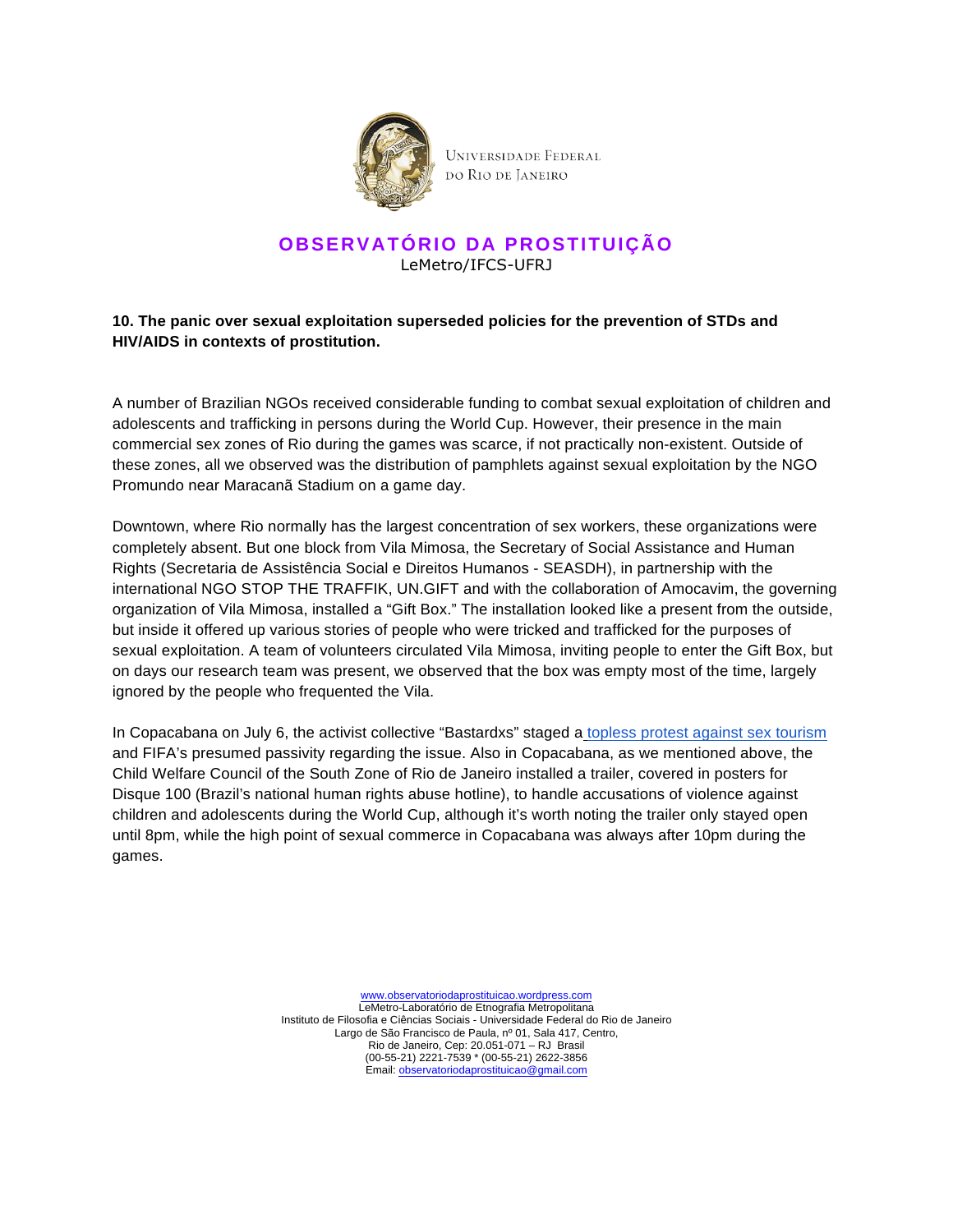

# **OBSERVATÓRIO DA PROSTITUIÇÃO** LeMetro/IFCS-UFRJ

The members of the Child Welfare Council themselves criticized the functioning of the Disque 100 system during the Cup:

The problem with Disque 100 is that it is a way to denounce something but not a defense. Abuse or sexual exploitation of children is, in fact, a crime. When a citizen discovers this, she should call the police and not Disque 100. Disque 100 only passes cases to us and other organizations involved in protecting human rights, but that usually happens a while after the violation. Disque 100 can't resolve problems of human rights abuses while they are actually happening -- that's the police's job.

Despite its limitations, the "first line of defense" prioritized and implemented by the Brazilian government against sexual exploitation of children and adolescents during the World Cup was Disque 100. It is not an exaggeration to affirm that, as a result of campaigns preceding the Cup, the common perception of the state and NGO agents active on sexual exploitation issues during the games was that "sexual exploitation" was basically a synonym for "the sexual exploitation of children and adolescents by foreign tourists."

This almost exclusive focus on the sexual exploitation of children and adolescents ended up concealing or burying other social and sexual dimensions of the World Cup that should have been the object of attention by the government and NGOs. One of them, for example, is a larger emphasis on the protection of human rights of all people, including sex workers. It's worth mentioning that various actors in the state government and civil society, when asked about the glaring violation of human rights that happened during the police raids in Niterói, responded that their focus was solely on the sexual exploitation of children and adolescents. As a result, with very few exceptions, the organizations and individuals involved in the anti-exploitation campaigns did not establish contacts with people or organizations directly engaged in the sale of sex. This is troublesome because, as we've remarked above, most sex workers, managers, brothel workers, and bar employees have a direct and urgent interest in keeping minors out of their places of work and are thus potential allies in any efforts to educate about and repress the sexual exploitation of children and adolescents.

Another glaring "victim" of the excessive focus on the sexual exploitation of children and adolescents was without a doubt the field of STD and HIV/AIDS prevention.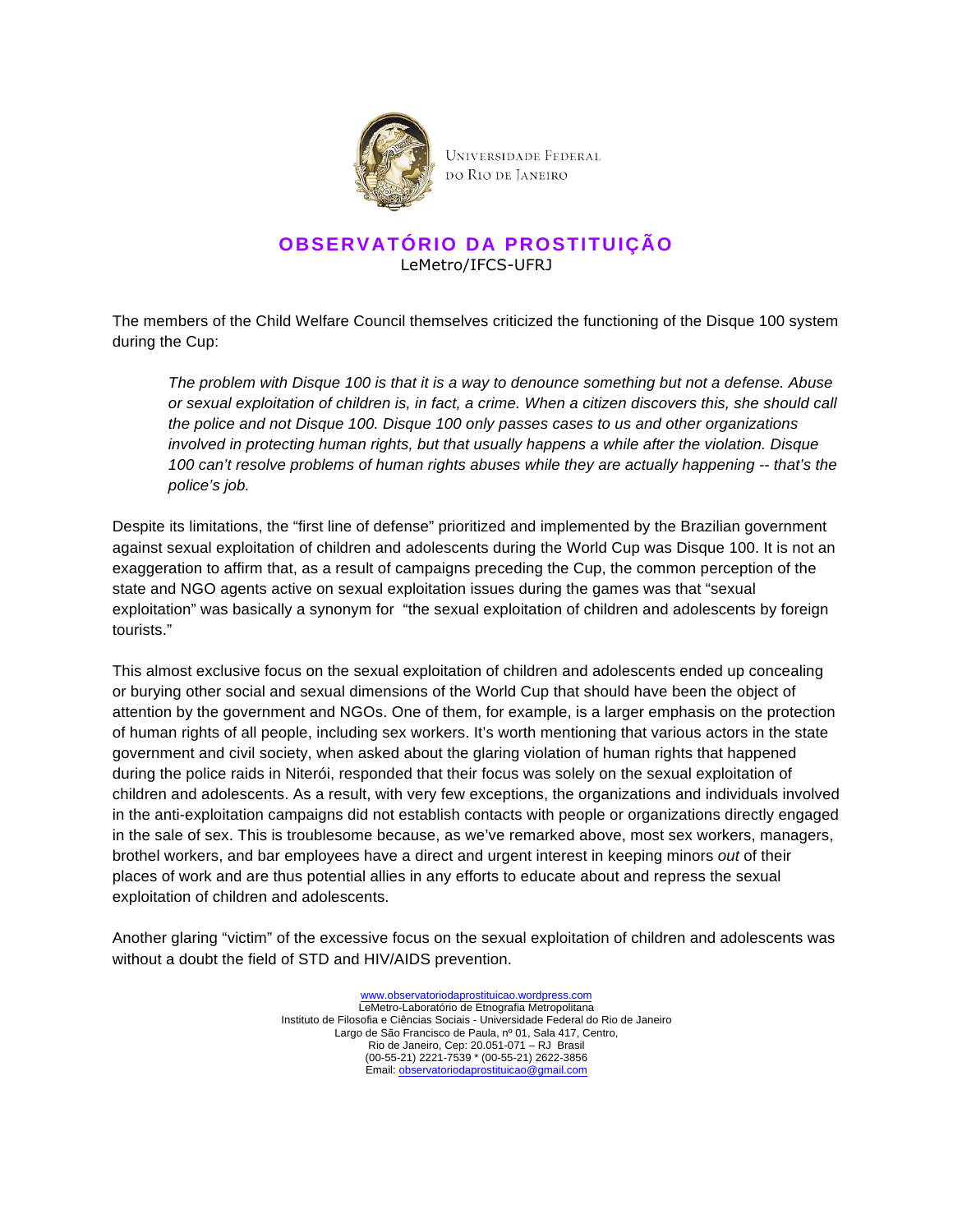

## **OBSERVATÓRIO DA PROSTITUIÇÃO** LeMetro/IFCS-UFRJ

In many closed venues we visited during World Cup, the available condoms were provided by the Ministry of Health. However, this was not because the Municipal Secretary of Health had made a special effort to help commercial sex venues secure access to a larger number of condoms during the World Cup, but because the owners or managers of the venues themselves had gone to pick the condoms up at clinics and hospitals. We did not see any health professionals distributing condoms or information about STDs or HIV/AIDS at any house, beach area, bar, massage house, club, brothel, strip club, or point of street prostitution… indeed, at any venue related to sexual commerce that we visited during the World Cup.

Our researchers and informants registered the distribution of condoms on only three occasions. On the first day of the World Cup, an unidentified group was seen distributing condoms at Central Station, downtown. At Lido Plaza, some sex workers mentioned that a group of evangelicals had distributed condoms and make-up on one occasion during the first week of the Cup, while inviting women to attend their religious events. Also, during the first games of the World Cup, an NGO that works in the area of HIV/AIDS distributed condoms to people in line to enter the FIFA Fan Fest. On the other hand -- and quite problematic from our perspective -- our research team visited medical outposts in and around FIFA Fan Fest where there were no condoms available.

A number of sex workers -- particularly older women, who remember the close collaboration between the Ministry of Health and sex worker groups at large events of the past -- openly criticized the apparent abandonment of measures to promote sexual health during the World Cup of 2014.

It's absurd. The media and the government talked so much about prostitution before the event, it was in every paper! "Ah, the gringos are coming! Ah, sexual tourism! Ah, it's going to be an orgy and everything!" All that blah-blah-blah about prostitutes... and nothing -- nothing about condoms. Nobody distributing condoms. Nothing! We have to go, ourselves, to the medical outposts to pick them up. OK, it's all good. That's great, if you have time.

But what about the women who don't? And what about the naïve women who are just starting now and don't know where the outposts are, much less how to put a condom on properly? Whores also pay taxes and we want to do our part, but it's as if the Ministry of Health forgot about us.-- Lana, sex worker at a venue in downtown Rio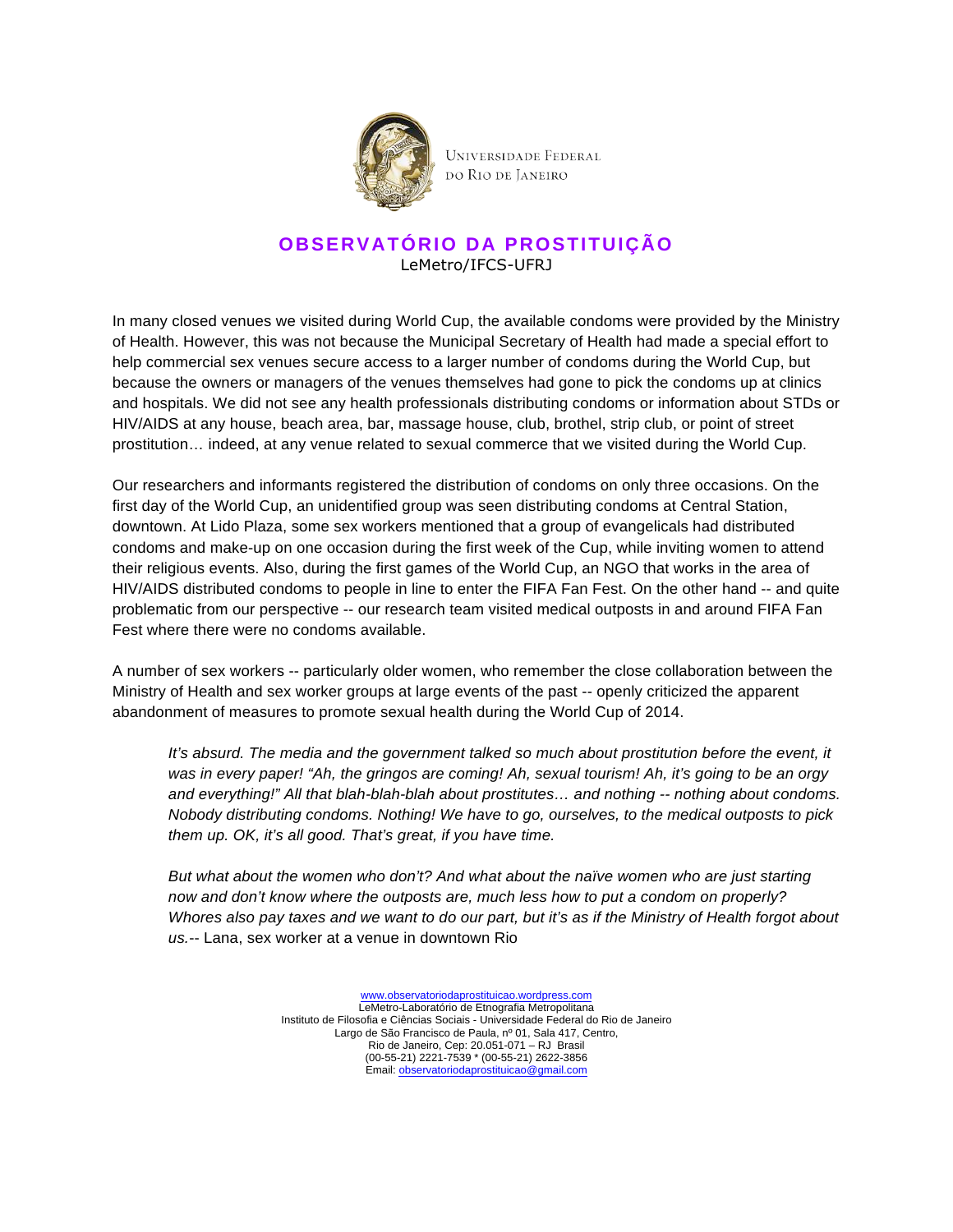

### **OBSERVATÓRIO DA PROSTITUIÇÃO** LeMetro/IFCS-UFRJ

Lana's sentiments echo what many other sex workers said in other parts of Rio. Our observations indicate that the right of people, especially of sex workers, to information and means to promote their sexual health was almost completely disregarded by the government and its NGO allies in Rio during the World Cup.



Figure 13: The advanced outpost of the Child Welfare Council in Copacabana, with posters against sexual exploitation of children and adolescents. Balcony Restaurant and Lido Plaza are located just past the palm trees, in the right margin of the photo.

Figure 14: T-shirt of a worker at the advanced outpost. No case of sexual exploitation of children or adolescents related to the World Cup was received by the Council.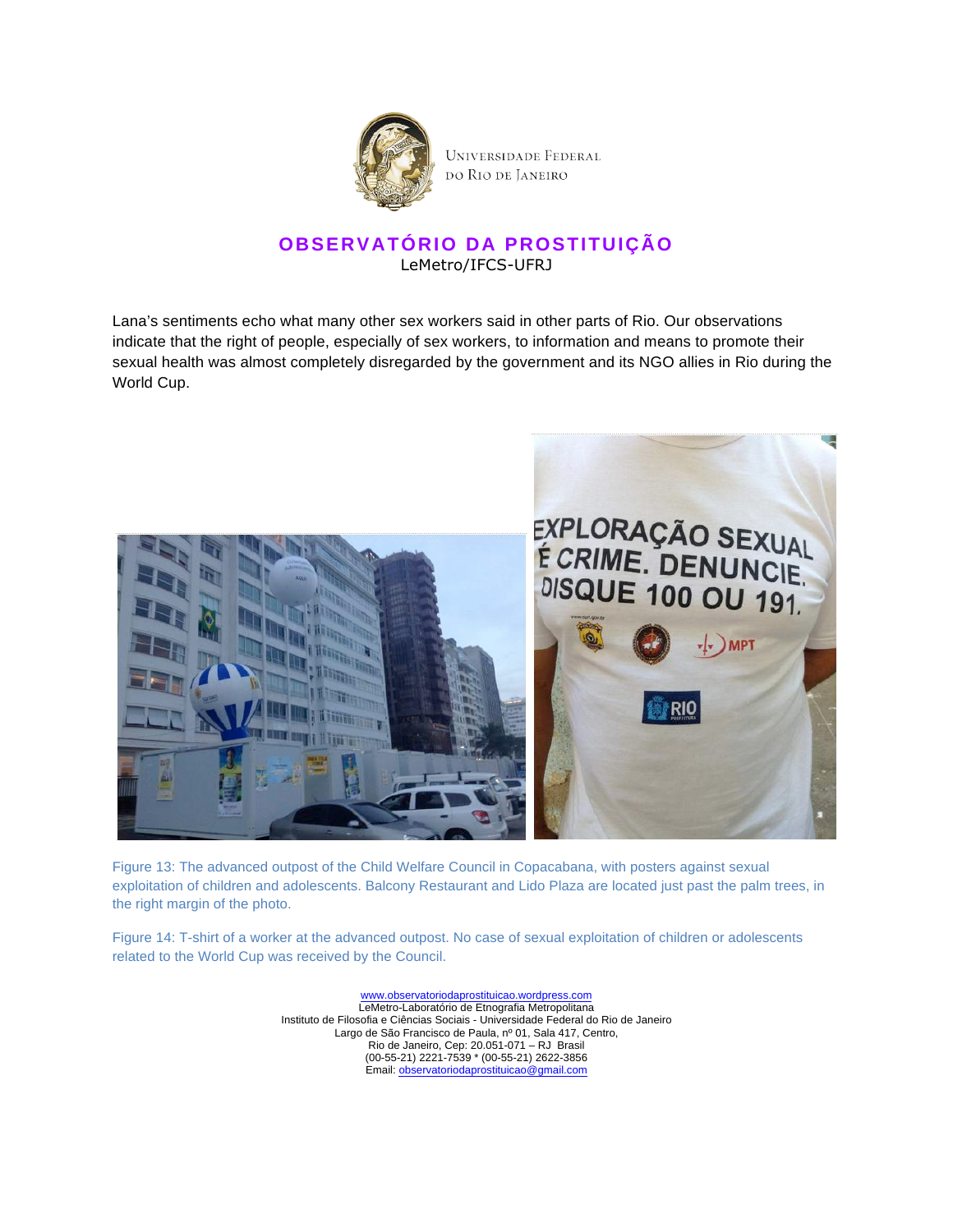

#### **OBSERVATÓRIO DA PROSTITUIÇÃO** LeMetro/IFCS-UFRJ

#### **11. The World Cup effect on prostitution in the host cities of Fortaleza and Recife was similar to that observed in Rio de Janeiro.**

The scene observed in Fortaleza demonstrates a number of things in common with what we observed in Rio de Janeiro. Fortaleza also saw strong repressive action by the police during World Cup: one raid on eight houses of luxury prostitution arrested venue owners and management and shuttered some of the venues.

There was also a migration of women who worked in other areas of the city to Fortaleza's Iracema Plaza. However, these sex workers experienced difficulties with aesthetic barriers, as well as from a lack of experience with foreigners. Despite the strong presence of foreigners, women in Iracema also complained that the tourists didn't want to pay the full price per hour for a program during the games (200-300 reais during the World Cup; 150-200 reais before the Cup), or wanted the women's company for the whole night, but only wanted to pay for the first hour. The police occupied Beira-Mar and Abolição Avenues, traditional points of prostitution, causing women to migrate to less busy streets or mix in with football fans on the sidewalk, where there were women who, while not participants in the sex industry, were also looking for "profitable encounters" with gringos. In this area near the FIFA Fan Fest, there was also a marked presence of government agents and NGOs pushing campaigns against the sexual exploitation of children and adolescents.

Downtown Fortaleza emptied out (as the downtown did in Rio) due to World Cup holidays. Regular clients reduced their visits to the city's downtown sex zones and tourists did not seek out services in these areas. The women of the "downtown zone," however, did not migrate because they anticipated difficulties in inserting themselves into beachfront sexual commerce. These women therefore suffered substantial financial losses during the month of the games. The "poor" prostitution that has long existed around Castelão Stadium was also heavily affected, in this case by hyper-visibility. Many journalists and documentary teams came to this area to film, photograph, and register evidence of sexual tourism, the sexual exploitation of children and adolescents, human trafficking and an increase in prostitution. In broad strokes, it is possible to estimate that prostitution declined across Fortaleza, except in Iracema Plaza and Beira-Mar, where the presence of foreigners and sex workers increased but did not translate to an increase in the number of programs.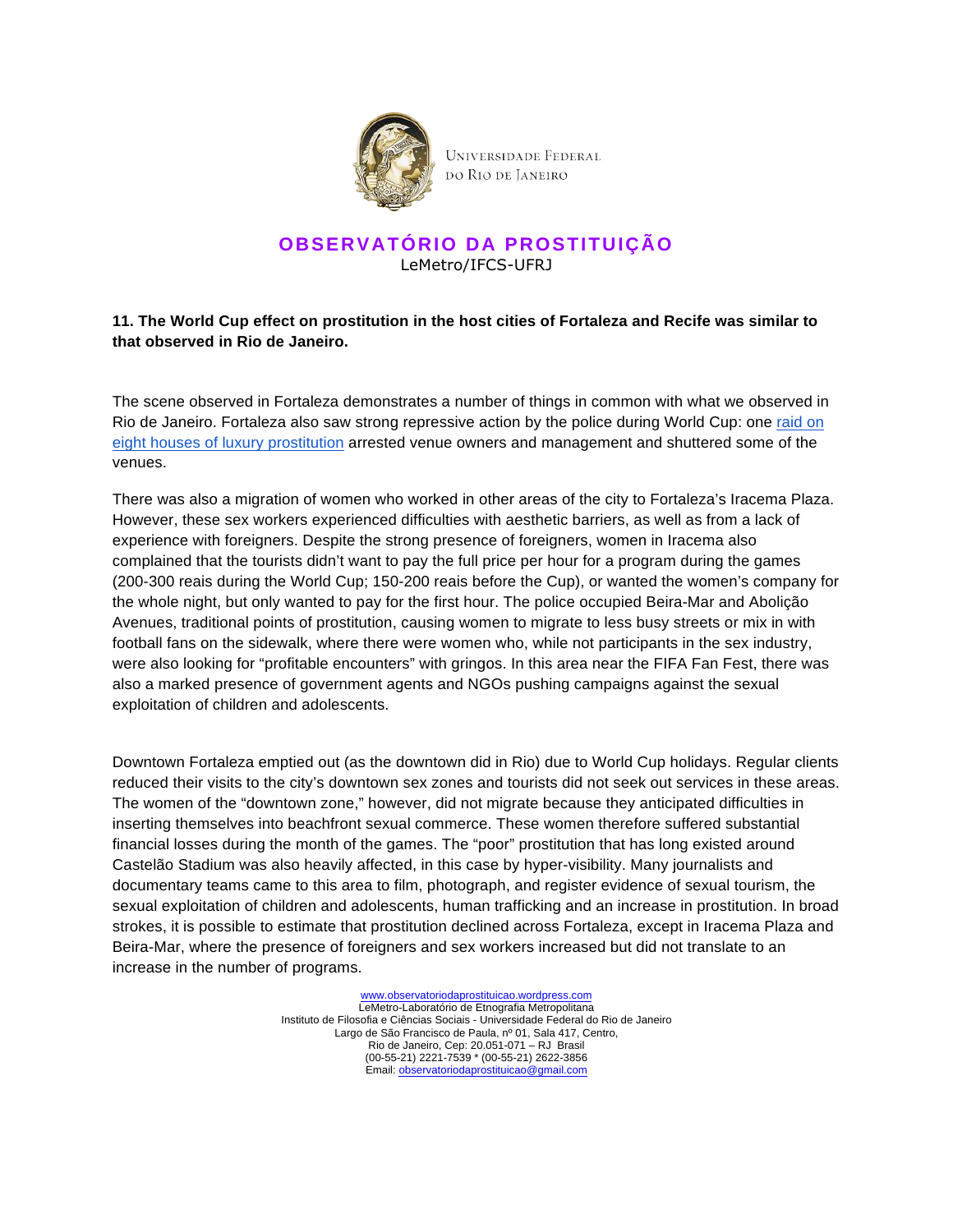

### **OBSERVATÓRIO DA PROSTITUIÇÃO** LeMetro/IFCS-UFRJ

In Recife, the effect of World Cup was similar. Expectations of a large quantity of tourists willing to pay for sex did not materialize during the World Cup. Some women reported that the Cup "wasn't as good as we'd expected" and that "there were tourists, it was good for local commerce, but not for sexual commerce." As in Rio de Janeiro and Fortaleza, downtown Recife was empty and the movement of tourists was concentrated along the beaches of Recife's South Zone. According to a woman who works in downtown Recife, "The Cup didn't even come through here."

The emphasis on the sexual exploitation of children and adolescents was also the central focus of discussions and government actions in Recife. The World Cup was used by authorities as an opportunity to give visibility to the institutions that work in this field. As one authority stated, "I always wanted to do something like this, but now I have the opportunity!". As in Rio de Janeiro, these actions drew more water to the mills of moral panic in the face of prostitution and subsidized ideologies of "humanizing and sanitizing the city."

Several of the bars along Belmino Correia Avenue, which runs up to the stadium constructed for the World Cup, were closed before the event started. Aside from this measure, however, we have as of yet received no word of repressive police measures in Recife and, as far as we know, no other prostitution points were closed during the games.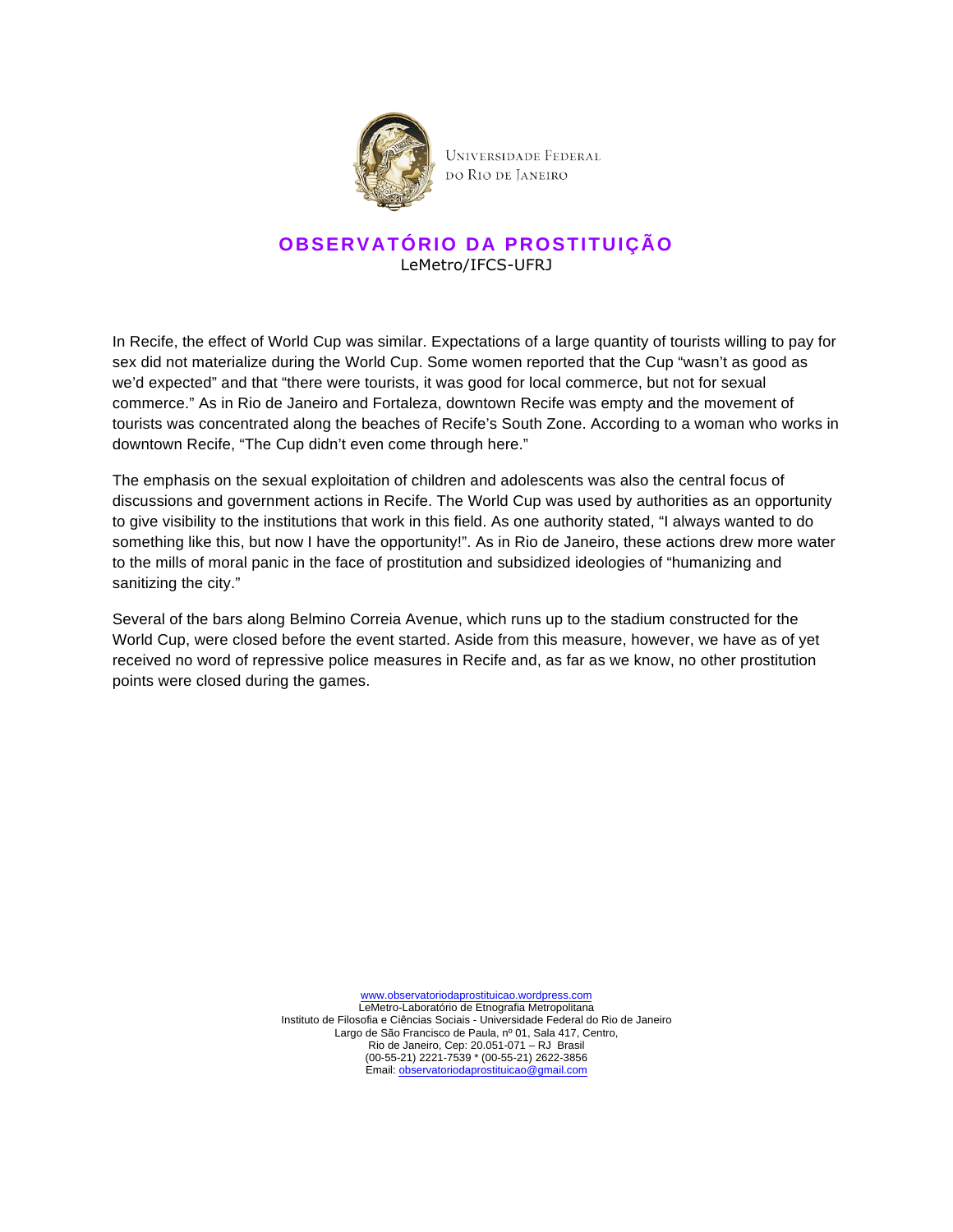

### **OBSERVATÓRIO DA PROSTITUIÇÃO** LeMetro/IFCS-UFRJ

#### **A conceptual note about terminology: sexual exploitation, sex trafficking and prostitution**

The researchers associated with the Observatory of Prostitution are against the sexual exploitation of minors and the trafficking of persons. However, we think it is important to differentiate between these concepts. First, the sexual exploitation of minors and the trafficking of persons should not be confused with the activities of adults exercising free will and consenting to prostitution, whether they are Brazilians or foreigners. Paid sex between consenting adults is legal in Brazil, whether it's with Brazilians or foreigners. Considering that the United Nations and the National Tourism Organization define sexual tourism as an activity realized by "people who use the infrastructure of tourism to travel to foreign countries and involve themselves in commercial sexual relationships with local residents," this signifies that sexual tourism in Brazil is not illegal.

Commercial sex with people younger than 18 years old is not considered sexual tourism – it is the sexual exploitation of minors, and it is a crime in Brazil, whether practiced by Brazilians or foreigners. Similarly, forcing someone to involve themselves in sexual activity is not sex tourism or prostitution; it is rape and/or sexual exploitation.

The Brazilian government has never published coherent statistics on the number of cases of sexual exploitation that have involved foreign visitors in Brazil. Data obtained from Disque 100, Brazil's federal hotline to report human rights abuses, indicates that the number of these cases is relatively small. In a report published by the Secretary of Human Rights in 2008, of 6,817 calls reporting the sexual exploitation of children or adolescents reported to Disque 100 from 2003-2007, only 47 (0.7%) involved "sex tourism," denouncing the involvement of foreign tourists. Considering that Disque 100 registered 67,104 cases of violence against children and adolescents during this same period – of which some 16,500 were cases of sexual violence – the available evidence indicates that Brazilians conduct the large majority of acts of sexual aggression against Brazilian children and adolescents.

This data is even more worrisome when we consider a 2004 investigation by Brazil's National Congress into the sexual exploitation of minors. Of 79 cases cited as "exemplary" for this study, only three involved foreign tourists. Fourteen cases involved government officials from the municipal to federal level; eight involved police, judges or other law enforcement agents; and five cases involved religious leaders. Thus